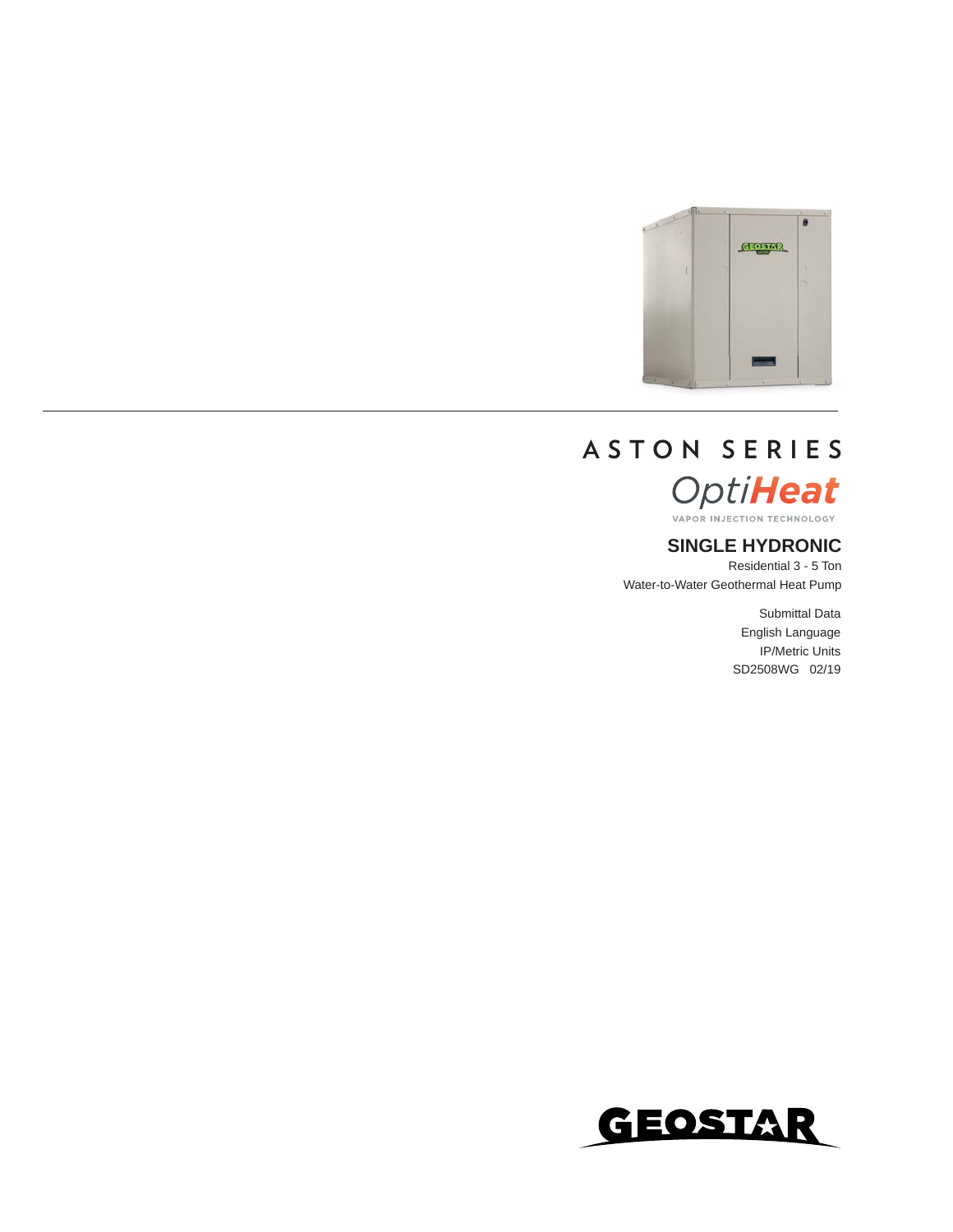|                                                                                                                                                                                                                                                                                                                                                                                                                                                           |                                                                                                                                                                                                                  | <b>ASTON SINGLE HYDRONIC WITH OPTIHEAT</b><br>3 TO 5 TONS                                                                                                                                                                                                                                   |
|-----------------------------------------------------------------------------------------------------------------------------------------------------------------------------------------------------------------------------------------------------------------------------------------------------------------------------------------------------------------------------------------------------------------------------------------------------------|------------------------------------------------------------------------------------------------------------------------------------------------------------------------------------------------------------------|---------------------------------------------------------------------------------------------------------------------------------------------------------------------------------------------------------------------------------------------------------------------------------------------|
|                                                                                                                                                                                                                                                                                                                                                                                                                                                           |                                                                                                                                                                                                                  |                                                                                                                                                                                                                                                                                             |
|                                                                                                                                                                                                                                                                                                                                                                                                                                                           |                                                                                                                                                                                                                  |                                                                                                                                                                                                                                                                                             |
| <b>Model Nomenclature</b>                                                                                                                                                                                                                                                                                                                                                                                                                                 |                                                                                                                                                                                                                  |                                                                                                                                                                                                                                                                                             |
| $1 - 2$<br>3<br>4<br>$5 - 7$<br>$\overline{a}$<br>10<br>$6 \overline{6}$<br>040                                                                                                                                                                                                                                                                                                                                                                           | 8<br>9<br>10<br>$12 \overline{ }$<br>13<br>14<br>11<br>$\mathbf R$<br>$\overline{c}$<br>$\overline{\mathbf{0}}$<br>$\overline{\mathbf{0}}$<br>$\overline{\mathbf{0}}$<br>$\overline{\mathsf{A}}$<br>$\mathbf{1}$ | 15<br>17<br>16<br>$\overline{\mathbf{0}}$<br>$\overline{\mathbf{0}}$<br>$\overline{\mathbf{B}}$                                                                                                                                                                                             |
| Model Type -<br>$10 -$ Aston<br>Type <u>- Type</u><br>$6 -$ Vapor Injection<br>Water-to-Water<br>Vintage -<br>* - Factory Use Only<br>Unit Capacity (MBTUH) -<br>040, 050, 066<br>A - Standard<br>Operation <u>- Discovery</u> Contract to the Contract of the Contract of the Contract of the Contract of the Contract of the Contract of the Contract of the Contract of the Contract of the Contract of the Contract of the Contra<br>$R -$ Reversible |                                                                                                                                                                                                                  | - Future Option<br>$0 -$ Standard<br>Controls<br>B - Aurora™Advanced Controls<br>D - Aurora™ Performance <sup>1</sup> & Refrigeration<br>- Future Option<br>$0 -$ Standard<br>- Future Option<br>$0 -$ Standard<br><b>Coax Option</b><br>$C - C$ opper<br>- Future Option<br>$0 -$ Standard |
| H - Heating Only<br>Voltage <u>- and the set of the set of the set of the set of the set of the set of the set of the set of the set of the set of the set of the set of the set of the set of the set of the set of the set of the set of the set o</u><br>$1 - 208 - 230/60/1$                                                                                                                                                                          |                                                                                                                                                                                                                  | IntelliStart® Option<br>$0 - None$<br>3-IntelliStart<br>Rev.: A 9/27/18 ADL                                                                                                                                                                                                                 |

NOTES: 1 – Flow meter for Performance and Refrigeration option is shipped inside the unit and must be externally field installed.

|                |     | <b>NEW</b> |     |
|----------------|-----|------------|-----|
| <b>Voltage</b> | 04C | 05C        | 066 |
| 208-230/60/1   | . . |            |     |

**●** - Voltage available in this size

**●●** - Voltage and soft start available in this size



All Aston Single Hydronic with OptiHeat products are safety listed under UL1995 thru ETL and performance listed with AHRI in accordance with standard 13256-2. The Aston Single Hydronic with OptiHeat is also ENERGY STAR® rated.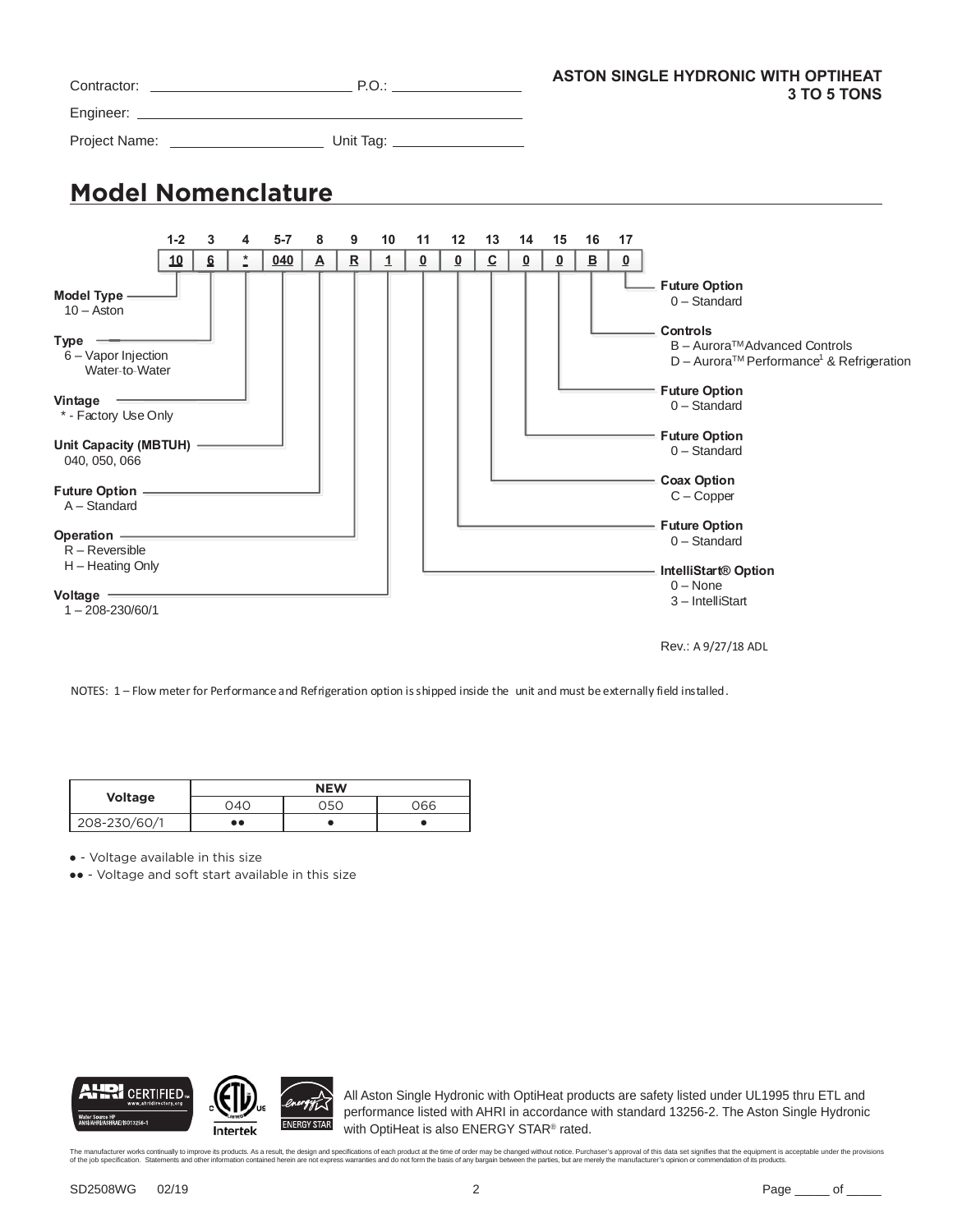| Contractor: | - |
|-------------|---|
|             |   |

Engineer: \_

Project Name: \_\_\_\_\_\_\_\_\_\_\_\_\_\_\_\_\_\_\_\_\_\_\_\_\_\_\_\_\_\_\_\_ Unit Tag: \_

# **AHRI/ISO 13256-2 Performance Ratings**

The performance standard AHRI/ASHRAE/ISO 13256-2 became effective January 1, 2000. This new standard has three major categories: Water Loop, Ground Water, and Ground Loop.

#### Unit of Measure: The Cooling COP

The cooling efficiency is measured in EER (US version measured in Btu/h per Watt. The Metric version is measured in a cooling COP (Watt per Watt) similar to the traditional COP measurement.

#### Pump Power Correction Calculation

Within each model, only one water flow rate is specified for all three groups and pumping Watts are calculated using the following formula. This additional power is added onto the existing power consumption.

• Pump power correction = (gpm x 0.0631) x (Press Drop x 2990) / 300

Where 'gpm' is waterflow in gpm and 'Press Drop' is the pressure drop through the unit heat exchanger at rated water flow in feet of head.

### ISO Capacity and Efficiency Calculations

The following equations illustrate cooling calculations:

• ISO Cooling Capacity = Cooling Capacity (Btuh) x [Fan Power Correction (Watts) x 3.412]

• ISO EER Efficiency (Btuh/W) = ISO Cooling Capacity (Btuh) x [Power Input (Watts) - Fan Power Correction (Watts) + Pump Power Correction (Watts)]

The following equations illustrate heating calculations:

- ISO Heating Capacity = Heating Capacity (Btuh) x [Fan Power Correction (Watts) x 3.412]
- ISO COP Efficiency (Btuh/Btuh) = ISO Heating Capacity (Btuh) x 3.412/[Power Input (Watts) Fan Power Correction (Watts) + Pump Power Correction (Watts)]

| <b>Test Conditions</b>                           | <b>ISO/AHRI</b><br>13256-2<br><b>WLHP</b> | <b>ISO/AHRI</b><br>13256-2<br><b>GWHP</b> | <b>ISO/AHRI</b><br>13256-2<br><b>GLHP</b> |
|--------------------------------------------------|-------------------------------------------|-------------------------------------------|-------------------------------------------|
| Cooling                                          |                                           |                                           |                                           |
| Liquid Entering Indoor Side - °F                 | 53.6                                      | 53.6                                      | 53.6                                      |
| <b>Standard Rating Test</b>                      |                                           |                                           |                                           |
| Liquid Entering Heat Exchanger - °F              | 86                                        | 59                                        | 77                                        |
| <b>Part-load Rating Test</b>                     |                                           |                                           |                                           |
| Liquid Entering Heat Exchanger                   | 86                                        | 59                                        | 68                                        |
| <b>Fluid Flow Rate</b>                           |                                           |                                           |                                           |
| Heating                                          |                                           |                                           |                                           |
| Liquid Entering Indoor Side - °F                 | 104                                       | 104                                       | 104                                       |
| <b>Standard Rating Test</b>                      |                                           |                                           |                                           |
| Liquid Entering Outdoor-side Heat Exchanger - °F | 68                                        | 50                                        | 32                                        |
| <b>Part-load Rating Test</b>                     |                                           |                                           |                                           |
| Liquid Entering Outdoor-side Heat Exchanger      | 68                                        | 50                                        | 41                                        |
| <b>Fluid Flow Rate</b>                           |                                           |                                           |                                           |

#### **Conversions**

 Water Flow (lps) = gpm x 0.0631 Press Drop (Pascals) = Press Drop (ft hd) x 2990

**NOTES:** \*Flow rate is specified by the manufacturer

WLHP = Water Loop Heat Pump; GWHP = Ground Water Heat Pump; GLHP = Ground Loop Heat Pump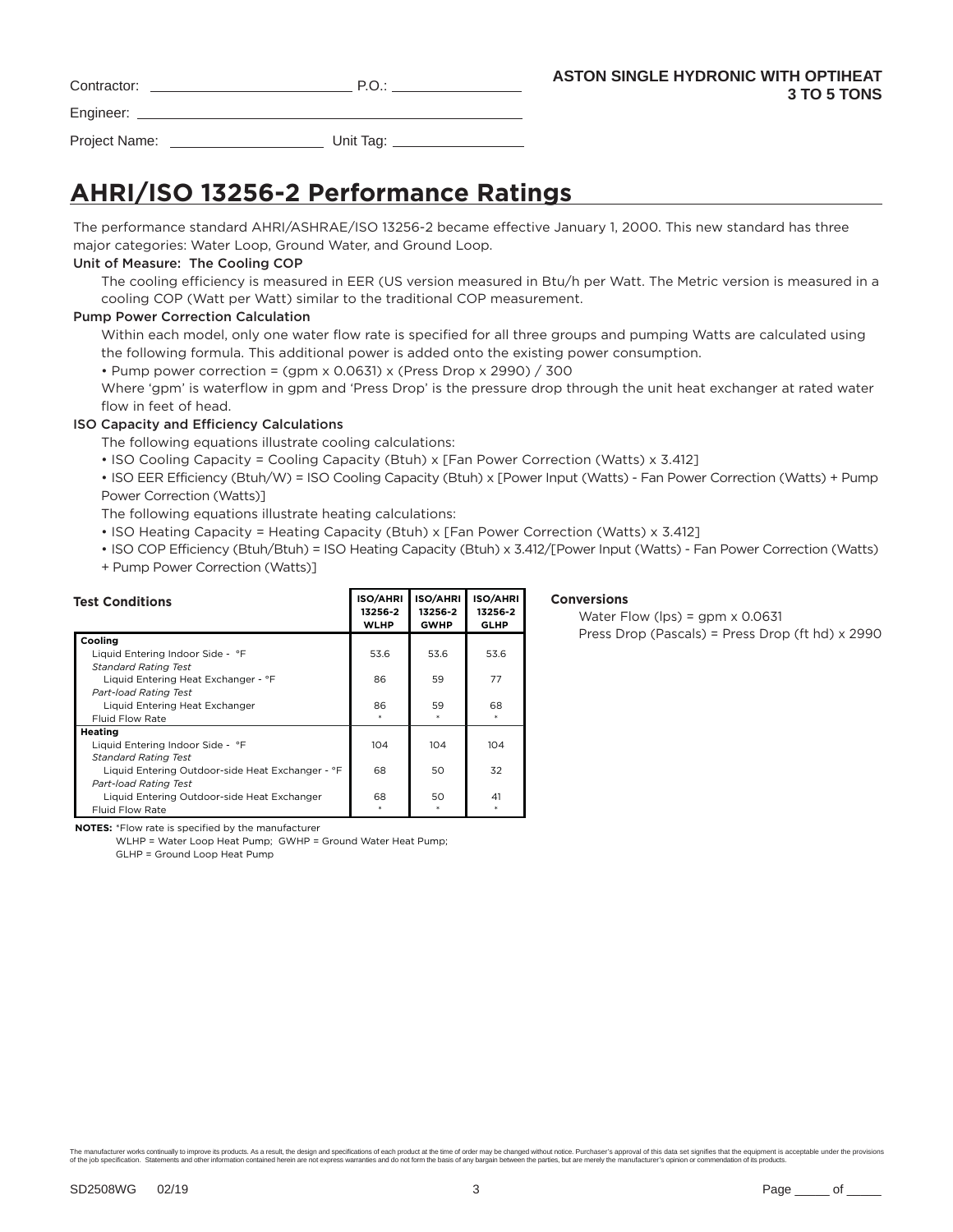| Contractor: |  |
|-------------|--|
| Engineer:   |  |

Project Name: Unit Tag:

# **AHRI/ISO 13256-2 Performance Ratings cont.**

### **English (IP) Units**

|       |                    |                             |                                              |                      | <b>Water Loop Heat Pump</b>                 |            |                                                 |                      | <b>Ground Water Heat Pump</b>               |     | <b>Ground Loop Heat Pump</b>                 |                      |                                             |                  |  |  |
|-------|--------------------|-----------------------------|----------------------------------------------|----------------------|---------------------------------------------|------------|-------------------------------------------------|----------------------|---------------------------------------------|-----|----------------------------------------------|----------------------|---------------------------------------------|------------------|--|--|
| Model |                    | <b>Flow Rate</b>            | <b>Cooling</b><br>86°F Source<br>53.6°F Load |                      | <b>Heating</b><br>68°F Source<br>104°F Load |            | Cooling<br>59°F Source<br>$53.6^{\circ}$ F Load |                      | <b>Heating</b><br>50°F Source<br>104°F Load |     | <b>Cooling</b><br>77°F Source<br>53.6°F Load |                      | <b>Heating</b><br>32°F Source<br>104°F Load |                  |  |  |
|       | Load<br><b>GPM</b> | <b>Source</b><br><b>GPM</b> | <b>Capacity</b><br><b>Btuh</b>               | <b>EER</b><br>Btuh/W | Capacity<br><b>Btuh</b>                     | <b>COP</b> | Capacity<br><b>Btuh</b>                         | <b>EER</b><br>Btuh/W | Capacity COPI<br><b>Btuh</b>                |     | <b>Capacity</b><br><b>Btuh</b>               | <b>EER</b><br>Btuh/W | Capacity<br><b>Btuh</b>                     | <b>COP</b>       |  |  |
| 040   | 10                 | 10                          | 29,100                                       | 13.4                 | 43,500                                      | 4.6        | 33,000                                          | 20.1                 | 40.000                                      | 4.0 | 30.600                                       | 16.1                 | 34.000                                      | 3.3              |  |  |
| 050   | 15                 | 15                          | 41.500                                       | 13.3                 | 66,000                                      | 4.7        | 47.000                                          | 20.1                 | 54.900                                      | 3.9 | 44.500                                       | 16.1                 | 45,000                                      | 3.3              |  |  |
| 066   | 20                 | 20                          | 52,000                                       | 12.7                 | 83,000                                      | 4.4        |                                                 | 20.1                 | 70.000                                      | 3.7 | 54.000                                       | 16.1                 | 56,500                                      | 3.2<br>$-1$ $-1$ |  |  |

7/8/14

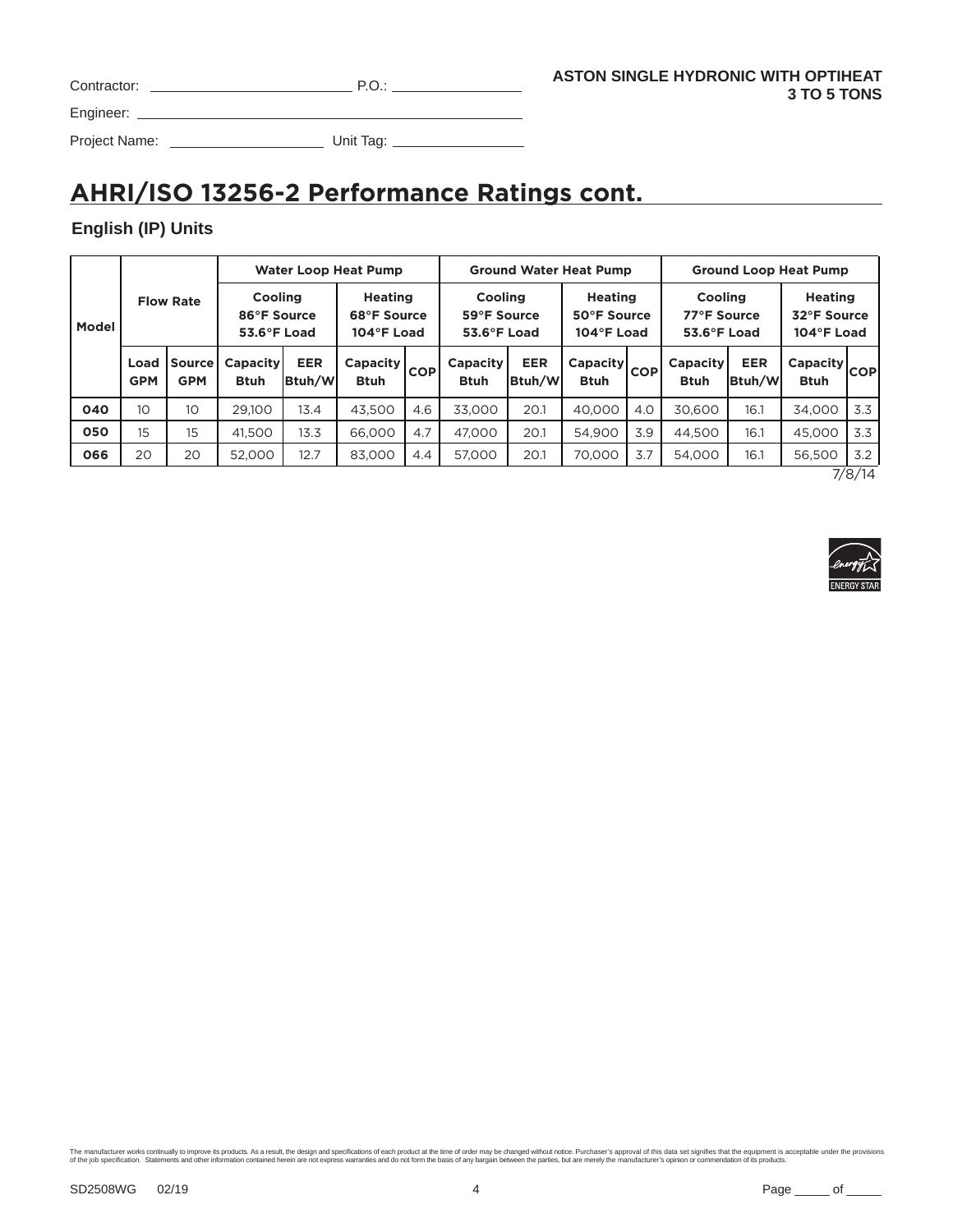| Contractor:   | P.O.      |  |
|---------------|-----------|--|
| Engineer:     |           |  |
| Project Name: | Unit Tag: |  |

# **040 - Performance Data**

### **040-Heating**

|    | Source          |     |               |              | <b>Load Flow - 5 GPM</b> |                           |     |            |                           |              |       | Load Flow - 8 GPM         |     |            |               |              |       | <b>Load Flow - 10 GPM</b> |     |                                       |
|----|-----------------|-----|---------------|--------------|--------------------------|---------------------------|-----|------------|---------------------------|--------------|-------|---------------------------|-----|------------|---------------|--------------|-------|---------------------------|-----|---------------------------------------|
|    | <b>EST Flow</b> | ELT | LLT           | нc           | Power                    | HE                        |     | <b>LST</b> | <b>LLT</b>                | нc           | Power | HE                        |     | <b>LST</b> | LLT           | нс           | Power | HE                        |     | LST                                   |
| °F | <b>GPM</b>      | °F  | °F            | <b>MBTUH</b> | kW                       | <b>MBTUH</b>              | COP | °F         | °F                        | <b>MBTUH</b> | kW    | <b>MBTUH</b>              | COP | °F         | °F            | <b>MBTUH</b> | kW    | <b>MBTUH</b>              | COP | °F                                    |
|    |                 | 60  | 72.7          | 31.7         | 1.8                      | 25.4                      | 5.0 | 19.5       | 68.0                      | 32.0         | 1.8   | 25.8                      | 5.2 | 19.3       | 66.4          | 32.2         | 1.8   | 26.2                      | 5.4 | 19.2                                  |
|    |                 | 80  | 93.0          | 32.5         | 2.3                      | 24.6                      | 4.1 | 19.9       | 88.2                      | 32.8         | 2.3   | 25.1                      | 4.2 | 19.7       | 86.6          | 33.0         | 2.2   | 25.4                      | 4.3 | 19.5                                  |
|    |                 |     |               |              |                          |                           |     |            |                           |              |       |                           |     |            |               |              |       |                           |     |                                       |
|    | 5               | 100 | 113.3         | 33.4         | 3.0                      | 23.3                      | 3.3 | 20.4       | 108.4                     | 33.7         | 2.9   | 23.9                      | 3.4 | 20.2       | 106.8         | 33.9         | 2.8   | 24.3                      | 3.5 | 20.0                                  |
|    |                 | 130 | 144.0         | 35.0         | 3.9                      | 21.8                      | 2.6 | 21.0       | 138.8                     | 35.3         | 3.8   | 22.5                      | 2.7 | 20.7       | 137.1         | 35.5         | 3.7   | 22.9                      | 2.8 | 20.5                                  |
|    |                 | 140 |               |              |                          | Operation not recommended |     |            | 148.9                     | 35.5         | 4.2   | 21.2                      | 2.5 | 21.3       | 147.1         | 35.7         | 4.1   | 21.7                      | 2.5 | 21.1                                  |
|    |                 | 60  | 73.0          | 32.4         | 1.9                      | 26.1                      | 5.1 | 23.3       | 68.2                      | 32.7         | 1.8   | 26.5                      | 5.3 | 23.2       | 66.6          | 32.9         | 1.8   | 26.9                      | 5.4 | 23.1                                  |
|    |                 | 80  | 93.3          | 33.2         | 2.5                      | 24.7                      | 3.9 | 23.6       | 88.4                      | 33.5         | 2.4   | 25.3                      | 4.1 | 23.5       | 86.7          | 33.7         | 2.4   | 25.6                      | 4.2 | 23.4                                  |
| 30 | 8               | 100 | 113.6         | 33.9         | 3.1                      | 23.4                      | 3.2 | 24.0       | 108.6                     | 34.3         | 3.0   | 24.0                      | 3.3 | 23.8       | 106.9         | 34.5         | 3.0   | 24.4                      | 3.4 | 23.7                                  |
|    |                 | 130 | 144.0         | 35.1         | 4.0                      | 21.3                      | 2.5 | 24.5       | 138.9                     | 35.4         | 3.9   | 22.0                      | 2.6 | 24.3       | 137.1         | 35.6         | 3.8   | 22.5                      | 2.7 | 24.2                                  |
|    |                 | 140 |               |              |                          | Operation not recommended |     |            | 149.0                     | 35.8         | 4.2   | 21.4                      | 2.5 | 24.5       | 147.2         | 36.0         | 4.1   | 21.9                      | 2.6 | 24.4                                  |
|    |                 | 60  | 73.2          | 32.9         | 1.9                      | 26.5                      | 5.2 | 24.5       | 68.3                      | 33.2         | 1.8   | 27.0                      | 5.4 | 24.4       | 66.7          | 33.4         | 1.8   | 27.3                      | 5.5 | 24.4                                  |
|    |                 | 80  | 93.5          | 33.8         | 2.4                      | 25.7                      | 4.2 | 24.7       | 88.5                      | 34.1         | 2.3   | 26.3                      | 4.4 | 24.6       | 86.9          | 34.3         | 2.3   | 26.6                      | 4.5 | 24.5                                  |
|    | 10              | 100 | 113.8         | 34.5         | 3.0                      | 24.3                      | 3.4 | 25.0       | 108.7                     | 34.8         | 2.9   | 24.9                      | 3.5 | 24.9       | 107.0         | 35.0         | 2.8   | 25.3                      | 3.6 | 24.8                                  |
|    |                 | 130 | 144.2         | 35.5         | 3.9                      | 22.1                      | 2.7 | 25.4       | 138.9                     | 35.8         | 3.8   | 22.8                      | 2.8 | 25.3       | 137.2         | 36.0         | 3.7   | 23.3                      | 2.8 | 25.2                                  |
|    |                 | 140 |               |              |                          | Operation not recommended |     |            | 149.0                     | 36.0         | 4.2   | 21.5                      | 2.5 | 25.6       | 147.2         | 36.2         | 4.2   | 22.0                      | 2.6 | 25.5                                  |
|    |                 | 60  | 74.8          | 37.0         | 1.8                      | 30.9                      | 6.1 | 37.3       | 69.3                      | 37.3         | 1.7   | 31.4                      | 6.3 | 37.1       | 67.5          | 37.5         | 1.7   | 31.7                      | 6.5 | 36.9                                  |
|    |                 | 80  | 95.2          | 38.1         | 2.3                      | 30.4                      | 4.9 | 37.5       | 89.6                      | 38.4         | 2.2   | 30.9                      | 5.1 | 37.2       | 87.7          | 38.7         | 2.2   | 31.3                      | 5.3 | 37.1                                  |
|    | 5               | 100 | 115.6         | 39.0         | 3.0                      | 29.0                      | 3.9 | 38.1       | 109.8                     | 39.4         | 2.9   | 29.6                      | 4.0 | 37.8       | 107.9         | 39.6         | 2.8   | 30.0                      | 4.1 | 37.6                                  |
|    |                 |     |               |              |                          |                           |     |            |                           |              |       |                           |     |            |               |              |       |                           |     |                                       |
|    |                 | 130 | 146.4         | 41.O         | 3.8                      | 28.1                      | 3.2 | 38.4       | 140.3                     | 41.3         | 3.7   | 28.9                      | 3.3 | 38.1       | 138.3         | 41.6         | 3.6   | 29.3                      | 3.4 | 37.9                                  |
|    |                 | 140 |               |              |                          | Operation not recommended |     |            |                           |              |       | Operation not recommended |     |            | 148.4         | 42.0         | 4.2   | 27.8                      | 3.0 | 38.5                                  |
|    |                 | 60  | 75.1          | 37.8         | 1.8                      | 31.7                      | 6.2 | 41.8       | 69.5                      | 38.2         | 1.7   | 32.2                      | 6.4 | 41.7       | 67.7          | 38.4         | 1.7   | 32.6                      | 6.6 | 41.6                                  |
|    |                 | 80  | 95.5          | 38.8         | 2.4                      | 30.4                      | 4.6 | 42.2       | 89.8                      | 39.2         | 2.4   | 31.0                      | 4.8 | 42.0       | 87.9          | 39.4         | 2.3   | 31.4                      | 5.0 | 41.9                                  |
| 50 | 8               | 100 | 115.9         | 39.8         | 3.1                      | 29.2                      | 3.8 | 42.5       | 110.0                     | 40.1         | 3.0   | 29.9                      | 3.9 | 42.3       | 108.1         | 40.4         | 3.0   | 30.3                      | 4.O | 42.2                                  |
|    |                 | 130 | 146.5         | 41.2         | 4.1                      | 27.3                      | 3.0 | 43.0       | 140.4                     | 41.6         | 4.0   | 28.1                      | 3.1 | 42.8       | 138.4         | 41.9         | 3.9   | 28.6                      | 3.2 | 42.6                                  |
|    |                 | 140 |               |              |                          | Operation not recommended |     |            |                           |              |       | Operation not recommended |     |            | 148.5         | 42.4         | 4.2   | 28.1                      | 3.0 | 42.8                                  |
|    |                 | 60  | 75.4          | 38.4         | 1.8                      | 32.2                      | 6.2 | 43.4       | 69.7                      | 38.7         | 1.8   | 32.8                      | 6.5 | 43.2       | 67.8          | 39.0         | 1.7   | 33.1                      | 6.6 | 43.2                                  |
|    |                 | 80  | 95.8          | 39.5         | 2.3                      | 31.7                      | 5.1 | 43.5       | 90.0                      | 39.9         | 2.2   | 32.3                      | 5.3 | 43.3       | 88.0          | 40.1         | 2.2   | 32.7                      | 5.4 | 43.3                                  |
|    | 10              | 100 | 116.1         | 40.3         | 3.0                      | 30.2                      | 4.0 | 43.8       | 110.2                     | 40.7         | 2.9   | 30.9                      | 4.1 | 43.6       | 108.2         | 40.9         | 2.8   | 31.3                      | 4.2 | 43.5                                  |
|    |                 | 130 | 146.6         | 41.5         | 3.8                      | 28.6                      | 3.2 | 44.1       | 140.5                     | 41.9         | 3.7   | 29.3                      | 3.3 | 44.0       | 138.4         | 42.1         | 3.6   | 29.8                      | 3.4 | 43.9                                  |
|    |                 | 140 |               |              |                          | Operation not recommended |     |            |                           |              |       | Operation not recommended |     |            | 148.5         | 42.6         | 4.2   | 28.3                      | 3.0 | 44.2                                  |
|    |                 | 60  | 77.1          | 42.8         | 1.8                      | 36.8                      | 7.1 | 54.8       | 70.8                      | 43.2         | 1.7   | 37.3                      | 7.4 | 54.6       | 68.7          | 43.4         | 1.7   | 37.7                      | 7.6 | 54.4                                  |
|    |                 | 80  | 99.0          | 47.4         | 3.0                      | 37.2                      | 4.6 | 54.7       | 91.3                      | 45.2         | 2.6   | 36.4                      | 5.1 | 55.0       | 88.8          | 43.8         | 2.3   | 35.9                      | 5.6 | 55.2                                  |
|    | 5               | 100 | 120.8         | 52.0         | 4.2                      | 37.6                      | 3.6 | 54.5       | 111.9                     | 47.6         | 3.4   | 36.0                      | 4.1 | 55.2       | 108.9         | 44.7         | 2.9   | 34.9                      | 4.5 | 55.6                                  |
|    |                 | 130 | 153.5         | 58.9         | 6.1                      | 38.2                      | 2.8 | 54.3       | 142.8                     | 51.0         | 4.8   | 34.8                      | 3.1 | 55.7       | 139.2         | 45.8         | 3.9   | 32.5                      | 3.4 | 56.6                                  |
|    |                 | 140 |               |              |                          | Operation not recommended |     |            | Operation not recommended |              |       |                           |     |            |               | 45.9         | 4.2   | 31.6                      | 3.2 | 57.0                                  |
|    |                 | 60  | 78.0          | 44.9         | 1.8                      | 38.9                      | 7.5 | 60.0       | 71.2                      | 44.6         | 1.7   | 38.8                      | 7.6 | 60.0       | 149.2<br>68.9 | 44.4         | 1.7   | 38.7                      | 7.8 | 60.0                                  |
|    |                 | 80  | 99.9          | 49.7         | 3.0                      | 39.5                      | 4.9 | 59.8       | 91.7                      | 46.8         | 2.6   | 38.0                      | 5.3 | 60.2       | 89.0          | 44.9         | 2.3   | 37.0                      | 5.7 | 60.5                                  |
| 70 | 8               | 100 | 121.8         | 54.6         | 4.2                      | 40.1                      | 3.8 | 59.7       | 112.3                     | 49.0         | 3.5   | 37.2                      | 4.1 | 60.4       | 109.1         | 45.4         | 3.0   | 35.3                      | 4.5 | 60.9                                  |
|    |                 | 130 | 154.7         | 61.8         | 6.1                      | 41.O                      | 3.0 | 59.4       | 143.1                     | 52.4         | 4.8   | 36.0                      | 3.2 | 60.7       | 139.2         | 46.1         | 3.9   | 32.7                      | 3.4 | 61.6                                  |
|    |                 | 140 |               |              |                          |                           |     |            |                           |              |       | Operation not recommended |     |            | 149.3         | 46.3         | 4.2   |                           | 3.2 | 61.8                                  |
|    |                 |     |               |              |                          | Operation not recommended |     |            |                           |              |       |                           |     |            |               |              |       | 31.8                      |     |                                       |
|    |                 | 60  | 78.5<br>100.5 | 46.3         | 1.8                      | 40.3                      | 7.7 | 61.7       | 71.4                      | 45.6         | 1.7   | 39.7                      | 7.8 | 61.8       | 69.0          | 45.1         | 1.7   | 39.4                      | 7.9 | 61.9                                  |
|    |                 | 80  |               | 51.3         | 3.0                      | 41.0                      | 5.0 | 61.5       | 91.9                      | 47.8         | 2.6   | 38.9                      | 5.4 | 62.0       | 89.1          | 45.5         | 2.3   | 37.5                      | 5.7 | 62.3                                  |
|    | 10              | 100 | 122.5         | 56.3         | 4.3                      | 41.8                      | 3.9 | 61.4       | 112.6                     | 50.2         | 3.4   | 38.5                      | 4.3 | 62.1       | 109.2         | 46.2         | 2.9   | 36.3                      | 4.7 | 62.5                                  |
|    |                 | 130 | 155.5         | 63.8         | 6.1                      | 42.9                      | 3.0 | 61.2       | 143.3                     | 53.3         | 4.8   | 36.9                      | 3.3 | 62.4       | 139.3         | 46.3         | 3.9   | 33.0                      | 3.5 | 63.2                                  |
|    |                 | 140 |               |              |                          | Operation not recommended |     |            |                           |              |       | Operation not recommended |     |            | 149.3         | 46.5         | 4.2   | 32.0                      | 3.2 | 63.4                                  |
|    |                 | 60  | 81.1          | 52.7         | 1.7                      | 47.0                      | 9.1 | 70.6       | 73.3                      | 53.2         | 1.7   | 47.6                      | 9.4 | 70.4       | 70.7          | 53.5         | 1.6   | 48.0                      | 9.6 | 70.2                                  |
|    |                 | 80  | 101.3         | 53.3         | 2.3                      | 45.5                      | 6.8 | 71.2       | 93.4                      | 53.8         | 2.2   | 46.2                      | 7.0 | 71.0       | 90.8          | 54.1         | 2.2   | 46.6                      | 7.2 | 70.8                                  |
|    | 5               | 100 | 121.7         | 54.3         | 2.9                      | 44.6                      | 5.6 | 71.6       | 113.7                     | 54.8         | 2.8   | 45.3                      | 5.7 | 71.3       | 111.O         | 55.2         | 2.8   | 45.7                      | 5.8 | 71.1                                  |
|    |                 | 130 | 151.7         | 54.3         | 3.8                      | 41.4                      |     |            | 4.2   72.9   143.7        | 54.8         | 3.7   | 42.1                      | 4.3 |            | 72.6 141.0    | 55.1         | 3.7   | 42.6                      | 4.4 | 72.4                                  |
|    |                 | 140 |               |              |                          |                           |     |            |                           |              |       | Operation not recommended |     |            |               |              |       |                           |     |                                       |
|    |                 | 60  | 81.6          | 54.0         | 1.7                      | 48.2                      | 9.3 | 77.6       | 73.6                      | 54.4         | 1.7   | 48.8                      | 9.6 | 77.4       | 71.0          | 54.8         | 1.6   | 49.2                      |     | 9.8 <sup>//6/</sup> 77.3 <sup>4</sup> |
|    |                 | 80  | 105.1         | 62.8         | 3.5                      | 50.7                      |     | $5.2$ 76.9 | 94.5                      | 57.9         | 2.8   | 48.4                      | 6.1 | 77.5       | 90.9          | 54.7         | 2.3   | 46.8                      | 7.0 | 77.9                                  |
| 90 | z8              | 100 | 128.6         | 71.6         | 5.4                      | 53.2                      |     | $3.9$ 76.3 | 115.3                     | 61.4         | 3.9   | 47.9                      | 4.6 | 77.6       | 110.9         | 54.5         | 3.0   | 44.4                      | 5.4 | 78.5                                  |
|    |                 | 130 | 163.9         | 84.8         | 8.2                      | 57.0                      | 3.0 | 75.3       | 146.6                     | 66.6         | 5.6   | 47.3                      | 3.5 | 77.8       | 140.9         | 54.4         | 4.0   | 40.9                      | 4.0 | 79.5                                  |
|    |                 | 140 |               |              |                          |                           |     |            |                           |              |       | Operation not recommended |     |            |               |              |       |                           |     |                                       |
|    |                 | 60  | 81.9          | 54.8         | 1.7                      | 48.9                      | 9.4 | 79.9       | 73.8                      | 55.3         | 1.7   | 49.6                      | 9.7 | 79.8       | 71.1          | 55.6         | 1.7   | 50.0                      | 9.9 | 79.7                                  |
|    |                 | 80  | 102.1         | 55.4         | 2.3                      | 47.5                      | 7.0 | 80.2       | 94.0                      | 55.9         | 2.3   | 48.1                      | 7.2 | 80.1       | 91.2          | 56.2         | 2.2   | 48.6                      | 7.4 | 80.0                                  |
|    | 10              | 100 | 122.5         | 56.1         | 2.9                      | 46.3                      | 5.7 | 80.4       | 114.2                     | 56.7         | 2.8   | 47.0                      | 5.9 | 80.3       | 111.4         | 57.0         | 2.8   | 47.5                      | 6.0 | 80.2                                  |
|    |                 | 130 | 152.0         | 55.0         | 3.8                      | 42.0                      | 4.2 | 81.3       | 143.9                     | 55.5         | 3.7   | 42.7                      | 4.4 | 81.2       | 141.2         | 55.8         | 3.7   | 43.2                      | 4.4 | 81.1                                  |
|    |                 | 140 |               |              |                          |                           |     |            |                           |              |       |                           |     |            |               |              |       |                           |     |                                       |
|    |                 |     |               |              |                          |                           |     |            |                           |              |       | Operation not recommended |     |            |               |              |       |                           |     |                                       |

 $4/14/15$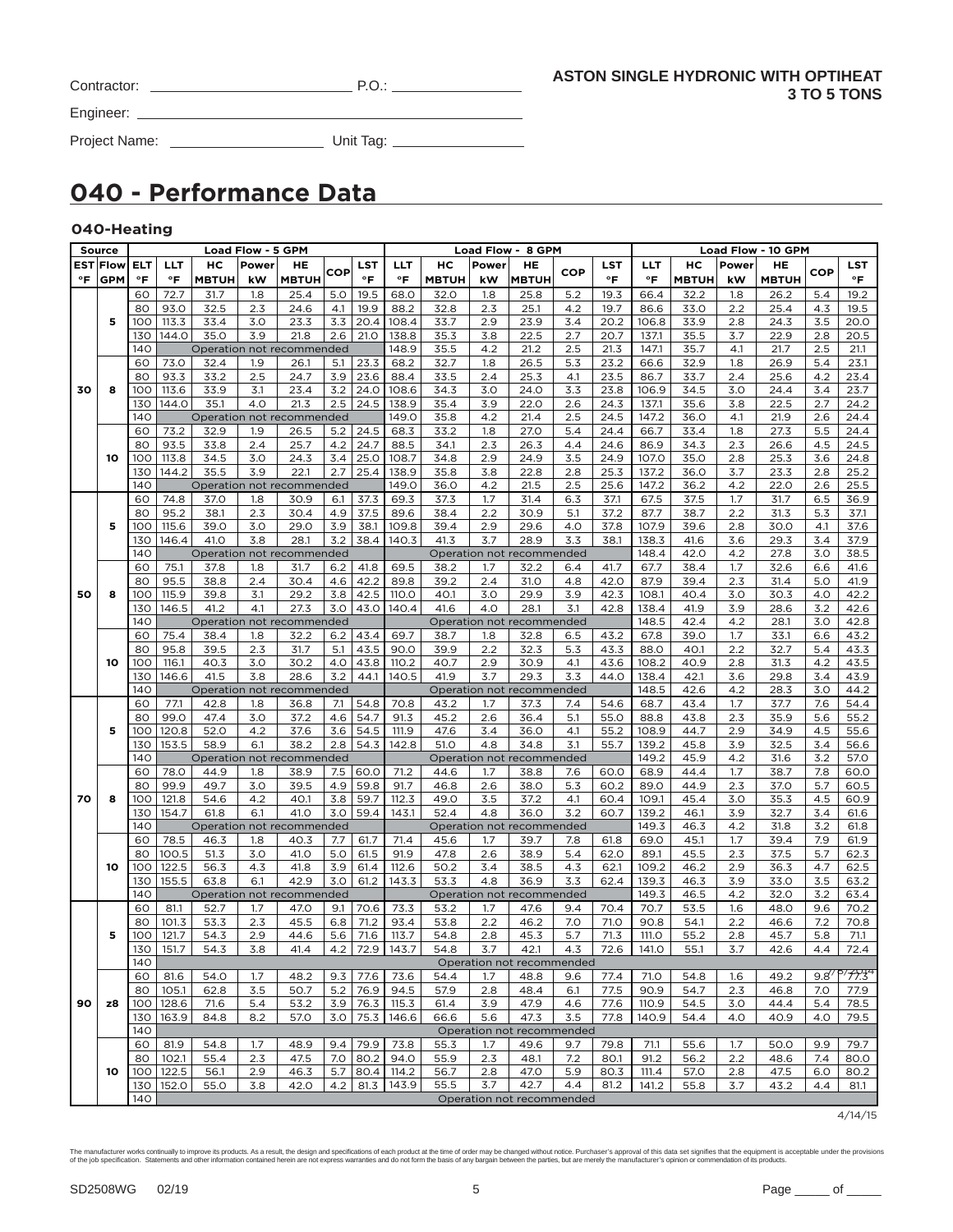| Contractor: |  |  |
|-------------|--|--|
|             |  |  |

Engineer:

Project Name: Unit Tag:

# **040 - Performance Data cont.**

### **040-Cooling**

|                  | Source             |           |                  |                    | Load Flow - 5 GPM |                    |             |                         |             |                    |             | Load Flow - 8 GPM  |      |                  | Load Flow - 10 GPM |                    |             |                    |      |                         |
|------------------|--------------------|-----------|------------------|--------------------|-------------------|--------------------|-------------|-------------------------|-------------|--------------------|-------------|--------------------|------|------------------|--------------------|--------------------|-------------|--------------------|------|-------------------------|
| <b>EST</b><br>°F | Flow<br><b>GPM</b> | ELT<br>°F | LLT<br>$\circ$ F | ТC<br><b>MBTUH</b> | Power<br>kW       | HR<br><b>MBTUH</b> | EER         | <b>LST</b><br>$\circ$ F | LLT<br>°F   | TC<br><b>MBTUH</b> | Power<br>kW | НR<br><b>MBTUH</b> | EER  | LST<br>$\circ$ F | LLT<br>$\circ$ F   | ТC<br><b>MBTUH</b> | Power<br>kW | НR<br><b>MBTUH</b> | EER  | <b>LST</b><br>$\circ$ F |
|                  |                    | 50        | 38.7             | 28.3               | 1.62              | 33.8               | 17.5        | 63.5                    | 42.7        | 29.1               | 1.62        | 34.6               | 18.O | 63.9             | 44.1               | 29.7               | 1.62        | 35.2               | 18.3 | 64.1                    |
|                  |                    | 70        | 57.6             | 30.9               | 1.62              | 36.4               | 19.0        | 64.6                    | 62.1        | 31.6               | 1.63        | 37.1               | 19.4 | 64.9             | 63.6               | 32.1               | 1.63        | 37.6               | 19.7 | 65.0                    |
|                  | 5                  | 90        | 76.6             | 33.5               | 1.63              | 39.1               | 20.6        | 65.6                    | 81.5        | 34.1               | 1.63        | 39.6               | 20.9 | 65.9             | 83.1               | 34.4               | 1.63        | 40.0               | 21.1 | 66.0                    |
|                  |                    | 110       | 95.5             | 36.2               | 1.64              | 41.7               | 22.1        | 66.7                    | 100.9       | 36.6               | 1.64        | 42.1               | 22.3 | 66.9             | 102.6              | 36.8               | 1.64        | 42.4               | 22.5 | 67.0                    |
|                  |                    | 50        | 39.0             | 27.4               | 1.56              | 32.7               | 17.6        | 58.2                    | 43.0        | 28.1               | 1.56        | 33.5               | 18.0 | 58.4             | 44.3               | 28.6               | 1.56        | 34.0               | 18.3 | 58.5                    |
|                  |                    | 70        | 58.1             | 29.8               | 1.56              | 35.1               | 19.1        | 58.8                    | 62.4        | 30.4               | 1.56        | 35.7               | 19.5 | 58.9             | 63.8               | 30.8               | 1.56        | 36.2               | 19.7 | 59.0                    |
| 50               | 8                  | 90        | 77.2             | 32.1               | 1.56              | 37.4               | 20.6        | 59.4                    | 81.8        | 32.7               | 1.56        | 38.0               | 20.9 | 59.5             | 83.4               | 33.0               | 1.56        | 38.3               | 21.1 | 59.6                    |
|                  |                    | 110       | 96.2             | 34.5               | 1.56              | 39.8               | 22.1        | 60.0                    | 101.3       | 34.9               | 1.56        | 40.2               | 22.3 | 60.1             | 103.0              | 35.2               | 1.56        | 40.5               | 22.5 | 60.1                    |
|                  |                    | 50        | 39.3             | 26.8               | 1.52              | 32.0               | 17.6        | 56.4                    | 43.1        | 27.5               | 1.52        | 32.7               | 18.1 | 56.5             | 44.4               | 28.0               | 1.52        | 33.1               | 18.4 | 56.6                    |
|                  |                    | 70        | 58.4             | 29.0               | 1.52              | 34.2               | 19.1        | 56.8                    | 62.6        | 29.6               | 1.52        | 34.8               | 19.5 | 57.0             | 64.0               | 30.0               | 1.52        | 35.2               | 19.8 | 57.0                    |
|                  | 10                 | 90        | 77.5             | 31.2               | 1.52              | 36.4               | 20.6        | 57.3                    | 82.1        | 31.7               | 1.52        | 36.9               | 20.9 | 57.4             | 83.6               | 32.1               | 1.52        | 37.2               | 21.2 | 57.4                    |
|                  |                    | 110       | 96.7             | 33.4               | 1.52              | 38.5               | 22.0        | 57.7                    | 101.5       | 33.8               | 1.51        | 39.0               | 22.3 | 57.8             | 103.2              | 34.1               | 1.51        | 39.3               | 22.6 | 57.9                    |
|                  |                    | 50        | 39.5             | 26.3               | 2.02              | 33.1               | 13.0        | 83.3                    | 43.2        | 27.1               | 2.02        | 34.0               | 13.4 | 83.6             | 44.5               | 27.7               | 2.03        | 34.6               | 13.7 | 83.9                    |
|                  |                    | 70        | 58.1             | 29.7               | 2.04              | 36.7               | 14.6        | 84.7                    | 62.4        | 30.5               | 2.04        | 37.5               | 14.9 | 85.0             | 63.8               | 31.1               | 2.05        | 38.1               | 15.2 | 85.2                    |
|                  | 5                  | 90        | 76.7             | 33.2               | 2.06              | 40.2               | 16.1        | 86.1                    | 81.5        | 33.9               | 2.06        | 41.O               | 16.4 | 86.4             | 83.1               | 34.4               | 2.07        | 41.5               | 16.7 | 86.6                    |
|                  |                    | 110       | 95.3             | 36.7               | 2.08              | 43.8               | 17.6        | 87.5                    | 100.7       | 37.3               | 2.08        | 44.4               | 17.9 | 87.8             | 102.4              | 37.8               | 2.09        | 44.9               | 18.1 | 88.0                    |
|                  |                    | 50        | 39.8             | 25.6               | 1.95              | 32.3               | 13.1        | 78.1                    | 43.4        | 26.4               | 1.96        | 33.1               | 13.5 | 78.3             | 44.6               | 27.0               | 1.96        | 33.6               | 13.8 | 78.4                    |
|                  |                    | 70        | 58.5             | 28.9               | 1.96              | 35.6               | 14.7        | 78.9                    | 62.6        | 29.7               | 1.97        | 36.4               | 15.1 | 79.1             | 64.0               | 30.2               | 1.97        | 36.9               | 15.3 | 79.2                    |
| 70               | 8                  | 90        | 77.1             | 32.1               | 1.98              | 38.9               | 16.3        | 79.7                    | 81.8        | 32.9               | 1.98        | 39.6               | 16.6 | 79.9             | 83.3               | 33.4               | 1.98        | 40.2               | 16.9 | 80.0                    |
|                  |                    | 110       | 95.8             | 35.4               | 1.99              | 42.2               | 17.8        | 80.5                    | 101.0       | 36.1               | 1.99        | 42.9               | 18.1 | 80.7             | 102.7              | 36.6               | 1.99        | 43.4               | 18.4 | 80.9                    |
|                  |                    | 50        | 39.9             | 25.2               | 1.91              | 31.7               | 13.2        | 76.3                    | 43.5        | 25.9               | 1.91        | 32.5               | 13.6 | 76.5             | 44.7               | 26.5               | 1.91        | 33.0               | 13.8 | 76.6                    |
|                  |                    | 70        | 58.7             | 28.3               | 1.92              | 34.8               | 14.8        | 77.0                    | 62.7        | 29.1               | 1.92        | 35.6               | 15.2 | 77.1             | 64.1               | 29.6               | 1.92        | 36.1               | 15.4 | 77.2                    |
|                  | 10                 | 90        | 77.4             | 31.4               | 1.92              | 38.0               | 16.3        | 77.6                    | 82.0        | 32.2               | 1.92        | 38.8               | 16.7 | 77.8             | 83.5               | 32.7               | 1.92        | 39.3               | 17.0 | 77.9                    |
|                  |                    | 110       | 96.2             | 34.5               | 1.93              | 41.1               | 17.9        | 78.2                    | 101.2       | 35.3               | 1.93        | 41.9               | 18.3 | 78.4             | 102.8              | 35.8               | 1.93        | 42.4               | 18.6 | 78.5                    |
|                  |                    | 50        | 40.3             | 24.2               | 2.41              | 32.5               | 10.0        | 103.0 43.7              |             | 25.1               | 2.42        | 33.4               | 10.4 | 103.4            | 44.8               | 25.8               | 2.43        | 34.0               | 10.6 | 103.6                   |
|                  |                    | 70        | 58.6             | 28.6               | 2.45              | 36.9               | 11.7        | 104.8                   | 62.6        | 29.5               | 2.46        | 37.9               | 12.0 | 105.1            | 64.0               | 30.1               | 2.47        | 38.5               | 12.2 | 105.4                   |
|                  | 5                  | 90        | 76.9             | 32.9               | 2.49              | 41.4               | 13.2        | 106.5                   | 81.6        | 33.8               | 2.50        | 42.3               | 13.5 | 106.9            | 83.1               | 34.4               | 2.50        | 42.9               | 13.7 | 107.2                   |
|                  |                    | 110       | 95.1             | 37.2               | 2.52              | 45.8               | 14.8        | 108.3 100.5             |             | 38.1               | 2.53        | 46.7               | 15.1 | 108.7            | 102.3              | 38.7               | 2.54        | 47.4               | 15.3 | 109.0                   |
|                  |                    | 50        | 40.5             | 23.8               | 2.34              | 31.8               | 10.2        | 98.0                    | 43.8        | 24.7               | 2.35        | 32.7               | 10.5 | 98.2             | 44.9               | 25.3               | 2.36        | 33.3               | 10.7 | 98.3                    |
|                  |                    | 70        | 58.8             | 28.0               | 2.37              | 36.1               | 11.8        | 99.0                    | 62.8        | 28.9               | 2.37        | 37.0               | 12.2 | 99.3             | 64.1               | 29.5               | 2.38        | 37.6               | 12.4 | 99.4                    |
| 90               | 8                  | 90        | 77.1             | 32.1               | 2.39              | 40.3               | 13.4        | 100.1                   | 81.7        | 33.1               | 2.40        | 41.3               | 13.8 | 100.3            | 83.2               | 33.8               | 2.40        | 42.0               | 14.1 | 100.5                   |
|                  |                    | 110       | 95.5             | 36.3               | 2.42              | 44.6               | <b>15.0</b> | 101.1                   | 100.7       | 37.3               | 2.42        | 45.6               | 15.4 | 101.4            | 102.4              | 38.0               | 2.42        | 46.3               | 15.7 | 101.6                   |
|                  |                    | 50        | 40.6             | 23.5               | 2.30              | 31.3               | 10.2        | 96.3                    | 43.9        | 24.4               | 2.30        | 32.2               | 10.6 | 96.4             | 45.0               | 25.0               | 2.31        | 32.8               | 10.8 | 96.6                    |
|                  |                    | 70        | 59.0             | 27.6               | 2.31              | 35.5               | 11.9        | 97.1                    | 62.9        | 28.5               | 2.32        | 36.4               | 12.3 | 97.3             | 64.2               | 29.2               | 2.32        | 37.1               | 12.6 | 97.4                    |
|                  | 10                 | 90        | 77.3             | 31.7               | 2.33              | 39.6               | 13.6        | 97.9                    | 81.8        | 32.7               | 2.33        | 40.6               | 14.0 | 98.1             | 83.3               | 33.4               | 2.33        | 41.3               | 14.3 | 98.3                    |
|                  |                    | 110       | 95.7             | 35.7               | 2.35              | 43.7               | 15.2        | 98.7                    | 100.8       | 36.8               | 2.35        | 44.8               | 15.7 | 99.0             | 102.5              | 37.6               | 2.35        | 45.6               | 16.0 | 99.1                    |
|                  |                    | 50        | 41.1             | 22.2               | 2.81              | 31.8               | 7.9         | 122.7                   | 44.2        | 23.2               | 2.83        | 32.8               | 8.2  | 123.1            | 45.2               | 23.8               | 2.83        | 33.5               | 8.4  | 123.4                   |
|                  |                    | 70        | 59.0             | 27.4               | 2.86              | 37.2               | 9.6         | 124.9 62.9              |             | 28.4               | 2.88        | 38.2               | 9.9  | 125.3            | 64.2               | 29.1               | 2.89        | 38.9               | 10.1 | 125.6                   |
|                  | 5                  | 90        | 77.0             | 32.5               | 2.91              | 42.5               | 11.2        | 127.0                   | 81.6        | 33.6               | 2.93        | 43.6               | 11.5 | 127.5            | 83.1               | 34.4               | 2.94        | 44.4               | 11.7 | 127.8                   |
|                  |                    | 110       | 94.9             | 37.7               | 2.96              | 47.8               | 12.7        | 129.1                   | 100.3       | 38.9               | 2.98        | 49.0               | 13.1 | 129.6            | 102.1              | 39.7               | 2.99        | 49.9               | 13.3 | 129.9                   |
|                  |                    | 50        | 41.2             | 22.0               | 2.74              | 31.4               | 8.0         | 117.8                   | 44.3        | 23.0               | 2.75        | 32.3               | 8.4  | 118.1            | 45.3               | 23.6               | 2.75        | 33.0               | 8.6  | 118.2                   |
|                  |                    | 70        | 59.2             | 27.1               | 2.77              | 36.5               | 9.8         | 119.1                   | 63.0        | 28.2               | 2.78        | 37.7               | 10.1 | 119.4            | 64.2               | 28.9               | 2.79        | 38.4               | 10.4 | 119.6                   |
| 110              | 8                  | 90        | 77.1             | 32.1               | 2.81              | 41.7               | 11.5        | 120.4                   | 81.7        | 33.4               | 2.82        | 43.0               | 11.9 | 120.7            | 83.2               | 34.2               | 2.82        | 43.8               | 12.1 | 120.9                   |
|                  |                    | 110       | 95.1             | 37.2               | 2.84              | 46.9               | 13.1        | 121.7                   | 100.4       | 38.6               | 2.85        | 48.3               | 13.5 | 122.1            | 102.1              | 39.5               | 2.85        | 49.2               | 13.8 | 122.3                   |
|                  |                    | 50        | 41.3             | 21.9               | 2.69              | 31.0               | 8.1         | 116.2                   | 44.3        | 22.8               | 2.70        | 32.0               | 8.5  | 116.4            | 45.3               | 23.5               | 2.70        | 32.7               | 8.7  | 116.5                   |
|                  |                    | 70        | 59.2             | 26.9               | 2.71              | 36.1               | 9.9         | 117.2                   | 63.0        | 28.0               | 2.72        | 37.3               | 10.3 | 117.5            | 64.3               | 28.7               | 2.72        | 38.0               | 10.6 | 117.6                   |
|                  | 10                 | 90        | 77.2             | 31.9               | 2.74              | 41.2               | 11.7        | 118.2                   | 81.7        | 33.2               | 2.74        | 42.5               | 12.1 | 118.5            | 83.2               | 34.0               | 2.74        | 43.4               | 12.4 | 118.7                   |
|                  |                    | 110       | 95.2             | 36.9               | 2.76              | 46.3               | 13.4        |                         | 119.3 100.4 | 38.4               | 2.76        | 47.8               | 13.9 | 119.6            | 102.1              | 39.3               | 2.76        | 48.8               | 14.2 | 119.8                   |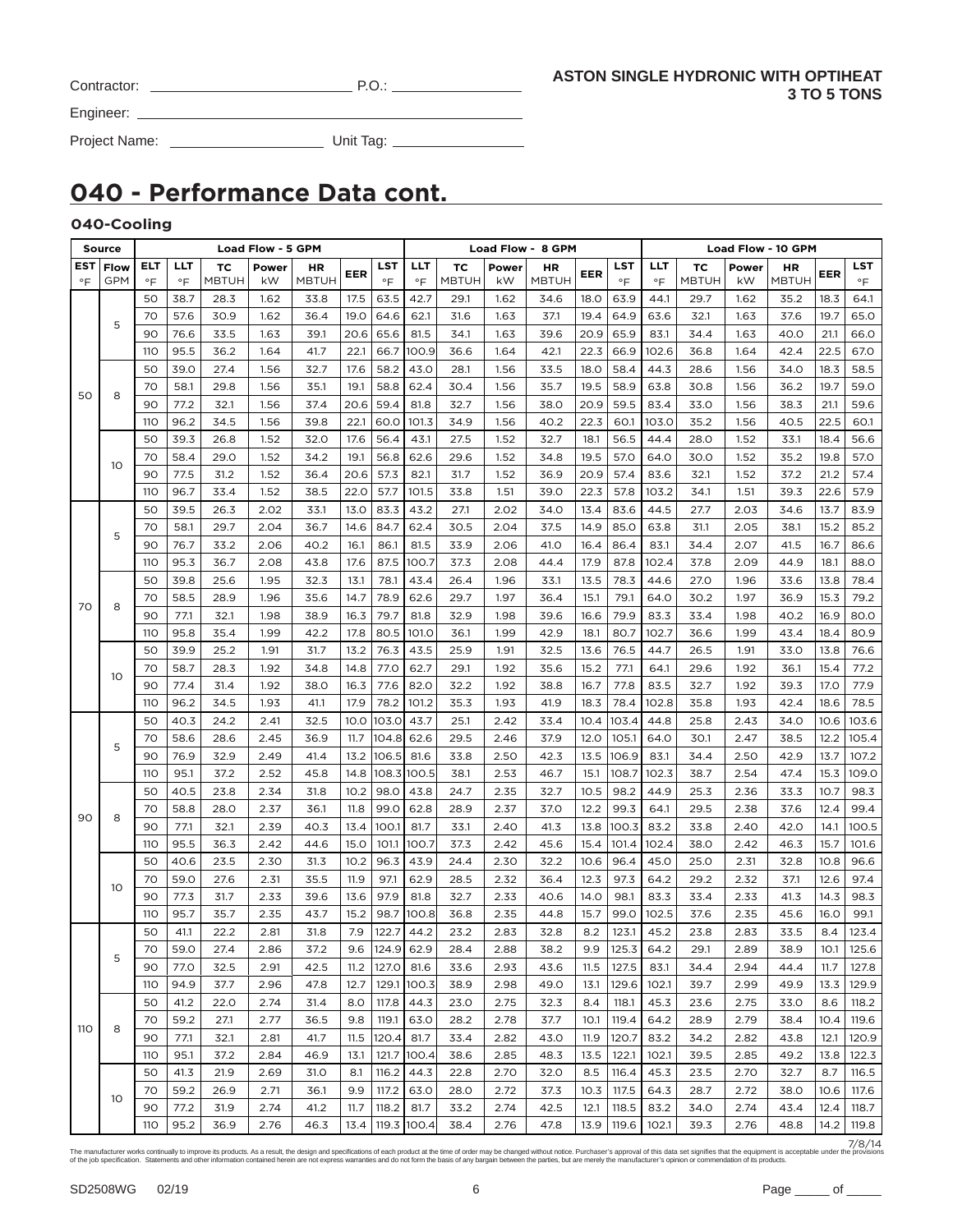| Contractor: |  |
|-------------|--|
|             |  |

 $P.O.:$ 

Engineer:

Project Name: Unit Tag:

# **050 - Performance Data cont.**

### **050-Heating**

|     | Source     |              |              |                           | <b>Load Flow - 8 GPM</b> |                           |              |             |                     |              |              | Load Flow - 12 GPM        |              |                | Load Flow - 15 GPM |              |              |              |              |              |
|-----|------------|--------------|--------------|---------------------------|--------------------------|---------------------------|--------------|-------------|---------------------|--------------|--------------|---------------------------|--------------|----------------|--------------------|--------------|--------------|--------------|--------------|--------------|
| EST | Flow       | ᄄ            | LLT          | нc                        | Power                    | HE                        |              | LST         | LLT                 | нс           | Power        | HE                        |              | LST            | LLT                | нc           | Power        | HE           |              | LST          |
| °F  | <b>GPM</b> | $\mathsf{P}$ | $\mathsf{P}$ | <b>MBTUH</b>              | kW                       | <b>MBTUH</b>              | COP          | °F          | °F                  | <b>MBTUH</b> | kW           | <b>MBTUH</b>              | COP          | °F             | $\mathsf{P}$       | <b>MBTUH</b> | kW           | <b>MBTUH</b> | <b>COP</b>   | °F           |
|     |            | 60           | 70.8         | 43.2                      | 2.60                     | 34.3                      | 4.87         | 21.2        | 67.6                | 43.5         | 2.54         | 34.8                      | 5.02         | 21.0           | 65.8               | 43.8         | 2.48         | 35.4         | 5.19         | 20.9         |
|     |            | 80           | 91.0         | 43.9                      | 3.33                     | 32.6                      | 3.87         | 21.6        | 87.7                | 44.3         | 3.25         | 33.2                      | 3.99         | 21.5           | 85.9               | 44.6         | 3.17         | 33.8         | 4.12         | 21.3         |
|     | 8          | 100          | 111.2        | 44.8                      | 4.01                     | 31.1                      | 3.27         | 22.0        | 107.9               | 45.2         | 3.92         | 31.8                      | 3.38         | 21.8           | 106.1              | 45.5         | 3.82         | 32.5         | 3.49         | 21.6         |
|     |            | 130          | 141.7        | 46.9                      | 5.19                     | 29.2                      | 2.65         | 22.5        | 138.2               | 47.2         | 5.07         | 29.9                      | 2.73         | 22.3           | 136.3              | 47.6         | 4.95         | 30.7         | 2.82         | 22.1         |
|     |            | 140          |              |                           |                          |                           |              |             |                     |              |              |                           | 2.41         |                |                    |              | 5.66         |              | 2.48         |              |
|     |            |              |              |                           |                          | Operation not recommended |              |             | 148.3               | 47.6<br>44.3 | 5.80         | 27.8                      |              | 22.8           | 146.4              | 48.0<br>44.7 |              | 28.7         |              | 22.6         |
|     |            | 60           | 71.0<br>91.2 | 44.0                      | 2.61                     | 35.1<br>33.1              | 4.94         | 23.7        | 67.7                | 45.2         | 2.55         | 35.6                      | 5.09         | 23.6<br>24.0   | 66.0               | 45.6         | 2.49         | 36.2<br>34.4 | 5.26         | 23.5         |
|     |            | 80           |              | 44.9                      | 3.45                     |                           | 3.81         | 24.1        | 87.9                |              | 3.37         | 33.7                      | 3.94         |                | 86.1               |              | 3.29         |              | 4.06         | 23.8         |
| 30  | 12         | 100          | 111.4        | 45.8                      | 4.29                     | 31.1                      | 3.13<br>2.49 | 24.4        | 108.0               | 46.1         | 4.19         | 31.8                      | 3.23         | 24.3           | 106.2              | 46.5         | 4.08         | 32.5         | 3.34         | 24.2         |
|     |            | 130          | 141.8        | 47.1                      | 5.55                     | 28.2                      |              | 24.9        | 138.3               | 47.5         | 5.41         | 29.0                      | 2.57         | 24.8           | 136.4              | 47.8         | 5.28         | 29.8         | 2.65         | 24.7         |
|     |            | 140          |              | Operation not recommended |                          |                           |              |             | 148.3               | 47.9         | 5.82         | 28.1                      | 2.41         | 25.0           | 146.4              | 48.3         | 5.68         | 28.9         | 2.49         | 24.8         |
|     |            | 60           | 71.2         | 44.8                      | 2.63                     | 35.9                      | 5.00         | 25.1        | 67.9                | 45.2         | 2.56         | 36.4                      | 5.16         | 25.0           | 66.1               | 45.5         | 2.50         | 37.0         | 5.33         | 24.9         |
|     |            | 80           | 91.4         | 45.6                      | 3.36                     | 34.1                      | 3.98         | 25.3        | 88.0                | 46.0         | 3.28         | 34.8                      | 4.11         | 25.2           | 86.2               | 46.3         | 3.20         | 35.4         | 4.24         | 25.1         |
|     | 15         | 100          | 111.6        | 46.3                      | 4.03                     | 32.5                      | 3.37         | 25.5        | 108.1               | 46.6         | 3.94         | 33.2                      | 3.47         | 25.4           | 106.3              | 47.0         | 3.84         | 33.9         | 3.59         | 25.3         |
|     |            | 130          | 141.9        | 47.5                      | 5.23                     | 29.6                      | 2.66         | 25.9        | 138.3               | 47.8         | 5.10         | 30.4                      | 2.75         | 25.8           | 136.4              | 48.2         | 4.98         | 31.2         | 2.84         | 25.7         |
|     |            | 140          |              |                           |                          | Operation not recommended |              |             | 148.4               | 48.2         | 5.84         | 28.3                      | 2.42         | 26.1           | 146.5              | 48.6         | 5.70         | 29.2         | 2.50         | 26.0         |
|     |            | 60           | 72.2         | 48.7                      | 2.49                     | 40.1                      | 5.72         | 39.7        | 68.5                | 49.0         | 2.44         | 40.7                      | 5.90         | 39.5           | 66.6               | 49.4         | 2.38         | 41.3         | 6.09         | 39.4         |
|     |            | 80           | 92.6         | 50.4                      | 3.38                     | 38.8                      | 4.37         | 40.0        | 88.8                | 50.8         | 3.30         | 39.5                      | 4.51         | 39.8           | 86.8               | 51.1         | 3.22         | 40.2         | 4.66         | 39.7         |
|     | 8          | 100          | 113.1        | 52.3                      | 4.07                     | 38.4                      | 3.77         | 40.1        | 109.2               | 52.7         | 3.98         | 39.2                      | 3.89         | 39.9           | 107.1              | 53.1         | 3.88         | 39.9         | 4.01         | 39.7         |
|     |            | 130          | 144.0        | 56.0                      | 5.24                     | 38.1                      | 3.13         | 40.2        | 139.8               | 56.4         | 5.12         | 39.0                      | 3.23         | 40.0           | 137.6              | 56.9         | 4.99         | 39.8         | 3.34         | 39.7         |
|     |            | 140          |              | Operation not recommended |                          |                           |              |             | 150.0               | 57.4         | 5.83         | 37.5                      | 2.89         | 40.3           | 147.7              | 57.9         | 5.69         | 38.4         | 2.98         | 40.1         |
|     |            | 60           | 72.4         | 49.6                      | 2.51                     | 41.O                      | 5.80         | 42.6        | 68.7                | 50.0         | 2.45         | 41.6                      | 5.98         | 42.5           | 66.7               | 50.4         | 2.39         | 42.2         | 6.18         | 42.4         |
|     |            | 80           | 92.9         | 51.5                      | 3.38                     | 40.0                      | 4.47         | 42.8        | 89.0                | 51.9         | 3.30         | 40.7                      | 4.61         | 42.7           | 87.0               | 52.3         | 3.22         | 41.3         | 4.76         | 42.6         |
| 50  | 12         | 100          | 113.4        | 53.5                      | 4.25                     | 39.0                      | 3.69         | 43.0        | 109.4               | 53.9         | 4.15         | 39.7                      | 3.81         | 42.9           | 107.2              | 54.3         | 4.05         | 40.5         | 3.93         | 42.7         |
|     |            | 130          | 144.1        | 56.4                      | 5.56                     | 37.4                      | 2.97         | 43.3        | 139.9               | 56.8         | 5.43         | 38.3                      | 3.07         | 43.1           | 137.6              | 57.2         | 5.29         | 39.2         | 3.17         | 43.0         |
|     |            | 140          |              | Operation not recommended |                          |                           |              |             | 150.1               | 57.8         | 5.85         | 37.8                      | 2.89         | 43.2           | 147.8              | 58.2         | 5.71<br>2.40 | 38.7         | 2.99         | 43.1         |
|     |            | 60           | 72.6         | 50.5                      | 2.52                     | 41.9<br>40.7              | 5.88<br>4.49 | 44.2        | 68.9                | 50.9         | 2.46         | 42.5                      | 6.07         | 44.2           | 66.8               | 51.3         |              | 43.1<br>42.0 | 6.26         | 44.1         |
|     |            | 80           | 93.1         | 52.3                      | 3.41                     |                           | 3.87         | 44.4        | 89.2                | 52.7         | 3.33         | 41.3                      | 4.64         | 44.3           | 87.1               | 53.1         | 3.25         |              | 4.79         | 44.2<br>44.3 |
|     | 15         | 100          | 113.5        | 54.1                      | 4.10                     | 40.1                      |              | 44.5        | 109.5               | 54.5         | 4.00         | 40.8                      | 3.99         | 44.4           | 107.3              | 54.9         | 3.90         | 41.6         | 4.13         |              |
|     |            | 130<br>140   | 144.2        | 56.7                      | 5.28                     | 38.7                      | 3.15         | 44.7        | 139.9               | 57.2         | 5.16         | 39.6                      | 3.25         | 44.6           | 137.7              | 57.6         | 5.03         | 40.4         | 3.36         | 44.4         |
|     |            |              | 74.2         | Operation not recommended |                          |                           |              | 57.5        | 150.1<br>70.2       | 58.2         | 5.87         | 38.1                      | 2.90<br>6.91 | 44.8           | 147.8              | 58.6         | 5.73         | 39.0         | 3.00<br>7.14 | 44.6         |
|     |            | 60<br>80     | 94.9         | 56.8<br>59.4              | 2.49<br>3.74             | 48.3<br>46.7              | 6.69<br>4.66 | 58.0        | 90.6                | 58.6<br>60.9 | 2.48<br>3.72 | 50.1<br>48.2              | 4.80         | 57.1<br>57.6   | 68.0<br>88.3       | 60.3<br>62.4 | 2.48<br>3.69 | 51.8<br>49.8 | 4.95         | 56.6<br>57.2 |
|     | 8          | 100          | 115.5        | 62.1                      | 4.99                     | 45.0                      | 3.65         | 58.4        | 111.O               | 63.4         | 4.55         | 47.9                      | 4.08         | 57.7           | 108.6              | 64.8         | 4.11         | 50.8         | 4.62         | 56.9         |
|     |            | 130          | 146.5        | 66.0                      | 6.86                     | 42.6                      | 2.82         | 59.0        | 141.7               | 67.1         | 6.18         | 46.0                      | 3.18         | 58.1           | 139.1              | 68.2         | 5.50         | 49.5         | 3.64         | 57.3         |
|     |            | 140          |              | Operation not recommended |                          |                           |              |             |                     |              |              | Operation not recommended |              |                | 149.0              | 67.6         | 6.19         | 46.4         | 3.20         | 58.0         |
|     |            | 60           | 74.7         | 58.7                      | 2.47                     | 50.3                      | 6.97         | 61.0        | 70.4                | 60.1         | 2.48         | 51.6                      | 7.11         | 60.7           | 68.2               | 61.4         | 2.49         | 53.0         | 7.24         | 60.5         |
|     |            | 80           | 95.4         | 61.7                      | 3.73                     | 49.0                      | 4.85         | 61.2        | 90.9                | 62.4         | 3.58         | 50.2                      | 5.11         | 61.0           | 88.4               | 63.1         | 3.42         | 51.4         | 5.41         | 60.8         |
| 70  | 12         | 100          | 116.2        | 64.7                      | 5.00                     | 47.7                      | 3.80         | 61.5        | 111.3               | 64.7         | 4.67         | 48.8                      | 4.06         | 61.3           | 108.6              | 64.7         | 4.35         | 49.9         | 4.36         | 61.1         |
|     |            | 130          | 147.3        | 69.2                      | 6.89                     | 45.7                      | 2.94         | 61.8        | 141.9               | 68.2         | 6.32         | 46.6                      | 3.16         | 61.6           | 139.0              | 67.2         | 5.75         | 47.6         | 3.43         | 61.5         |
|     |            | 140          |              | Operation not recommended |                          |                           |              |             |                     |              |              | Operation not recommended |              |                | 149.1              | 68.0         | 6.21         | 46.8         | 3.21         | 61.6         |
|     |            | 60           | 75.1         | 60.6                      | 2.44                     | 52.2                      | 7.26         | 62.8        | 70.7                | 61.6         | 2.47         | 53.1                      | 7.30         | 62.7           | 68.3               | 62.6         | 2.50         | 54.1         | 7.34         | 62.6         |
|     |            | 80           | 96.0         | 64.0                      | 3.72                     | 51.2                      | 5.03         | 63.0        | 91.2                | 64.4         | 3.73         | 51.6                      | 5.06         | 62.9           | 88.6               | 64.8         | 3.73         | 52.0         | 5.09         | 62.8         |
|     | 15         | 100          | 116.8        | 67.4                      | 5.00                     | 50.3                      | 3.94         | 63.1        | 111.7               | 67.2         | 4.57         | 51.6                      | 4.31         | 62.9           | 108.9              | 67.0         | 4.14         | 52.8         | 4.75         | 62.7         |
|     |            | 130          | 148.1        | 72.5                      | 6.92                     | 48.8                      | 3.07         | 63.3        | 142.3               | 70.8         | 6.23         | 49.5                      | 3.33         | 63.2           | 139.2              | 69.1         | 5.54         | 50.2         | 3.66         | 63.1         |
|     |            | 140          |              | Operation not recommended |                          |                           |              |             |                     |              |              | Operation not recommended |              |                | 149.1              | 68.4         | 6.24         | 47.2         | 3.22         | 63.5         |
|     |            | 60           | 77.2         | 68.9                      | 2.36                     | 60.8                      | 8.56         | 74.3        | 72.1                | 69.4         | 2.32         | 61.5                      | 8.78         | 74.2           | 69.3               | 69.9         | 2.28         | 62.1         | 9.00         | 74.0         |
|     |            | 80           | 97.5         | 70.0                      | 3.28                     | 58.8                      | 6.26         | 74.8        | 92.3                | 70.5         | 3.22         | 59.5                      | 6.41         | 74.7           | 89.5               | 71.1         | 3.17         | 60.3         | 6.57         | 74.5         |
|     | 8          | 100          | 118.4        | 73.8                      | 4.07                     | 59.9                      | 5.32         | 74.6        | 112.9               | 74.3         | 4.00         | 60.7                      | 5.45         | 74.4           | 110.0              | 74.9         | 3.93         | 61.5         | 5.59         | 74.2         |
|     |            | 130          | 148.6        | 74.5                      | 5.55                     | 55.6                      |              |             | 3.93   75.7   143.1 | 75.1         | 5.46         |                           |              | 56.4 4.03 75.5 | 140.1              | 75.6         | 5.36         | 57.3         | 4.13         | 75.2         |
|     |            | 140          |              |                           |                          |                           |              |             |                     |              |              | Operation not recommended |              |                |                    |              |              |              |              |              |
|     |            | 60           | 77.5         | 70.2                      | 2.37                     | 62.1                      |              | $8.68$ 78.9 | 72.3                | 70.7         | 2.33         | 62.8                      |              | 8.90 78.7      | 69.5               | 71.3         | 2.29         | 63.4         | 9.13         | 78.6         |
|     |            | 80           | 98.7         | 74.8                      | 4.04                     | 61.1                      | $5.43$ 79.1  |             | 92.9                | 73.9         | 3.66         | 61.4                      | 5.91         | 79.0           | 89.7               | 72.9         | 3.29         | 61.7         | 6.51         | 78.9         |
| 90  | 12         | 100          | 119.9        | 79.5                      | 5.71                     | 60.0                      |              | 4.08 79.2   | 113.4               | 77.1         | 5.00         | 60.0                      | 4.52         | 79.2           | 110.0              | 74.6         | 4.28         | 60.0         | 5.11         | 79.2         |
|     |            | 130          | 151.6        | 86.5                      | 8.22                     | 58.4                      | 3.08         | 79.5        | 144.2               | 81.8         | 7.00         | 57.9                      | 3.43         | 79.6           | 140.3              | 77.2         | 5.78         | 57.4         | 3.91         | 79.7         |
|     |            | 140          |              |                           |                          |                           |              |             |                     |              |              | Operation not recommended |              |                |                    |              |              |              |              |              |
|     |            | 60           | 77.9         | 71.5                      | 2.38                     | 63.4                      | 8.80         | 81.3        | 72.5                | 72.1         | 2.34         | 64.1                      | 9.02         | 81.2           | 69.7               | 72.6         | 2.30         | 64.8         | 9.25         | 81.1         |
|     |            | 80           | 98.2         | 72.7                      | 3.31                     | 61.4                      | 6.43         | 81.6        | 92.7                | 73.2         | 3.26         | 62.1                      | 6.59         | 81.5           | 89.8               | 73.8         | 3.20         | 62.9         | 6.76         | 81.4         |
|     | 15         | 100          | 119.1        | 76.2                      | 4.09                     | 62.3                      | 5.46         | 81.4        | 113.4               | 76.8         | 4.02         | 63.1                      | 5.60         | 81.3           | 110.3              | 77.4         | 3.95         | 63.9         | 5.74         | 81.2         |
|     |            | 130          | 148.9        | 75.5                      | 5.59                     | 56.4                      |              |             | 3.96 82.2 143.2     | 76.0         | 5.49         | 57.3                      | 4.06         | 82.1           | 140.2              | 76.6         | 5.40         | 58.2         | 4.16         | 82.0         |
|     |            | 140          |              |                           |                          |                           |              |             |                     |              |              | Operation not recommended |              |                |                    |              |              |              |              |              |

4/14/15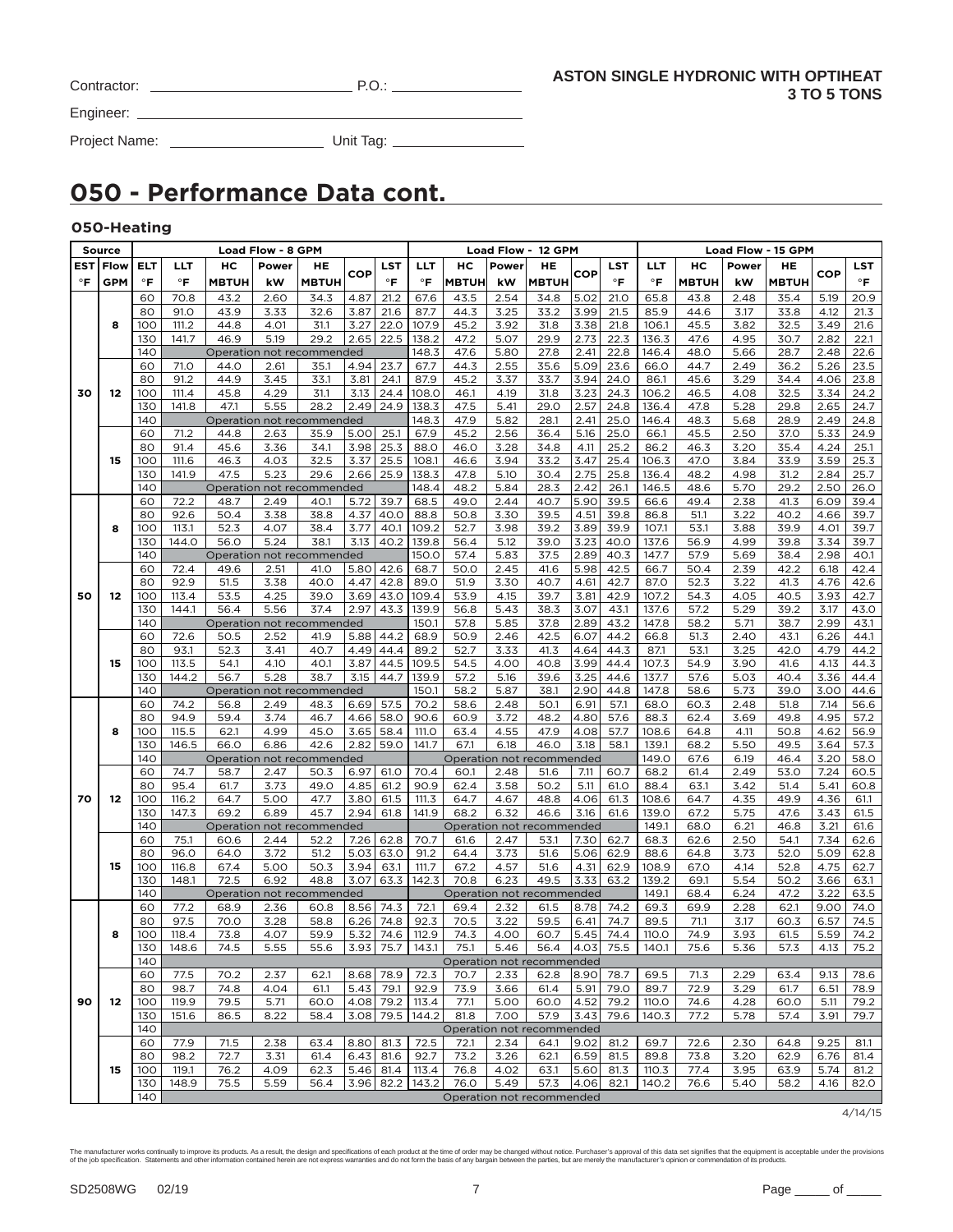| Contractor: |  |
|-------------|--|
| Engineer:   |  |

Project Name: Unit Tag:

# **050 - Performance Data**

### **050-Cooling**

|                  | Source             |                  |                  |                           | Load Flow - 8 GPM |                    |            |                  |                  |             |             | Load Flow - 12 GPM |             |                  |                  |                           |             | Load Flow - 15 GPM |            |           |
|------------------|--------------------|------------------|------------------|---------------------------|-------------------|--------------------|------------|------------------|------------------|-------------|-------------|--------------------|-------------|------------------|------------------|---------------------------|-------------|--------------------|------------|-----------|
| EST<br>$\circ$ F | Flow<br><b>GPM</b> | ELT<br>$\circ$ F | LLT<br>$\circ$ F | <b>TC</b><br><b>MBTUH</b> | Power<br>kW       | ΗR<br><b>MBTUH</b> | <b>EER</b> | LST<br>$\circ$ F | LLT<br>$\circ$ F | тc<br>MBTUH | Power<br>kW | HR<br><b>MBTUH</b> | EER         | LST<br>$\circ$ F | LLT<br>$\circ$ F | <b>TC</b><br><b>MBTUH</b> | Power<br>kW | HR<br><b>MBTUH</b> | <b>EER</b> | LST<br>°F |
|                  |                    | 50               | 38.9             | 44.4                      | 2.27              | 52.1               | 19.6       | 63.0             | 42.2             | 45.1        | 2.27        | 52.8               | 19.8        | 63.2             | 43.9             | 45.7                      | 2.27        | 53.5               | 20.1       | 63.4      |
|                  | 8                  | 70               | 58.1             | 47.7                      | 2.30              | 55.6               | 20.7       | 63.9             | 61.6             | 48.4        | 2.30        | 56.3               | 21.0        | 64.1             | 63.5             | 49.1                      | 2.30        | 57.0               | 21.3       | 64.2      |
|                  |                    | 90               | 77.2             | 51.1                      | 2.33              | 59.0               | 21.9       | 64.8             | 81.0             | 51.8        | 2.33        | 59.7               | 22.2        | 64.9             | 83.0             | 52.5                      | 2.33        | 60.5               | 22.5       | 65.1      |
|                  |                    | 110              | 96.4             | 54.4                      | 2.37              | 62.5               | 23.0       | 65.6             | 100.4            | 55.1        | 2.36        | 63.2               | 23.3        | 65.8             | 102.5            | 55.9                      | 2.36        | 64.0               | 23.7       | 66.0      |
|                  |                    | 50               | 39.1             | 43.7                      | 2.25              | 51.4               | 19.4       | 58.9             | 42.3             | 44.2        | 2.26        | 51.9               | 19.6        | 59.0             | 44.0             | 44.8                      | 2.26        | 52.5               | 19.8       | 59.1      |
| 50               | 12                 | 70               | 58.2             | 47.1                      | 2.27              | 54.8               | 20.7       | 59.5             | 61.7             | 47.7        | 2.27        | 55.4               | 21.0        | 59.6             | 63.6             | 48.3                      | 2.27        | 56.0               | 21.2       | 59.7      |
|                  |                    | 90               | 77.4             | 50.4                      | 2.28              | 58.2               | 22.1       | 60.1             | 81.1             | 51.1        | 2.28        | 58.9               | 22.4        | 60.2             | 83.1             | 51.8                      | 2.28        | 59.6               | 22.7       | 60.4      |
|                  |                    | 110              | 96.5             | 53.8                      | 2.30              | 61.7               | 23.4       | 60.7             | 100.5            | 54.5        | 2.30        | 62.4               | 23.7        | 60.8             | 102.6            | 55.3                      | 2.30        | 63.1               | 24.1       | 61.0      |
|                  |                    | 50               | 39.3             | 43.0                      | 2.24              | 50.6               | 19.2       | 56.7             | 42.4             | 43.4        | 2.25        | 51.1               | 19.3        | 56.8             | 44.1             | 43.9                      | 2.25        | 51.6               | 19.5       | 56.9      |
|                  | 15                 | 70               | 58.4             | 46.4                      | 2.24              | 54.0               | 20.7       | 57.2             | 61.8             | 46.9        | 2.24        | 54.6               | 20.9        | 57.3             | 63.7             | 47.5                      | 2.24        | 55.1               | 21.2       | 57.4      |
|                  |                    | 90               | 77.5             | 49.8                      | 2.24              | 57.4               | 22.3       | 57.7             | 81.2             | 50.4        | 2.24        | 58.1               | 22.5        | 57.7             | 83.2             | 51.0                      | 2.24        | 58.7               | 22.8       | 57.8      |
|                  |                    | 110              | 96.7             | 53.2                      | 2.23              | 60.9               | 23.8       | 58.1             | 100.6            | 53.9        | 2.23        | 61.5               | 24.2        | 58.2             | 102.7            | 54.6                      | 2.23        | 62.2               | 24.5       | 58.3      |
|                  |                    | 50               | 40.2             | 39.1                      | 2.69              | 48.3               | 14.5       | 82.1             | 43.1             | 39.7        | 2.69        | 48.9               | 14.7        | 82.2             | 44.6             | 40.3                      | 2.69        | 49.5               | 15.0       | 82.4      |
|                  | 8                  | 70               | 58.6             | 45.5                      | 2.74              | 54.8               | 16.6       | 83.7             | 62.0             | 46.1        | 2.74        | 55.5               | 16.8        | 83.9             | 63.8             | 46.8                      | 2.74        | 56.1               | 17.1       | 84.0      |
|                  |                    | 90               | 77.0             | 51.9                      | 2.79              | 61.4               | 18.6       | 85.4             | 80.9             | 52.6        | 2.79        | 62.1               | 18.8        | 85.5             | 82.9             | 53.2                      | 2.79        | 62.8               | 19.1       | 85.7      |
|                  |                    | 110              | 95.4             | 58.3                      | 2.85              | 68.0               | 20.5       | 87.0             | 99.7             | 59.0        | 2.84        | 68.7               | 20.7        | 87.2             | 102.0            | 59.7                      | 2.84        | 69.4               | 21.0       | 87.3      |
|                  |                    | 50               | 40.3             | 38.6                      | 2.68              | 47.7               | 14.4       | 78.3             | 43.2             | 39.2        | 2.68        | 48.3               | 14.6        | 78.4             | 44.7             | 39.7                      | 2.68        | 48.8               | 14.8       | 78.5      |
| 70               | 12                 | 70               | 58.7             | 45.1                      | 2.70              | 54.3               | 16.7       | 79.4             | 62.1             | 45.7        | 2.71        | 54.9               | 16.9        | 79.6             | 63.8             | 46.3                      | 2.71        | 55.5               | 17.1       | 79.7      |
|                  |                    | 90               | 77.1             | 51.6                      | 2.73              | 60.9               | 18.9       | 80.6             | 80.9             | 52.2        | 2.73        | 61.6               | 19.1        | 80.7             | 82.9             | 52.9                      | 2.73        | 62.2               | 19.3       | 80.8      |
|                  |                    | 110              | 95.5             | 58.0                      | 2.76              | 67.5               | 21.0       | 81.7             | 99.8             | 58.8        | 2.76        | 68.2               | 21.3        | 81.9             | 102.1            | 59.5                      | 2.76        | 68.9               | 21.5       | 82.0      |
|                  |                    | 50               | 40.5             | 38.1                      | 2.66              | 47.2               | 14.3       | 76.3             | 43.3             | 38.6        | 2.66        | 47.7               | 14.5        | 76.4             | 44.8             | 39.1                      | 2.67        | 48.2               | 14.7       | 76.4      |
|                  | 15                 | 70               | 58.8             | 44.7                      | 2.67              | 53.8               | 16.8       | 77.2             | 62.1             | 45.3        | 2.67        | 54.4               | <b>17.0</b> | 77.2             | 63.9             | 45.8                      | 2.67        | 55.0               | 17.2       | 77.3      |
|                  |                    | 90               | 77.2             | 51.3                      | 2.67              | 60.4               | 19.2       | 78.0             | 81.0             | 51.9        | 2.67        | 61.0               | 19.4        | 78.1             | 83.0             | 52.6                      | 2.68        | 61.7               | 19.6       | 78.2      |
|                  |                    | 110              | 95.5             | 57.8                      | 2.68              | 67.0               | 21.6       | 78.9             | 99.8             | 58.6        | 2.68        | 67.7               | 21.9        | 79.0             | 102.1            | 59.3                      | 2.68        | 68.5               | 22.1       | 79.1      |
|                  |                    | 50               | 41.5             | 33.8                      | 3.12              | 44.4               | 10.8       | 101.1            | 44.0             | 34.4        | 3.11        | 45.0               | 11.O        | 101.2            | 45.3             | 34.9                      | 3.11        | 45.5               | 11.2       | 101.4     |
|                  | 8                  | 70               | 59.2             | 43.2                      | 3.18              | 54.1               | 13.6       | 103.5            | 62.4             | 43.8        | 3.18        | 54.7               | 13.8        | 103.7            | 64.1             | 44.4                      | 3.18        | 55.3               | 14.0       | 103.8     |
|                  |                    | 90               | 76.8             | 52.7                      | 3.25              | 63.8               | 16.2       | 105.9            | 80.7             | 53.3        | 3.25        | 64.4               | 16.4        | 106.1            | 82.8             | 54.0                      | 3.25        | 65.1               | 16.6       | 106.3     |
|                  |                    | 110              | 94.5             | 62.1                      | 3.32              | 73.5               | 18.7       | 108.4            | 99.1             | 62.8        | 3.32        | 74.1               | 18.9        | 108.5            | 101.5            | 63.5                      | 3.32        | 74.8               | 19.1       | 108.7     |
|                  |                    | 50               | 41.6             | 33.5                      | 3.10              | 44.1               | 10.8       | 97.7             | 44.1             | 34.1        | 3.10        | 44.6               | 11.O        | 97.8             | 45.4             | 34.6                      | 3.10        | 45.2               | 11.2       | 97.9      |
| 90               | 12                 | 70               | 59.2             | 43.1                      | 3.14              | 53.8               | 13.7       | 99.4             | 62.4             | 43.7        | 3.14        | 54.4               | 13.9        | 99.5             | 64.1             | 44.3                      | 3.14        | 55.0               | 14.1       | 99.6      |
|                  |                    | 90               | 76.8             | 52.7                      | 3.18              | 63.5               | 16.6       | 101.1            | 80.7             | 53.4        | 3.18        | 64.2               | 16.8        | 101.2            | 82.8             | 54.0                      | 3.18        | 64.9               | 17.0       | 101.3     |
|                  |                    | 110              | 94.4             | 62.3                      | 3.22              | 73.3               | 19.3       | 102.7            | 99.0             | 63.0        | 3.22        | 74.0               | 19.5        | 102.9            | 101.5            | 63.7                      | 3.23        | 74.8               | 19.8       | 103.0     |
|                  |                    | 50               | 41.7             | 33.3                      | 3.08              | 43.8               | 10.8       | 95.8             | 44.1             | 33.8        | 3.08        | 44.3               | 11.O        | 95.9             | 45.4             | 34.3                      | 3.08        | 44.8               | 11.1       | 96.0      |
|                  | 15                 | 70               | 59.3             | 43.0                      | 3.09              | 53.5               | 13.9       | 97.1             | 62.4             | 43.6        | 3.10        | 54.2               | 14.1        | 97.2             | 64.1             | 44.2                      | 3.10        | 54.8               | 14.3       | 97.3      |
|                  |                    | 90               | 76.8             | 52.7                      | 3.11              | 63.3               | 17.0       | 98.4             | 80.7             | 53.4        | 3.11        | 64.0               | 17.2        | 98.5             | 82.8             | 54.1                      | 3.12        | 64.7               | 17.4       | 98.6      |
|                  |                    | 110              | 94.4             | 62.4                      | 3.12              | 73.1               | 20.0       | 99.7             | 99.0             | 63.2        | 3.13        | 73.9               | 20.2        | 99.8             | 101.5            | 64.0                      | 3.14        | 74.7               | 20.4       | 100.0     |
|                  |                    | 50               | 42.9             | 28.5                      | 3.54              | 40.6               | 8.1        | 120.1            | 45.0             | 29.0        | 3.54        | 41.1               | 8.2         | 120.3            | 46.1             | 29.5                      | 3.53        | 41.5               | 8.4        | 120.4     |
|                  | 8                  | 70               | 59.8             | 41.0                      | 3.63              | 53.4               |            | $11.3$   123.3   | 62.8             | 41.6        | 3.62        | 53.9               | 11.5        |                  | 123.5 64.4       | 42.1                      | 3.62        | 54.5               | 11.6       | 123.6     |
|                  |                    | 90               | 76.6             | 53.5                      | 3.71              | 66.2               | 14.4       | 126.5            | 80.6             | 54.1        | 3.71        | 66.8               | 14.6        | 126.7            | 82.7             | 54.7                      | 3.71        | 67.4               | 14.7       | 126.8     |
|                  |                    | 110              | 93.5             | 66.0                      | 3.80              | 79.0               | 17.4       | 129.7            | 98.4             | 66.7        | 3.80        | 79.6               | 17.5        |                  | 129.9 101.0      | 67.3                      | 3.80        | 80.3               | 17.7       | 130.1     |
|                  |                    | 50               | 42.9             | 28.5                      | 3.52              | 40.5               | 8.1        | 117.O            | 45.0             | 29.0        | 3.52        | 41.0               | 8.2         | 117.1            | 46.1             | 29.5                      | 3.52        | 41.5               | 8.4        | 117.2     |
| 110              | 12                 | 70               | 59.7             | 41.1                      | 3.57              | 53.3               | 11.5       | 119.3            | 62.7             | 41.7        | 3.57        | 53.9               | 11.7        | 119.4            | 64.4             | 42.3                      | 3.57        | 54.5               | 11.8       | 119.5     |
|                  |                    | 90               | 76.5             | 53.8                      | 3.63              | 66.2               | 14.8       | 121.5            | 80.5             | 54.5        | 3.63        | 66.9               | 15.0        | 121.6            | 82.6             | 55.2                      | 3.63        | 67.6               | 15.2       | 121.8     |
|                  |                    | 110              | 93.4             | 66.5                      | 3.68              | 79.1               | 18.1       | 123.7            | 98.3             | 67.2        | 3.69        | 79.8               | 18.2        |                  | 123.9 100.9      | 68.0                      | 3.69        | 80.6               | 18.4       | 124.0     |
|                  |                    | 50               | 42.9             | 28.4                      | 3.50              | 40.4               | 8.1        | 115.4            | 45.0             | 29.0        | 3.50        | 40.9               | 8.3         | 115.5            | 46.1             | 29.5                      | 3.50        | 41.4               | 8.4        | 115.5     |
|                  | 15                 | 70               | 59.7             | 41.3                      | 3.52              | 53.3               | 11.7       | 117.1            | 62.7             | 41.9        | 3.53        | 53.9               | 11.9        | 117.2            | 64.3             | 42.6                      | 3.53        | 54.6               | 12.1       | 117.3     |
|                  |                    | 90               | 76.5             | 54.1                      | 3.54              | 66.2               | 15.3       | 118.8            | 80.5             | 54.9        | 3.55        | 67.0               | 15.5        | 118.9            | 82.6             | 55.6                      | 3.56        | 67.8               | 15.6       | 119.0     |
|                  |                    | 110              | 93.3             | 67.0                      | 3.56              | 79.1               | 18.8       | 120.6            | 98.2             | 67.8        | 3.57        | 80.0               | 19.0        |                  | 120.7 100.8      | 68.7                      | 3.59        | 80.9               | 19.1       | 120.8     |

7/8/14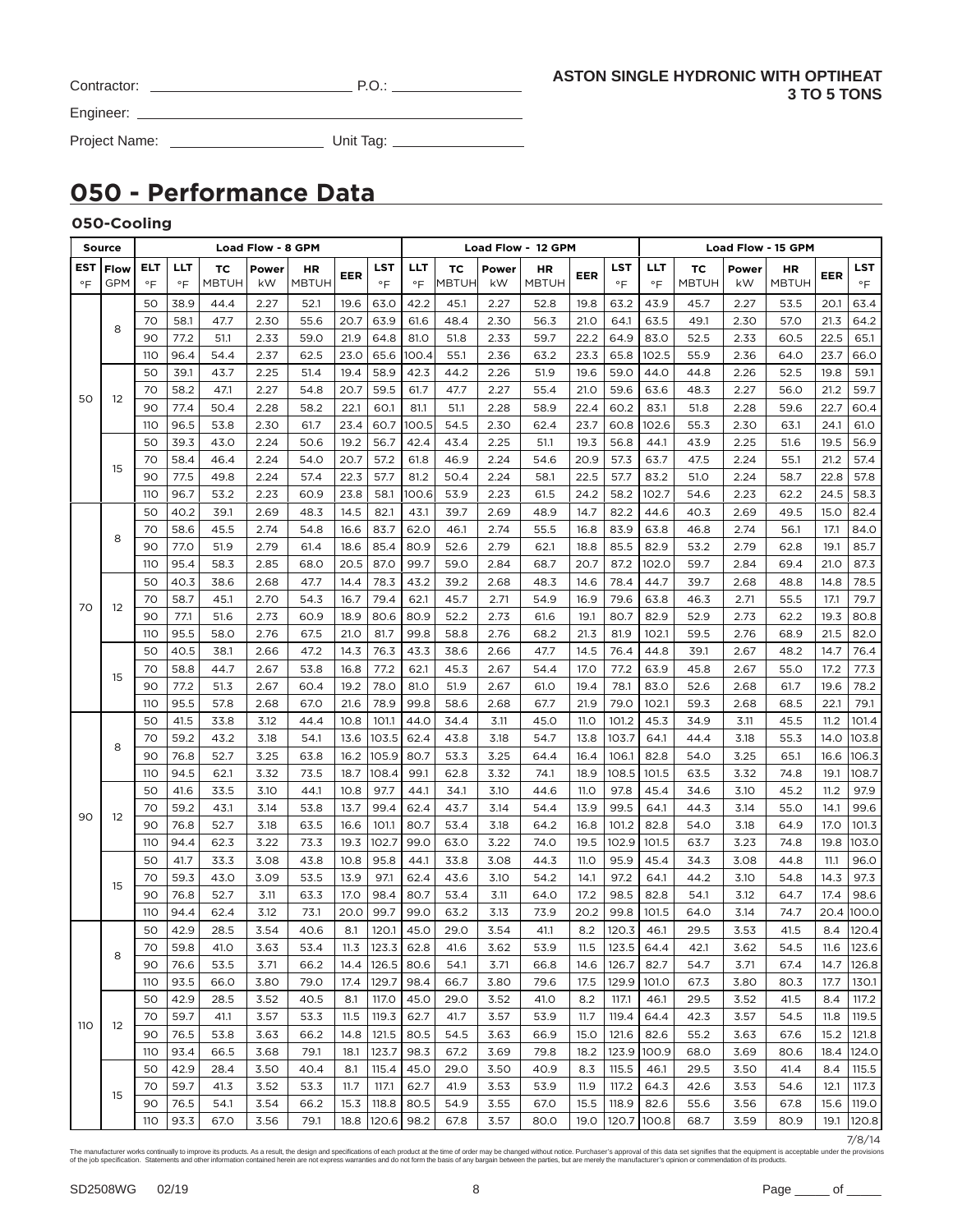| Contractor: |  |
|-------------|--|
|             |  |

 $P.O.:$ 

Engineer:

Project Name: Unit Tag:

# **066 - Performance Data cont.**

### **066-Heating**

|                                   | <b>Source</b> |            |                |              | Load Flow - 10 GPM |                           |              |              |                     |              |              | Load Flow - 15 GPM                                                                                                                                                                                                                                                                                                                                                                                                                                                                                                                                                                                                                                                                                                                                                                                                                                                                                                                                                                                                                                                                                                                                                                                                                                                                                                                                                                                                                                                                                                                                                                                                                                                                                                                                                                                                                                                                                                                                                                                                                                                                                                                                                                                                                                                                                                                                                                                                                                                                                                                                                                                                                                                                                                                                                                                                                                                                                                                                                                                                                                                                        |      |      |                                                                                                                                                                                                                                                                                                                                                                                                              |      |              |              |
|-----------------------------------|---------------|------------|----------------|--------------|--------------------|---------------------------|--------------|--------------|---------------------|--------------|--------------|-------------------------------------------------------------------------------------------------------------------------------------------------------------------------------------------------------------------------------------------------------------------------------------------------------------------------------------------------------------------------------------------------------------------------------------------------------------------------------------------------------------------------------------------------------------------------------------------------------------------------------------------------------------------------------------------------------------------------------------------------------------------------------------------------------------------------------------------------------------------------------------------------------------------------------------------------------------------------------------------------------------------------------------------------------------------------------------------------------------------------------------------------------------------------------------------------------------------------------------------------------------------------------------------------------------------------------------------------------------------------------------------------------------------------------------------------------------------------------------------------------------------------------------------------------------------------------------------------------------------------------------------------------------------------------------------------------------------------------------------------------------------------------------------------------------------------------------------------------------------------------------------------------------------------------------------------------------------------------------------------------------------------------------------------------------------------------------------------------------------------------------------------------------------------------------------------------------------------------------------------------------------------------------------------------------------------------------------------------------------------------------------------------------------------------------------------------------------------------------------------------------------------------------------------------------------------------------------------------------------------------------------------------------------------------------------------------------------------------------------------------------------------------------------------------------------------------------------------------------------------------------------------------------------------------------------------------------------------------------------------------------------------------------------------------------------------------------------|------|------|--------------------------------------------------------------------------------------------------------------------------------------------------------------------------------------------------------------------------------------------------------------------------------------------------------------------------------------------------------------------------------------------------------------|------|--------------|--------------|
| EST                               | Flow          | ELT        | LLT            | нc           | Power              | HE                        |              | LST          | <b>LLT</b>          | нс           | Power        |                                                                                                                                                                                                                                                                                                                                                                                                                                                                                                                                                                                                                                                                                                                                                                                                                                                                                                                                                                                                                                                                                                                                                                                                                                                                                                                                                                                                                                                                                                                                                                                                                                                                                                                                                                                                                                                                                                                                                                                                                                                                                                                                                                                                                                                                                                                                                                                                                                                                                                                                                                                                                                                                                                                                                                                                                                                                                                                                                                                                                                                                                           |      |      |                                                                                                                                                                                                                                                                                                                                                                                                              | HE   |              | LST          |
|                                   | <b>GPM</b>    | $\circ$ F  | $\circ$ F      | <b>MBTUH</b> | kW                 | <b>MBTUH</b>              | COP          | $\circ$ F    | $\mathsf{P}$        | <b>MBTUH</b> | kW           |                                                                                                                                                                                                                                                                                                                                                                                                                                                                                                                                                                                                                                                                                                                                                                                                                                                                                                                                                                                                                                                                                                                                                                                                                                                                                                                                                                                                                                                                                                                                                                                                                                                                                                                                                                                                                                                                                                                                                                                                                                                                                                                                                                                                                                                                                                                                                                                                                                                                                                                                                                                                                                                                                                                                                                                                                                                                                                                                                                                                                                                                                           |      |      |                                                                                                                                                                                                                                                                                                                                                                                                              |      | COP          | $\circ$ F    |
|                                   |               | 60         | 70.6           |              | 3.05               | 42.8                      | 5.12         |              | 67.1                |              | 2.98         |                                                                                                                                                                                                                                                                                                                                                                                                                                                                                                                                                                                                                                                                                                                                                                                                                                                                                                                                                                                                                                                                                                                                                                                                                                                                                                                                                                                                                                                                                                                                                                                                                                                                                                                                                                                                                                                                                                                                                                                                                                                                                                                                                                                                                                                                                                                                                                                                                                                                                                                                                                                                                                                                                                                                                                                                                                                                                                                                                                                                                                                                                           |      |      |                                                                                                                                                                                                                                                                                                                                                                                                              |      | 5.45         |              |
|                                   |               | 80         | 90.8           | 53.2<br>54.1 | 3.96               | 40.6                      | 4.00         | 21.2<br>21.6 | 87.3                | 53.6<br>54.5 | 3.87         |                                                                                                                                                                                                                                                                                                                                                                                                                                                                                                                                                                                                                                                                                                                                                                                                                                                                                                                                                                                                                                                                                                                                                                                                                                                                                                                                                                                                                                                                                                                                                                                                                                                                                                                                                                                                                                                                                                                                                                                                                                                                                                                                                                                                                                                                                                                                                                                                                                                                                                                                                                                                                                                                                                                                                                                                                                                                                                                                                                                                                                                                                           |      |      |                                                                                                                                                                                                                                                                                                                                                                                                              |      | 4.27         | 20.9<br>21.3 |
| $\circ$ F<br>30<br>50<br>70<br>90 | 10            | 100        | 111.O          | 55.2         | 5.14               | 37.7                      | 3.15         | 22.2         | 107.4               | 55.6         | 5.02         |                                                                                                                                                                                                                                                                                                                                                                                                                                                                                                                                                                                                                                                                                                                                                                                                                                                                                                                                                                                                                                                                                                                                                                                                                                                                                                                                                                                                                                                                                                                                                                                                                                                                                                                                                                                                                                                                                                                                                                                                                                                                                                                                                                                                                                                                                                                                                                                                                                                                                                                                                                                                                                                                                                                                                                                                                                                                                                                                                                                                                                                                                           |      |      |                                                                                                                                                                                                                                                                                                                                                                                                              |      | 3.36         | 21.9         |
|                                   |               | 130        | 141.5          | 57.7         | 6.88               | 34.2                      | 2.46         | 23.0         | 137.7               | 58.1         | 6.72         |                                                                                                                                                                                                                                                                                                                                                                                                                                                                                                                                                                                                                                                                                                                                                                                                                                                                                                                                                                                                                                                                                                                                                                                                                                                                                                                                                                                                                                                                                                                                                                                                                                                                                                                                                                                                                                                                                                                                                                                                                                                                                                                                                                                                                                                                                                                                                                                                                                                                                                                                                                                                                                                                                                                                                                                                                                                                                                                                                                                                                                                                                           |      |      |                                                                                                                                                                                                                                                                                                                                                                                                              |      | 2.62         | 22.5         |
|                                   |               | 140        |                |              |                    | Operation not recommended |              |              | 147.8               | 58.5         | 7.51         |                                                                                                                                                                                                                                                                                                                                                                                                                                                                                                                                                                                                                                                                                                                                                                                                                                                                                                                                                                                                                                                                                                                                                                                                                                                                                                                                                                                                                                                                                                                                                                                                                                                                                                                                                                                                                                                                                                                                                                                                                                                                                                                                                                                                                                                                                                                                                                                                                                                                                                                                                                                                                                                                                                                                                                                                                                                                                                                                                                                                                                                                                           |      |      |                                                                                                                                                                                                                                                                                                                                                                                                              |      | 2.36         | 23.0         |
|                                   |               | 60         | 70.8           | 54.2         | 3.06               | 43.8                      | 5.19         | 24.0         | 67.3                | 54.6         | 2.99         | Load Flow - 20 GPM<br>нc<br>Power<br>HE<br>LST<br>LLT<br>COP<br>$\circ$ F<br><b>MBTUH</b><br>°F<br><b>MBTUH</b><br>kW<br>5.28<br>43.5<br>21.0<br>65.4<br>54.0<br>2.90<br>41.3<br>4.13<br>85.5<br>54.9<br>3.77<br>21.5<br>38.5<br>3.25<br>22.1<br>105.6<br>4.90<br>56.0<br>35.2<br>2.54<br>22.7<br>135.9<br>58.5<br>6.55<br>2.28<br>32.9<br>23.2<br>145.9<br>58.9<br>7.33<br>44.4<br>5.36<br>23.9<br>65.5<br>2.92<br>55.1<br>41.6<br>3.96<br>85.6<br>24.3<br>56.1<br>4.03<br>3.16<br>105.7<br>38.8<br>24.7<br>57.2<br>5.14<br>2.45<br>25.2<br>135.9<br>58.8<br>34.6<br>6.80<br>33.2<br>2.29<br>25.4<br>145.9<br>59.3<br>7.35<br>5.43<br>25.3<br>65.6<br>2.93<br>45.4<br>56.1<br>43.2<br>4.25<br>25.5<br>85.7<br>57.0<br>3.81<br>3.34<br>40.3<br>25.8<br>105.8<br>57.9<br>4.92<br>35.8<br>2.55<br>26.3<br>135.9<br>59.3<br>6.60<br>33.4<br>2.30<br>26.6<br>146.0<br>59.7<br>7.38<br>38.8<br>66.5<br>65.2<br>54.4<br>6.27<br>2.95<br>53.2<br>4.89<br>39.0<br>86.7<br>3.91<br>67.4<br>50.5<br>3.82<br>39.6<br>106.9<br>68.9<br>5.12<br>46.9<br>2.99<br>40.3<br>137.1<br>6.75<br>71.1<br>45.0<br>2.71<br>40.7<br>71.9<br>7.54<br>147.2<br>2.97<br>55.6<br>6.36<br>42.4<br>66.6<br>66.4<br>53.0<br>4.68<br>42.7<br>86.8<br>67.9<br>4.11<br>3.74<br>43.1<br>106.9<br>50.5<br>69.4<br>5.26<br>2.91<br>43.6<br>137.2<br>46.6<br>71.6<br>6.99<br>45.3<br>2.71<br>43.8<br>147.2<br>72.3<br>7.56<br>56.8<br>44.1<br>67.7<br>2.98<br>6.45<br>66.8<br>55.7<br>5.03<br>44.3<br>87.0<br>70.0<br>3.95<br>3.92<br>52.7<br>44.6<br>107.1<br>71.2<br>5.15<br>3.00<br>72.0<br>47.7<br>45.1<br>137.2<br>6.80<br>45.3<br>147.3<br>72.8<br>45.7<br>2.72<br>7.59<br>7.12<br>56.9<br>67.7<br>77.3<br>2.99<br>63.7<br>57.6<br>87.9<br>78.7<br>60.3<br>5.12<br>4.17<br>4.02<br>58.2<br>108.1<br>80.5<br>5.37<br>57.2<br>53.1<br>3.10<br>59.1<br>138.4<br>84.3<br>7.14<br>148.5<br>85.0<br>7.73<br>Operation not recommended<br>66.0<br>7.31<br>60.9<br>67.9<br>78.8<br>3.00<br>62.9<br>5.26<br>88.0<br>80.5<br>4.19<br>61.4<br>108.2<br>82.2<br>5.38<br>59.8<br>4.14<br>61.8<br>55.1<br>3.16<br>62.4<br>138.5<br>84.7<br>7.16<br>148.6<br>7.75<br>Operation not recommended<br>85.6<br>62.9<br>68.0<br>3.02<br>68.4<br>7.51<br>80.3<br>65.2<br>5.40<br>63.3<br>88.2<br>81.8<br>4.21<br>4.24<br>63.6<br>108.3<br>83.2<br>5.40<br>62.1<br>3.23<br>57.3<br>64.1<br>138.5<br>85.4<br>7.19<br>148.6<br>7.78<br>Operation not recommended<br>86.1<br>76.4<br>8.25<br>74.2<br>68.8<br>3.04<br>87.6<br>80.2<br>6.93<br>73.5<br>89.4<br>3.89<br>94.4<br>79.6<br>5.70 73.6<br>109.7<br>97.3<br>4.88<br>4.11   74.6   139.9  <br>99.2<br>74.5<br>6.90<br>Operation not recommended<br>$8.36$ 79.3<br>68.9<br>89.3<br>78.0<br>3.05<br>$5.89$ 79.8<br>89.1<br>91.0<br>4.28<br>74.4<br>70.7<br>4.56 80.3 109.3<br>5.51<br>92.6<br>65.1<br>$3.44$   81.0   139.5<br>95.1<br>7.36<br>Operation not recommended<br>$8.48$ 81.8<br>69.1<br>91.O<br>3.07<br>79.7<br>83.6<br>7.13<br>81.4<br>89.8<br>98.0<br>3.93<br>5.86 81.5<br>110.1<br>82.7<br>100.5<br>4.90<br>4.13 82.2 140.1<br>75.6<br>100.5<br>6.95<br>Operation not recommended | 45.1 | 5.53 | 23.8                                                                                                                                                                                                                                                                                                                                                                                                         |      |              |              |
|                                   |               | 80         | 91.1           | 55.3         | 4.23               | 40.9                      | 3.83         | 24.4         | 87.4                | 55.7         | 4.13         |                                                                                                                                                                                                                                                                                                                                                                                                                                                                                                                                                                                                                                                                                                                                                                                                                                                                                                                                                                                                                                                                                                                                                                                                                                                                                                                                                                                                                                                                                                                                                                                                                                                                                                                                                                                                                                                                                                                                                                                                                                                                                                                                                                                                                                                                                                                                                                                                                                                                                                                                                                                                                                                                                                                                                                                                                                                                                                                                                                                                                                                                                           |      |      |                                                                                                                                                                                                                                                                                                                                                                                                              | 42.4 | 4.09         | 24.2         |
|                                   | 15            | 100        | 111.3          | 56.3         | 5.39               | 37.9                      | 3.06         | 24.8         | 107.6               | 56.8         | 5.26         |                                                                                                                                                                                                                                                                                                                                                                                                                                                                                                                                                                                                                                                                                                                                                                                                                                                                                                                                                                                                                                                                                                                                                                                                                                                                                                                                                                                                                                                                                                                                                                                                                                                                                                                                                                                                                                                                                                                                                                                                                                                                                                                                                                                                                                                                                                                                                                                                                                                                                                                                                                                                                                                                                                                                                                                                                                                                                                                                                                                                                                                                                           |      |      |                                                                                                                                                                                                                                                                                                                                                                                                              | 39.7 | 3.26         | 24.5         |
|                                   |               | 130        | 141.6          | 57.9         | 7.14               | 33.5                      | 2.38         | 25.4         | 137.8               | 58.3         | 6.97         |                                                                                                                                                                                                                                                                                                                                                                                                                                                                                                                                                                                                                                                                                                                                                                                                                                                                                                                                                                                                                                                                                                                                                                                                                                                                                                                                                                                                                                                                                                                                                                                                                                                                                                                                                                                                                                                                                                                                                                                                                                                                                                                                                                                                                                                                                                                                                                                                                                                                                                                                                                                                                                                                                                                                                                                                                                                                                                                                                                                                                                                                                           |      |      |                                                                                                                                                                                                                                                                                                                                                                                                              | 35.6 | 2.53         | 25.1         |
|                                   |               | 140        |                |              |                    | Operation not recommended |              |              | 147.9               | 58.9         | 7.54         |                                                                                                                                                                                                                                                                                                                                                                                                                                                                                                                                                                                                                                                                                                                                                                                                                                                                                                                                                                                                                                                                                                                                                                                                                                                                                                                                                                                                                                                                                                                                                                                                                                                                                                                                                                                                                                                                                                                                                                                                                                                                                                                                                                                                                                                                                                                                                                                                                                                                                                                                                                                                                                                                                                                                                                                                                                                                                                                                                                                                                                                                                           |      |      |                                                                                                                                                                                                                                                                                                                                                                                                              | 34.2 | 2.36         | 25.3         |
|                                   |               | 60         | 71.1           | 55.3         | 3.08               | 44.8                      | 5.26         | 25.4         | 67.4                | 55.7         | 3.01         |                                                                                                                                                                                                                                                                                                                                                                                                                                                                                                                                                                                                                                                                                                                                                                                                                                                                                                                                                                                                                                                                                                                                                                                                                                                                                                                                                                                                                                                                                                                                                                                                                                                                                                                                                                                                                                                                                                                                                                                                                                                                                                                                                                                                                                                                                                                                                                                                                                                                                                                                                                                                                                                                                                                                                                                                                                                                                                                                                                                                                                                                                           |      |      |                                                                                                                                                                                                                                                                                                                                                                                                              | 46.1 | 5.61         | 25.2         |
|                                   |               | 80         | 91.2           | 56.1         | 4.00               | 42.5                      | 4.11         | 25.6         | 87.5                | 56.6         | 3.91         |                                                                                                                                                                                                                                                                                                                                                                                                                                                                                                                                                                                                                                                                                                                                                                                                                                                                                                                                                                                                                                                                                                                                                                                                                                                                                                                                                                                                                                                                                                                                                                                                                                                                                                                                                                                                                                                                                                                                                                                                                                                                                                                                                                                                                                                                                                                                                                                                                                                                                                                                                                                                                                                                                                                                                                                                                                                                                                                                                                                                                                                                                           |      |      |                                                                                                                                                                                                                                                                                                                                                                                                              |      | 4.38         | 25.5         |
|                                   | 20            | 100        | 111.4          | 57.0         | 5.17               | 39.4                      | 3.24         | 25.9         | 107.7               | 57.5         | 5.04         |                                                                                                                                                                                                                                                                                                                                                                                                                                                                                                                                                                                                                                                                                                                                                                                                                                                                                                                                                                                                                                                                                                                                                                                                                                                                                                                                                                                                                                                                                                                                                                                                                                                                                                                                                                                                                                                                                                                                                                                                                                                                                                                                                                                                                                                                                                                                                                                                                                                                                                                                                                                                                                                                                                                                                                                                                                                                                                                                                                                                                                                                                           |      |      |                                                                                                                                                                                                                                                                                                                                                                                                              |      | 3.45         | 25.8         |
|                                   |               | 130        | 141.7          | 58.4         | 6.93               | 34.8                      | 2.47         | 26.4         | 137.8               | 58.9         | 6.77         |                                                                                                                                                                                                                                                                                                                                                                                                                                                                                                                                                                                                                                                                                                                                                                                                                                                                                                                                                                                                                                                                                                                                                                                                                                                                                                                                                                                                                                                                                                                                                                                                                                                                                                                                                                                                                                                                                                                                                                                                                                                                                                                                                                                                                                                                                                                                                                                                                                                                                                                                                                                                                                                                                                                                                                                                                                                                                                                                                                                                                                                                                           |      |      |                                                                                                                                                                                                                                                                                                                                                                                                              |      | 2.63         | 26.2         |
|                                   |               | 140        |                |              |                    | Operation not recommended |              |              | 147.9               | 59.3         | 7.56         |                                                                                                                                                                                                                                                                                                                                                                                                                                                                                                                                                                                                                                                                                                                                                                                                                                                                                                                                                                                                                                                                                                                                                                                                                                                                                                                                                                                                                                                                                                                                                                                                                                                                                                                                                                                                                                                                                                                                                                                                                                                                                                                                                                                                                                                                                                                                                                                                                                                                                                                                                                                                                                                                                                                                                                                                                                                                                                                                                                                                                                                                                           |      |      |                                                                                                                                                                                                                                                                                                                                                                                                              |      | 2.37         | 26.4         |
|                                   |               | 60         | 72.8           | 64.2         | 3.10               | 53.6                      | 6.08         | 38.9         | 68.6                | 64.7         | 3.02         |                                                                                                                                                                                                                                                                                                                                                                                                                                                                                                                                                                                                                                                                                                                                                                                                                                                                                                                                                                                                                                                                                                                                                                                                                                                                                                                                                                                                                                                                                                                                                                                                                                                                                                                                                                                                                                                                                                                                                                                                                                                                                                                                                                                                                                                                                                                                                                                                                                                                                                                                                                                                                                                                                                                                                                                                                                                                                                                                                                                                                                                                                           |      |      |                                                                                                                                                                                                                                                                                                                                                                                                              |      | 6.48         | 38.6         |
|                                   |               | 80         | 93.3           | 66.4         | 4.11               | 52.4                      | 4.74         | 39.2         | 88.9                | 66.9         | 4.01         |                                                                                                                                                                                                                                                                                                                                                                                                                                                                                                                                                                                                                                                                                                                                                                                                                                                                                                                                                                                                                                                                                                                                                                                                                                                                                                                                                                                                                                                                                                                                                                                                                                                                                                                                                                                                                                                                                                                                                                                                                                                                                                                                                                                                                                                                                                                                                                                                                                                                                                                                                                                                                                                                                                                                                                                                                                                                                                                                                                                                                                                                                           |      |      |                                                                                                                                                                                                                                                                                                                                                                                                              |      | 5.05         | 38.9         |
|                                   | 10            | 100        | 113.6<br>144.0 | 67.9<br>70.0 | 5.38<br>7.09       | 49.5<br>45.8              | 3.70<br>2.89 | 39.8<br>40.6 | 109.1               | 68.4         | 5.25         |                                                                                                                                                                                                                                                                                                                                                                                                                                                                                                                                                                                                                                                                                                                                                                                                                                                                                                                                                                                                                                                                                                                                                                                                                                                                                                                                                                                                                                                                                                                                                                                                                                                                                                                                                                                                                                                                                                                                                                                                                                                                                                                                                                                                                                                                                                                                                                                                                                                                                                                                                                                                                                                                                                                                                                                                                                                                                                                                                                                                                                                                                           |      |      |                                                                                                                                                                                                                                                                                                                                                                                                              |      | 3.94<br>3.09 | 39.4<br>40.1 |
|                                   |               | 130<br>140 |                |              |                    | Operation not recommended |              |              | 139.4<br>149.5      | 70.6<br>71.3 | 6.92<br>7.73 |                                                                                                                                                                                                                                                                                                                                                                                                                                                                                                                                                                                                                                                                                                                                                                                                                                                                                                                                                                                                                                                                                                                                                                                                                                                                                                                                                                                                                                                                                                                                                                                                                                                                                                                                                                                                                                                                                                                                                                                                                                                                                                                                                                                                                                                                                                                                                                                                                                                                                                                                                                                                                                                                                                                                                                                                                                                                                                                                                                                                                                                                                           |      |      |                                                                                                                                                                                                                                                                                                                                                                                                              |      | 2.79         | 40.5         |
|                                   |               | 60         | 73.1           | 65.5         | 3.11               | 54.8                      | 6.16         | 42.5         | 68.8                | 65.9         | 3.04         |                                                                                                                                                                                                                                                                                                                                                                                                                                                                                                                                                                                                                                                                                                                                                                                                                                                                                                                                                                                                                                                                                                                                                                                                                                                                                                                                                                                                                                                                                                                                                                                                                                                                                                                                                                                                                                                                                                                                                                                                                                                                                                                                                                                                                                                                                                                                                                                                                                                                                                                                                                                                                                                                                                                                                                                                                                                                                                                                                                                                                                                                                           |      |      |                                                                                                                                                                                                                                                                                                                                                                                                              |      | 6.57         | 42.3         |
|                                   |               | 80         | 93.4           | 66.9         | 4.32               | 52.2                      | 4.54         | 42.8         | 89.0                | 67.4         | 4.22         |                                                                                                                                                                                                                                                                                                                                                                                                                                                                                                                                                                                                                                                                                                                                                                                                                                                                                                                                                                                                                                                                                                                                                                                                                                                                                                                                                                                                                                                                                                                                                                                                                                                                                                                                                                                                                                                                                                                                                                                                                                                                                                                                                                                                                                                                                                                                                                                                                                                                                                                                                                                                                                                                                                                                                                                                                                                                                                                                                                                                                                                                                           |      |      |                                                                                                                                                                                                                                                                                                                                                                                                              |      | 4.84         | 42.6         |
|                                   | 15            | 100        | 113.7          | 68.4         | 5.53               | 49.5                      | 3.62         | 43.2         | 109.2               | 68.9         | 5.40         |                                                                                                                                                                                                                                                                                                                                                                                                                                                                                                                                                                                                                                                                                                                                                                                                                                                                                                                                                                                                                                                                                                                                                                                                                                                                                                                                                                                                                                                                                                                                                                                                                                                                                                                                                                                                                                                                                                                                                                                                                                                                                                                                                                                                                                                                                                                                                                                                                                                                                                                                                                                                                                                                                                                                                                                                                                                                                                                                                                                                                                                                                           |      |      |                                                                                                                                                                                                                                                                                                                                                                                                              |      | 3.86         | 42.9         |
|                                   |               | 130        | 144.1          | 70.5         | 7.34               | 45.5                      | 2.82         | 43.7         | 139.5               | 71.1         | 7.16         |                                                                                                                                                                                                                                                                                                                                                                                                                                                                                                                                                                                                                                                                                                                                                                                                                                                                                                                                                                                                                                                                                                                                                                                                                                                                                                                                                                                                                                                                                                                                                                                                                                                                                                                                                                                                                                                                                                                                                                                                                                                                                                                                                                                                                                                                                                                                                                                                                                                                                                                                                                                                                                                                                                                                                                                                                                                                                                                                                                                                                                                                                           |      |      |                                                                                                                                                                                                                                                                                                                                                                                                              |      | 3.00         | 43.4         |
|                                   |               | 140        |                |              |                    | Operation not recommended |              |              | 149.6               | 71.8         | 7.75         |                                                                                                                                                                                                                                                                                                                                                                                                                                                                                                                                                                                                                                                                                                                                                                                                                                                                                                                                                                                                                                                                                                                                                                                                                                                                                                                                                                                                                                                                                                                                                                                                                                                                                                                                                                                                                                                                                                                                                                                                                                                                                                                                                                                                                                                                                                                                                                                                                                                                                                                                                                                                                                                                                                                                                                                                                                                                                                                                                                                                                                                                                           |      |      |                                                                                                                                                                                                                                                                                                                                                                                                              |      | 2.80         | 43.6         |
|                                   |               | 60         | 73.3           | 66.7         | 3.13               | 56.0                      | 6.25         | 44.2         | 69.0                | 67.2         | 3.05         |                                                                                                                                                                                                                                                                                                                                                                                                                                                                                                                                                                                                                                                                                                                                                                                                                                                                                                                                                                                                                                                                                                                                                                                                                                                                                                                                                                                                                                                                                                                                                                                                                                                                                                                                                                                                                                                                                                                                                                                                                                                                                                                                                                                                                                                                                                                                                                                                                                                                                                                                                                                                                                                                                                                                                                                                                                                                                                                                                                                                                                                                                           |      |      |                                                                                                                                                                                                                                                                                                                                                                                                              | 57.5 | 6.66         | 44.1         |
|                                   |               | 80         | 93.8           | 69.0         | 4.15               | 54.8                      | 4.87         | 44.4         | 89.3                | 69.5         | 4.05         |                                                                                                                                                                                                                                                                                                                                                                                                                                                                                                                                                                                                                                                                                                                                                                                                                                                                                                                                                                                                                                                                                                                                                                                                                                                                                                                                                                                                                                                                                                                                                                                                                                                                                                                                                                                                                                                                                                                                                                                                                                                                                                                                                                                                                                                                                                                                                                                                                                                                                                                                                                                                                                                                                                                                                                                                                                                                                                                                                                                                                                                                                           |      |      |                                                                                                                                                                                                                                                                                                                                                                                                              | 56.5 | 5.19         | 44.2         |
|                                   | 20            | 100        | 114.0          | 70.1         | 5.41               | 51.7                      | 3.80         | 44.7         | 109.4               | 70.7         | 5.28         |                                                                                                                                                                                                                                                                                                                                                                                                                                                                                                                                                                                                                                                                                                                                                                                                                                                                                                                                                                                                                                                                                                                                                                                                                                                                                                                                                                                                                                                                                                                                                                                                                                                                                                                                                                                                                                                                                                                                                                                                                                                                                                                                                                                                                                                                                                                                                                                                                                                                                                                                                                                                                                                                                                                                                                                                                                                                                                                                                                                                                                                                                           |      |      |                                                                                                                                                                                                                                                                                                                                                                                                              | 53.6 | 4.05         | 44.5         |
|                                   |               | 130        | 144.2          | 70.9         | 7.14               | 46.6                      | 2.91         | 45.2         | 139.5               | 71.5         | 6.97         |                                                                                                                                                                                                                                                                                                                                                                                                                                                                                                                                                                                                                                                                                                                                                                                                                                                                                                                                                                                                                                                                                                                                                                                                                                                                                                                                                                                                                                                                                                                                                                                                                                                                                                                                                                                                                                                                                                                                                                                                                                                                                                                                                                                                                                                                                                                                                                                                                                                                                                                                                                                                                                                                                                                                                                                                                                                                                                                                                                                                                                                                                           |      |      | <b>MBTUH</b><br>44.1<br>42.0<br>39.3<br>36.2<br>33.9<br>44.0<br>41.1<br>36.8<br>34.5<br>55.1<br>54.1<br>51.4<br>48.0<br>46.2<br>56.3<br>53.9<br>51.4<br>47.8<br>46.5<br>48.8<br>46.9<br>67.1<br>64.5<br>62.2<br>59.9<br>58.6<br>68.6<br>66.2<br>63.8<br>60.3<br>59.1<br>70.0<br>67.4<br>64.8<br>60.9<br>59.6<br>77.3<br>81.1<br>80.6<br>75.7<br>78.9<br>76.3<br>73.8<br>70.0<br>80.5<br>84.6<br>83.8<br>76.8 | 3.10 | 45.0         |              |
|                                   |               | 140        |                |              |                    | Operation not recommended |              |              | 149.6               | 72.3         | 7.78         |                                                                                                                                                                                                                                                                                                                                                                                                                                                                                                                                                                                                                                                                                                                                                                                                                                                                                                                                                                                                                                                                                                                                                                                                                                                                                                                                                                                                                                                                                                                                                                                                                                                                                                                                                                                                                                                                                                                                                                                                                                                                                                                                                                                                                                                                                                                                                                                                                                                                                                                                                                                                                                                                                                                                                                                                                                                                                                                                                                                                                                                                                           |      |      |                                                                                                                                                                                                                                                                                                                                                                                                              |      | 2.81         | 45.2         |
|                                   |               | 60         | 74.2           | 70.8         | 3.11               | 60.2                      | 6.67         | 57.6         | 69.9                | 74.1         | 3.05         |                                                                                                                                                                                                                                                                                                                                                                                                                                                                                                                                                                                                                                                                                                                                                                                                                                                                                                                                                                                                                                                                                                                                                                                                                                                                                                                                                                                                                                                                                                                                                                                                                                                                                                                                                                                                                                                                                                                                                                                                                                                                                                                                                                                                                                                                                                                                                                                                                                                                                                                                                                                                                                                                                                                                                                                                                                                                                                                                                                                                                                                                                           |      |      |                                                                                                                                                                                                                                                                                                                                                                                                              |      | 7.59         | 56.2         |
|                                   |               | 80         | 94.3           | 71.3         | 4.43               | 56.2                      | 4.72         | 58.4         | 90.0                | 75.0         | 4.30         |                                                                                                                                                                                                                                                                                                                                                                                                                                                                                                                                                                                                                                                                                                                                                                                                                                                                                                                                                                                                                                                                                                                                                                                                                                                                                                                                                                                                                                                                                                                                                                                                                                                                                                                                                                                                                                                                                                                                                                                                                                                                                                                                                                                                                                                                                                                                                                                                                                                                                                                                                                                                                                                                                                                                                                                                                                                                                                                                                                                                                                                                                           |      |      |                                                                                                                                                                                                                                                                                                                                                                                                              |      | 5.54         | 56.7         |
|                                   | 10            | 100<br>130 | 114.4<br>144.5 | 71.8<br>72.5 | 5.74<br>7.71       | 52.2<br>46.2              | 3.66<br>2.76 | 59.2<br>60.5 | 110.2<br>140.5      | 76.2<br>78.4 | 5.56<br>7.42 |                                                                                                                                                                                                                                                                                                                                                                                                                                                                                                                                                                                                                                                                                                                                                                                                                                                                                                                                                                                                                                                                                                                                                                                                                                                                                                                                                                                                                                                                                                                                                                                                                                                                                                                                                                                                                                                                                                                                                                                                                                                                                                                                                                                                                                                                                                                                                                                                                                                                                                                                                                                                                                                                                                                                                                                                                                                                                                                                                                                                                                                                                           |      |      |                                                                                                                                                                                                                                                                                                                                                                                                              |      | 4.39         | 57.2<br>57.6 |
|                                   |               | 140        |                |              |                    | Operation not recommended |              |              |                     |              |              |                                                                                                                                                                                                                                                                                                                                                                                                                                                                                                                                                                                                                                                                                                                                                                                                                                                                                                                                                                                                                                                                                                                                                                                                                                                                                                                                                                                                                                                                                                                                                                                                                                                                                                                                                                                                                                                                                                                                                                                                                                                                                                                                                                                                                                                                                                                                                                                                                                                                                                                                                                                                                                                                                                                                                                                                                                                                                                                                                                                                                                                                                           |      |      |                                                                                                                                                                                                                                                                                                                                                                                                              |      | 3.46<br>3.22 | 57.9         |
|                                   |               | 60         | 74.8           | 74.2         | 3.13               | 63.5                      | 6.95         | 61.3         | 70.2                | 76.5         | 3.07         |                                                                                                                                                                                                                                                                                                                                                                                                                                                                                                                                                                                                                                                                                                                                                                                                                                                                                                                                                                                                                                                                                                                                                                                                                                                                                                                                                                                                                                                                                                                                                                                                                                                                                                                                                                                                                                                                                                                                                                                                                                                                                                                                                                                                                                                                                                                                                                                                                                                                                                                                                                                                                                                                                                                                                                                                                                                                                                                                                                                                                                                                                           |      |      |                                                                                                                                                                                                                                                                                                                                                                                                              |      | 7.69         | 60.6         |
|                                   |               | 80         | 95.0           | 74.9         | 4.46               | 59.6                      | 4.92         | 61.8         | 90.4                | 77.7         | 4.32         |                                                                                                                                                                                                                                                                                                                                                                                                                                                                                                                                                                                                                                                                                                                                                                                                                                                                                                                                                                                                                                                                                                                                                                                                                                                                                                                                                                                                                                                                                                                                                                                                                                                                                                                                                                                                                                                                                                                                                                                                                                                                                                                                                                                                                                                                                                                                                                                                                                                                                                                                                                                                                                                                                                                                                                                                                                                                                                                                                                                                                                                                                           |      |      |                                                                                                                                                                                                                                                                                                                                                                                                              |      | 5.63         | 60.9         |
|                                   | 15            | 100        | 115.1          | 75.5         | 5.79               | 55.8                      | 3.82         | 62.3         | 110.5               | 78.9         | 5.58         |                                                                                                                                                                                                                                                                                                                                                                                                                                                                                                                                                                                                                                                                                                                                                                                                                                                                                                                                                                                                                                                                                                                                                                                                                                                                                                                                                                                                                                                                                                                                                                                                                                                                                                                                                                                                                                                                                                                                                                                                                                                                                                                                                                                                                                                                                                                                                                                                                                                                                                                                                                                                                                                                                                                                                                                                                                                                                                                                                                                                                                                                                           |      |      |                                                                                                                                                                                                                                                                                                                                                                                                              |      | 4.48         | 61.2         |
|                                   |               | 130        | 145.3          | 76.6         | 7.79               | 50.0                      | 2.88         | 63.1         | 140.8               | 80.6         | 7.47         |                                                                                                                                                                                                                                                                                                                                                                                                                                                                                                                                                                                                                                                                                                                                                                                                                                                                                                                                                                                                                                                                                                                                                                                                                                                                                                                                                                                                                                                                                                                                                                                                                                                                                                                                                                                                                                                                                                                                                                                                                                                                                                                                                                                                                                                                                                                                                                                                                                                                                                                                                                                                                                                                                                                                                                                                                                                                                                                                                                                                                                                                                           |      |      |                                                                                                                                                                                                                                                                                                                                                                                                              |      | 3.47         | 61.7         |
|                                   |               | 140        |                |              |                    | Operation not recommended |              |              |                     |              |              |                                                                                                                                                                                                                                                                                                                                                                                                                                                                                                                                                                                                                                                                                                                                                                                                                                                                                                                                                                                                                                                                                                                                                                                                                                                                                                                                                                                                                                                                                                                                                                                                                                                                                                                                                                                                                                                                                                                                                                                                                                                                                                                                                                                                                                                                                                                                                                                                                                                                                                                                                                                                                                                                                                                                                                                                                                                                                                                                                                                                                                                                                           |      |      |                                                                                                                                                                                                                                                                                                                                                                                                              |      | 3.23         | 61.9         |
|                                   |               | 60         | 75.5           | 77.5         | 3.14               | 66.8                      | 7.23         | 63.1         | 70.5                | 78.9         | 3.08         |                                                                                                                                                                                                                                                                                                                                                                                                                                                                                                                                                                                                                                                                                                                                                                                                                                                                                                                                                                                                                                                                                                                                                                                                                                                                                                                                                                                                                                                                                                                                                                                                                                                                                                                                                                                                                                                                                                                                                                                                                                                                                                                                                                                                                                                                                                                                                                                                                                                                                                                                                                                                                                                                                                                                                                                                                                                                                                                                                                                                                                                                                           |      |      |                                                                                                                                                                                                                                                                                                                                                                                                              |      | 7.80         | 62.8         |
|                                   |               | 80         | 95.7           | 78.4         | 4.49               | 63.1                      | 5.12         | 63.5         | 90.7                | 80.1         | 4.35         |                                                                                                                                                                                                                                                                                                                                                                                                                                                                                                                                                                                                                                                                                                                                                                                                                                                                                                                                                                                                                                                                                                                                                                                                                                                                                                                                                                                                                                                                                                                                                                                                                                                                                                                                                                                                                                                                                                                                                                                                                                                                                                                                                                                                                                                                                                                                                                                                                                                                                                                                                                                                                                                                                                                                                                                                                                                                                                                                                                                                                                                                                           |      |      |                                                                                                                                                                                                                                                                                                                                                                                                              |      | 5.69         | 63.1         |
|                                   | 20            | 100        | 115.9          | 79.3         | 5.84               | 59.4                      | 3.98         | 63.9         | 110.8               | 81.3         | 5.62         |                                                                                                                                                                                                                                                                                                                                                                                                                                                                                                                                                                                                                                                                                                                                                                                                                                                                                                                                                                                                                                                                                                                                                                                                                                                                                                                                                                                                                                                                                                                                                                                                                                                                                                                                                                                                                                                                                                                                                                                                                                                                                                                                                                                                                                                                                                                                                                                                                                                                                                                                                                                                                                                                                                                                                                                                                                                                                                                                                                                                                                                                                           |      |      |                                                                                                                                                                                                                                                                                                                                                                                                              |      | 4.52         | 63.3         |
|                                   |               | 130        | 146.1          | 80.7         | 7.86               | 53.8                      | 3.01         | 64.5         | 141.1               | 83.0         | 7.52         |                                                                                                                                                                                                                                                                                                                                                                                                                                                                                                                                                                                                                                                                                                                                                                                                                                                                                                                                                                                                                                                                                                                                                                                                                                                                                                                                                                                                                                                                                                                                                                                                                                                                                                                                                                                                                                                                                                                                                                                                                                                                                                                                                                                                                                                                                                                                                                                                                                                                                                                                                                                                                                                                                                                                                                                                                                                                                                                                                                                                                                                                                           |      |      |                                                                                                                                                                                                                                                                                                                                                                                                              |      | 3.48         | 63.7         |
|                                   |               | 140        |                |              |                    | Operation not recommended |              |              |                     |              |              |                                                                                                                                                                                                                                                                                                                                                                                                                                                                                                                                                                                                                                                                                                                                                                                                                                                                                                                                                                                                                                                                                                                                                                                                                                                                                                                                                                                                                                                                                                                                                                                                                                                                                                                                                                                                                                                                                                                                                                                                                                                                                                                                                                                                                                                                                                                                                                                                                                                                                                                                                                                                                                                                                                                                                                                                                                                                                                                                                                                                                                                                                           |      |      |                                                                                                                                                                                                                                                                                                                                                                                                              |      | 3.24         | 63.9         |
|                                   |               | 60<br>80   | 77.3<br>98.6   | 86.3<br>93.0 | 3.14<br>4.03       | 75.6<br>79.2              | 8.04<br>6.77 | 74.4         | 71.6<br>92.5        | 87.0<br>93.7 | 3.09<br>3.96 |                                                                                                                                                                                                                                                                                                                                                                                                                                                                                                                                                                                                                                                                                                                                                                                                                                                                                                                                                                                                                                                                                                                                                                                                                                                                                                                                                                                                                                                                                                                                                                                                                                                                                                                                                                                                                                                                                                                                                                                                                                                                                                                                                                                                                                                                                                                                                                                                                                                                                                                                                                                                                                                                                                                                                                                                                                                                                                                                                                                                                                                                                           |      |      |                                                                                                                                                                                                                                                                                                                                                                                                              |      | 8.45<br>7.11 | 74.1<br>73.3 |
|                                   | 10            | 100        | 119.2          | 95.8         | 5.05               | 78.6                      | 5.57         | 73.7<br>73.8 | 112.9               | 96.6         | 4.96         |                                                                                                                                                                                                                                                                                                                                                                                                                                                                                                                                                                                                                                                                                                                                                                                                                                                                                                                                                                                                                                                                                                                                                                                                                                                                                                                                                                                                                                                                                                                                                                                                                                                                                                                                                                                                                                                                                                                                                                                                                                                                                                                                                                                                                                                                                                                                                                                                                                                                                                                                                                                                                                                                                                                                                                                                                                                                                                                                                                                                                                                                                           |      |      |                                                                                                                                                                                                                                                                                                                                                                                                              |      | 5.85         | 73.4         |
|                                   |               | 130        | 149.5          | 97.7         | 7.14               | 73.4                      |              |              | 4.01   74.9   143.1 | 98.5         | 7.02         |                                                                                                                                                                                                                                                                                                                                                                                                                                                                                                                                                                                                                                                                                                                                                                                                                                                                                                                                                                                                                                                                                                                                                                                                                                                                                                                                                                                                                                                                                                                                                                                                                                                                                                                                                                                                                                                                                                                                                                                                                                                                                                                                                                                                                                                                                                                                                                                                                                                                                                                                                                                                                                                                                                                                                                                                                                                                                                                                                                                                                                                                                           |      |      |                                                                                                                                                                                                                                                                                                                                                                                                              |      | 4.21         | 74.4         |
|                                   |               | 140        |                |              |                    |                           |              |              |                     |              |              |                                                                                                                                                                                                                                                                                                                                                                                                                                                                                                                                                                                                                                                                                                                                                                                                                                                                                                                                                                                                                                                                                                                                                                                                                                                                                                                                                                                                                                                                                                                                                                                                                                                                                                                                                                                                                                                                                                                                                                                                                                                                                                                                                                                                                                                                                                                                                                                                                                                                                                                                                                                                                                                                                                                                                                                                                                                                                                                                                                                                                                                                                           |      |      |                                                                                                                                                                                                                                                                                                                                                                                                              |      |              |              |
|                                   |               | 60         | 77.6           | 88.0         | 3.16               | 77.2                      | 8.16         | 79.4         | 71.8                | 88.6         | 3.11         |                                                                                                                                                                                                                                                                                                                                                                                                                                                                                                                                                                                                                                                                                                                                                                                                                                                                                                                                                                                                                                                                                                                                                                                                                                                                                                                                                                                                                                                                                                                                                                                                                                                                                                                                                                                                                                                                                                                                                                                                                                                                                                                                                                                                                                                                                                                                                                                                                                                                                                                                                                                                                                                                                                                                                                                                                                                                                                                                                                                                                                                                                           |      |      |                                                                                                                                                                                                                                                                                                                                                                                                              |      | 8.57         | 79.2         |
|                                   |               | 80         | 97.6           | 88.2         | 4.64               | 72.4                      | 5.58         | 80.1         | 91.9                | 89.6         | 4.46         |                                                                                                                                                                                                                                                                                                                                                                                                                                                                                                                                                                                                                                                                                                                                                                                                                                                                                                                                                                                                                                                                                                                                                                                                                                                                                                                                                                                                                                                                                                                                                                                                                                                                                                                                                                                                                                                                                                                                                                                                                                                                                                                                                                                                                                                                                                                                                                                                                                                                                                                                                                                                                                                                                                                                                                                                                                                                                                                                                                                                                                                                                           |      |      |                                                                                                                                                                                                                                                                                                                                                                                                              |      | 6.22         | 79.5         |
|                                   | 15            | 100        | 117.7          | 88.4         | 6.11               | 67.5                      | 4.24         | 80.7         | 112.1               | 90.5         | 5.81         |                                                                                                                                                                                                                                                                                                                                                                                                                                                                                                                                                                                                                                                                                                                                                                                                                                                                                                                                                                                                                                                                                                                                                                                                                                                                                                                                                                                                                                                                                                                                                                                                                                                                                                                                                                                                                                                                                                                                                                                                                                                                                                                                                                                                                                                                                                                                                                                                                                                                                                                                                                                                                                                                                                                                                                                                                                                                                                                                                                                                                                                                                           |      |      |                                                                                                                                                                                                                                                                                                                                                                                                              |      | 4.92         | 79.9         |
|                                   |               | 130        | 147.7          | 88.7         | 8.32               | 60.3                      | 3.12         |              | 81.7 142.3          | 91.9         | 7.84         |                                                                                                                                                                                                                                                                                                                                                                                                                                                                                                                                                                                                                                                                                                                                                                                                                                                                                                                                                                                                                                                                                                                                                                                                                                                                                                                                                                                                                                                                                                                                                                                                                                                                                                                                                                                                                                                                                                                                                                                                                                                                                                                                                                                                                                                                                                                                                                                                                                                                                                                                                                                                                                                                                                                                                                                                                                                                                                                                                                                                                                                                                           |      |      |                                                                                                                                                                                                                                                                                                                                                                                                              |      | 3.79         | 80.4         |
|                                   |               | 140        |                |              |                    |                           |              |              |                     |              |              |                                                                                                                                                                                                                                                                                                                                                                                                                                                                                                                                                                                                                                                                                                                                                                                                                                                                                                                                                                                                                                                                                                                                                                                                                                                                                                                                                                                                                                                                                                                                                                                                                                                                                                                                                                                                                                                                                                                                                                                                                                                                                                                                                                                                                                                                                                                                                                                                                                                                                                                                                                                                                                                                                                                                                                                                                                                                                                                                                                                                                                                                                           |      |      |                                                                                                                                                                                                                                                                                                                                                                                                              |      |              |              |
|                                   |               | 60         | 77.9           | 89.6         | 3.18               | 78.8                      | 8.27         | 81.9         | 72.0                | 90.3         | 3.12         |                                                                                                                                                                                                                                                                                                                                                                                                                                                                                                                                                                                                                                                                                                                                                                                                                                                                                                                                                                                                                                                                                                                                                                                                                                                                                                                                                                                                                                                                                                                                                                                                                                                                                                                                                                                                                                                                                                                                                                                                                                                                                                                                                                                                                                                                                                                                                                                                                                                                                                                                                                                                                                                                                                                                                                                                                                                                                                                                                                                                                                                                                           |      |      |                                                                                                                                                                                                                                                                                                                                                                                                              |      | 8.69         | 81.7         |
|                                   |               | 80         | 99.3           | 96.5         | 4.07               | 82.7                      | 6.96         | 81.5         | 93.0                | 97.3         | 4.00         |                                                                                                                                                                                                                                                                                                                                                                                                                                                                                                                                                                                                                                                                                                                                                                                                                                                                                                                                                                                                                                                                                                                                                                                                                                                                                                                                                                                                                                                                                                                                                                                                                                                                                                                                                                                                                                                                                                                                                                                                                                                                                                                                                                                                                                                                                                                                                                                                                                                                                                                                                                                                                                                                                                                                                                                                                                                                                                                                                                                                                                                                                           |      |      |                                                                                                                                                                                                                                                                                                                                                                                                              |      | 7.31         | 81.3         |
|                                   | 20            | 100        | 119.8          | 99.0         | 5.07               | 81.7                      | 5.72         | 81.6         | 113.3               | 99.7         | 4.99         |                                                                                                                                                                                                                                                                                                                                                                                                                                                                                                                                                                                                                                                                                                                                                                                                                                                                                                                                                                                                                                                                                                                                                                                                                                                                                                                                                                                                                                                                                                                                                                                                                                                                                                                                                                                                                                                                                                                                                                                                                                                                                                                                                                                                                                                                                                                                                                                                                                                                                                                                                                                                                                                                                                                                                                                                                                                                                                                                                                                                                                                                                           |      |      |                                                                                                                                                                                                                                                                                                                                                                                                              |      | 6.01         | 81.4         |
|                                   |               | 130        | 149.8          | 99.0         | 7.19               | 74.4                      |              |              | 4.03 82.3 143.3     | 99.7         | 7.07         |                                                                                                                                                                                                                                                                                                                                                                                                                                                                                                                                                                                                                                                                                                                                                                                                                                                                                                                                                                                                                                                                                                                                                                                                                                                                                                                                                                                                                                                                                                                                                                                                                                                                                                                                                                                                                                                                                                                                                                                                                                                                                                                                                                                                                                                                                                                                                                                                                                                                                                                                                                                                                                                                                                                                                                                                                                                                                                                                                                                                                                                                                           |      |      |                                                                                                                                                                                                                                                                                                                                                                                                              |      | 4.24         | 82.1         |
|                                   |               | 140        |                |              |                    |                           |              |              |                     |              |              |                                                                                                                                                                                                                                                                                                                                                                                                                                                                                                                                                                                                                                                                                                                                                                                                                                                                                                                                                                                                                                                                                                                                                                                                                                                                                                                                                                                                                                                                                                                                                                                                                                                                                                                                                                                                                                                                                                                                                                                                                                                                                                                                                                                                                                                                                                                                                                                                                                                                                                                                                                                                                                                                                                                                                                                                                                                                                                                                                                                                                                                                                           |      |      |                                                                                                                                                                                                                                                                                                                                                                                                              |      |              |              |

 $4/14/15$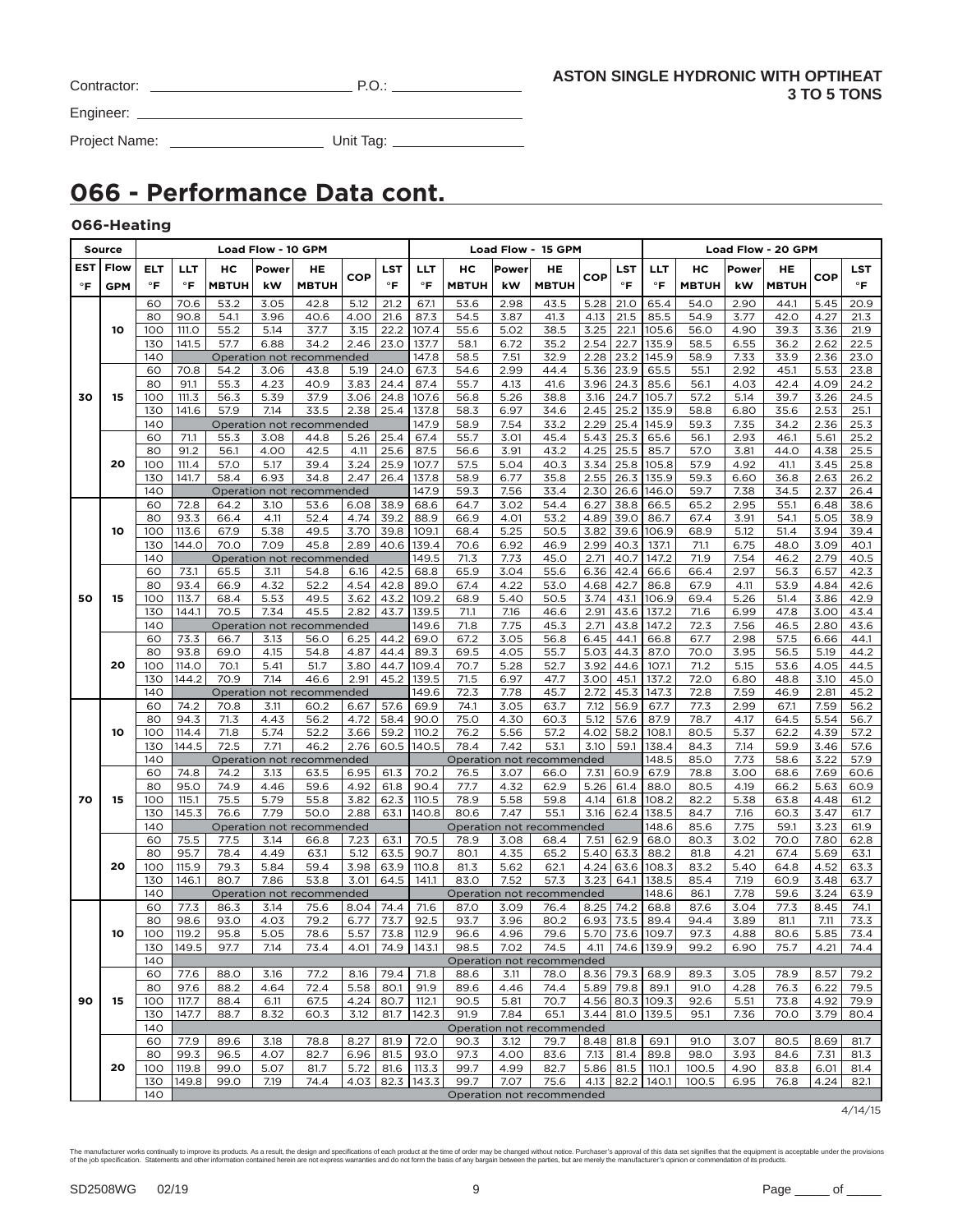| Contractor: | . |
|-------------|---|
|             |   |

Engineer:

Project Name: Unit Tag:

# **066 - Performance Data cont.**

### **066-Cooling**

|                         | <b>Source</b>             |                  |              |                    | Load Flow - 10 GPM |                    |              |                  |               |              |              | Load Flow - 15 GPM |              |                  |                  |                    |              | Load Flow - 20 GPM        |              |                  |
|-------------------------|---------------------------|------------------|--------------|--------------------|--------------------|--------------------|--------------|------------------|---------------|--------------|--------------|--------------------|--------------|------------------|------------------|--------------------|--------------|---------------------------|--------------|------------------|
| <b>EST</b><br>$\circ$ F | <b>Flow</b><br><b>GPM</b> | ELT<br>$\circ$ F | LLT<br>°F    | тc<br><b>MBTUH</b> | Power<br>kW        | HR<br><b>MBTUH</b> | EER          | <b>LST</b><br>°F | LLT<br>°F     | ТC<br>MBTUH  | Power<br>kW  | ΗR<br><b>MBTUH</b> | EER          | LST<br>$\circ$ F | LLT<br>$\circ$ F | ТC<br><b>MBTUH</b> | Power<br>kW  | <b>HR</b><br><b>MBTUH</b> | EER          | LST<br>$\circ$ F |
|                         |                           | 50               | 39.8         | 51.1               | 2.98               | 61.3               | 17.2         | 62.3             | 43.1          | 51.8         | 2.99         | 62.1               | 17.3         | 62.4             | 44.7             | 52.6               | 3.00         | 62.8                      | 17.5         | 62.6             |
|                         | 10                        | 70               | 58.9         | 55.3               | 3.02               | 65.6               | 18.3         | 63.1             | 62.5          | 55.9         | 3.03         | 66.3               | 18.4         | 63.3             | 64.3             | 56.5               | 3.04         | 66.9                      | 18.6         | 63.4             |
|                         |                           | 90               | 78.1         | 59.5               | 3.07               | 69.9               | 19.4         | 64.0             | 82.0          | 60.0         | 3.07         | 70.5               | 19.5         | 64.1             | 84.0             | 60.5               | 3.07         | 71.0                      | 19.7         | 64.2             |
|                         |                           | 110              | 97.3         | 63.7               | 3.11               | 74.3               | 20.4         | 64.9             | 101.5         | 64.0         | 3.11         | 74.7               | 20.6         | 64.9             | 103.6            | 64.4               | 3.11         | 75.0                      | 20.7         | 65.0             |
|                         |                           | 50               | 40.0         | 50.0               | 2.90               | 59.8               | 17.2         | 58.0             | 43.2          | 50.7         | 2.91         | 60.6               | 17.4         | 58.1             | 44.9             | 51.4               | 2.92         | 61.4                      | 17.6         | 58.2             |
| 50                      | 15                        | 70               | 59.2         | 53.8               | 2.93               | 63.8               | 18.4         | 58.5             | 62.7          | 54.4         | 2.94         | 64.4               | 18.5         | 58.6             | 64.5             | 55.0               | 2.94         | 65.1                      | 18.7         | 58.7             |
|                         |                           | 90               | 78.5         | 57.6               | 2.96               | 67.7               | 19.5         | 59.0             | 82.2          | 58.1         | 2.97         | 68.3               | 19.6         | 59.1             | 84.1             | 58.7               | 2.97         | 68.8                      | 19.7         | 59.2             |
|                         |                           | 110              | 97.7         | 61.5               | 2.99               | 71.7               | 20.6         | 59.6             | 101.8         | 61.9         | 2.99         | 72.1               | 20.7         | 59.6             | 103.8            | 62.3               | 3.00         | 72.5                      | 20.8         | 59.7             |
|                         |                           | 50               | 40.2         | 48.8               | 2.82               | 58.4               | 17.3         | 55.8             | 43.4          | 49.5         | 2.82         | 59.2               | 17.5         | 55.9             | 45.0             | 50.3               | 2.83         | 59.9                      | 17.7         | 56.0             |
|                         | 20                        | 70               | 59.5         | 52.3               | 2.83               | 61.9               | 18.4         | 56.2             | 62.9          | 52.9         | 2.84         | 62.6               | 18.6         | 56.3             | 64.6             | 53.6               | 2.85         | 63.3                      | 18.8         | 56.3             |
|                         |                           | 90               | 78.8         | 55.8               | 2.85               | 65.5               | 19.6         | 56.6             | 82.5          | 56.3         | 2.86         | 66.1               | 19.7         | 56.6             | 84.3             | 56.8               | 2.87         | 66.6                      | 19.8         | 56.7             |
|                         |                           | 110              | 98.1         | 59.3               | 2.87               | 69.1               | 20.7         | 56.9             | 102.0         | 59.7         | 2.88         | 69.5               | 20.7         | 57.0             | 104.0            | 60.1               | 2.89         | 70.0                      | 20.8         | 57.0             |
|                         |                           | 50               | 40.4         | 47.8               | 3.68               | 60.4               | 13.0         | 82.1             | 43.5          | 48.7         | 3.70         | 61.4               | 13.2         | 82.3             | 45.0             | 49.7               | 3.72         | 62.4                      | 13.4         | 82.5             |
|                         | 10                        | 70               | 59.3         | 53.7               | 3.76               | 66.6               | 14.3         | 83.3             | 62.7          | 54.5         | 3.77         | 67.4               | 14.5         | 83.5             | 64.5             | 55.4               | 3.78         | 68.3                      | 14.6         | 83.7             |
|                         |                           | 90               | 78.1         | 59.6               | 3.83               | 72.7               | 15.6         | 84.5             | 82.0          | 60.3         | 3.84         | 73.5               | 15.7         | 84.7             | 83.9             | 61.1               | 3.85         | 74.2                      | 15.9         | 84.8             |
|                         |                           | 110              | 96.9         | 65.5               | 3.91               | 78.9               | 16.8         | 85.8             | 101.2         | 66.1         | 3.91         | 79.5               | 16.9         | 85.9             | 103.3            | 66.7               | 3.92         | 80.1                      | 17.O         | 86.0             |
|                         |                           | 50               | 40.6         | 47.1               | 3.59               | 59.4               | 13.1         | 77.9             | 43.6          | 48.1         | 3.61         | 60.4               | 13.3         | 78.1             | 45.1             | 49.0               | 3.62         | 61.4                      | 13.5         | 78.2             |
| 70                      | 15                        | 70               | 59.4         | 52.8               | 3.65               | 65.2               | 14.5         | 78.7             | 62.9          | 53.6         | 3.66         | 66.1               | 14.6         | 78.8             | 64.6             | 54.4               | 3.67         | 67.0                      | 14.8         | 78.9             |
|                         |                           | 90               | 78.3         | 58.4               | 3.70               | 71.0               | 15.8         | 79.5             | 82.1          | 59.1         | 3.71         | 71.8               | 15.9         | 79.6             | 84.0             | 59.8               | 3.72         | 72.5                      | 16.1         | 79.7             |
|                         |                           | 110              | 97.2         | 64.0               | 3.76               | 76.9               | 17.0         | 80.2             | 101.4         | 64.6         | 3.77         | 77.5               | 17.1         | 80.3             | 103.5            | 65.2               | 3.78         | 78.1                      | 17.3         | 80.4             |
|                         |                           | 50               | 40.7         | 46.5               | 3.50               | 58.4               | 13.3         | 75.8             | 43.7          | 47.4         | 3.51         | 59.4               | 13.5         | 75.9             | 45.2             | 48.4               | 3.53         | 60.5                      | 13.7         | 76.0             |
|                         | 20                        | 70               | 59.6         | 51.8               | 3.54               | 63.9               | 14.6         | 76.4             | 63.0          | 52.7         | 3.55         | 64.8               | 14.8         | 76.5             | 64.7             | 53.5               | 3.56         | 65.6                      | 15.0         | 76.6             |
|                         |                           | 90               | 78.6         | 57.2               | 3.57               | 69.4               | 16.0         | 76.9             | 82.3          | 57.9         | 3.59         | 70.1               | 16.1         | 77.0             | 84.1             | 58.6               | 3.60         | 70.8                      | 16.3         | 77.1             |
|                         |                           | 110              | 97.5         | 62.5               | 3.61               | 74.9               | 17.3         | 77.5             | 101.6         | 63.1         | 3.62         | 75.4               | 17.4         | 77.5             | 103.6            | 63.6               | 3.64         | 76.0                      | 17.5         | 77.6             |
|                         |                           | 50               | 41.1         | 44.5               | 4.39               | 59.5               | 10.2         | 101.9            | 43.9          | 45.6         | 4.41         | 60.7               | 10.4         | 102.1            | 45.3             | 46.8               | 4.43         | 61.9                      | 10.5         | 102.4            |
|                         | 10                        | 70               | 59.6         | 52.2               | 4.49               | 67.5               | 11.6         | 103.5            | 62.9          | 53.2         | 4.51         | 68.6               | 11.8         | 103.7            | 64.6             | 54.2               | 4.53         | 69.7                      | 12.0         | 103.9            |
|                         |                           | 90               | 78.0         | 59.8               | 4.60               | 75.5               | 13.0         | 105.1            | 81.9<br>100.9 | 60.7         | 4.61         | 76.4               | 13.2         | 105.3            | 83.8             | 61.6               | 4.63         | 77.4                      | 13.3         | 105.5            |
|                         |                           | 110<br>50        | 96.5<br>41.1 | 67.4<br>44.3       | 4.70<br>4.29       | 83.5<br>59.0       | 14.3<br>10.3 | 106.7<br>97.9    | 43.9          | 68.3<br>45.5 | 4.71<br>4.31 | 84.3               | 14.5         | 106.9<br>98.0    | 103.1            | 69.1<br>46.7       | 4.72<br>4.33 | 85.2                      | 14.6<br>10.8 | 107.0<br>98.2    |
|                         |                           | 70               | 59.6         | 51.8               | 4.37               | 66.7               | 11.9         | 98.9             | 63.0          | 52.8         | 4.38         | 60.2<br>67.7       | 10.6<br>12.0 | 99.0             | 45.3<br>64.6     | 53.8               | 4.40         | 61.4<br>68.8              | 12.2         | 99.2             |
| 90                      | 15                        | 90               | 78.2         | 59.2               | 4.45               | 74.4               | 13.3         | 99.9             | 82.0          | 60.1         | 4.46         | 75.3               | 13.5         | 100.0            | 83.9             | 60.9               | 4.48         | 76.2                      | 13.6         | 100.2            |
|                         |                           | 110              | 96.7         | 66.6               | 4.53               | 82.1               | 14.7         | 100.9            | 101.0         | 67.4         | 4.54         | 82.8               | 14.8         | 101.0            | 103.2            | 68.1               | 4.55         | 83.6                      | 15.0         | 101.1            |
|                         |                           | 50               | 41.2         | 44.1               | 4.19               | 58.4               | 10.5         | 95.8             | 44.0          | 45.4         | 4.20         | 59.7               | 10.8         | 96.0             | 45.3             | 46.6               | 4.22         | 61.0                      | 11.O         | 96.1             |
|                         |                           | 70               | 59.7         | 51.4               | 4.24               | 65.8               | 12.1         | 96.6             | 63.0          | 52.4         | 4.26         | 66.9               | 12.3         | 96.7             | 64.7             | 53.4               | 4.27         | 68.0                      | 12.5         | 96.8             |
|                         | 20                        | 90               | 78.3         | 58.6               | 4.30               | 73.2               | 13.6         | 97.3             | 82.1          | 59.4         | 4.31         | 74.1               | 13.8         | 97.4             | 84.0             | 60.3               | 4.33         | 75.0                      | 13.9         | 97.5             |
|                         |                           | 110              | 96.8         | 65.8               | 4.35               | 80.7               | 15.1         | 98.1             | 101.1         | 66.5         | 4.37         | 81.4               | 15.2         | 98.1             | 103.3            | 67.1               | 4.38         | 82.1                      | 15.3         | 98.2             |
|                         |                           | 50               | 41.8         | 41.2               | 5.09               | 58.6               | 8.1          | 121.7            | 44.3          | 42.5         | 5.12         | 60.0               | 8.3          | 122.0            | 45.6             | 43.9               | 5.15         | 61.4                      | 8.5          | 122.3            |
|                         |                           | 70               | 59.9         | 50.6               | 5.22               | 68.4               | 9.7          | 123.7            | 63.1          | 51.8         | 5.25         | 69.7               | 9.9          | 123.9 64.7       |                  | 53.0               | 5.28         | 71.0                      |              | $10.1$   124.2   |
|                         | 10                        | 90               | 78.0         | 60.0               | 5.36               | 78.3               | 11.2         | 125.7            | 81.9          | 61.1         | 5.38         | 79.4               | 11.4         |                  | 125.9 83.8       | 62.2               | 5.40         | 80.6                      | 11.5         | 126.1            |
|                         |                           | 110              | 96.1         | 69.3               | 5.50               | 88.1               | 12.6         | 127.6            | 100.6         | 70.4         | 5.51         | 89.2               | 12.8         |                  | 127.8 102.9      | 71.4               | 5.53         | 90.2                      | 12.9         | 128.0            |
|                         |                           | 50               | 41.7         | 41.5               | 4.98               | 58.5               | 8.3          | 117.8            | 44.3          | 42.9         | 5.01         | 60.0               | 8.6          | 118.0            | 45.6             | 44.3               | 5.03         | 61.5                      | 8.8          | 118.2            |
|                         |                           | 70               | 59.9         | 50.7               | 5.09               | 68.1               | 10.0         | 119.1            | 63.1          | 52.0         | 5.11         | 69.4               | 10.2         | 119.3            | 64.7             | 53.2               | 5.13         | 70.7                      | 10.4         | 119.4            |
| 110                     | 15                        | 90               | 78.0         | 60.0               | 5.19               | 77.7               | 11.6         | 120.4            | 81.9          | 61.0         | 5.21         | 78.8               | 11.7         | 120.5            | 83.8             | 62.1               | 5.23         | 79.9                      | 11.9         | 120.7            |
|                         |                           | 110              | 96.2         | 69.2               | 5.30               | 87.3               | 13.1         | 121.6            | 100.7         | 70.1         | 5.31         | 88.2               | 13.2         | 121.8            | 102.9            | 71.0               | 5.33         | 89.2                      | 13.3         | 121.9            |
|                         |                           | 50               | 41.6         | 41.8               | 4.87               | 58.4               | 8.6          | 115.8            | 44.2          | 43.3         | 4.89         | 60.0               | 8.8          | 116.0            | 45.5             | 44.8               | 4.91         | 61.5                      | 9.1          | 116.2            |
|                         |                           | 70               | 59.8         | 50.9               | 4.95               | 67.8               | 10.3         | 116.8            | 63.0          | 52.1         | 4.97         | 69.1               | 10.5         | 116.9            | 64.7             | 53.4               | 4.98         | 70.4                      | 10.7         | 117.O            |
|                         | 20                        | 90               | 78.0         | 60.0               | 5.02               | 77.1               | 11.9         | 117.7            | 81.9          | 61.0         | 5.04         | 78.2               | 12.1         | 117.8            | 83.8             | 62.0               | 5.06         | 79.2                      | 12.3         | 117.9            |
|                         |                           | <b>110</b>       | 96.2         | 69.1               | 5.10               | 86.4               | 13.6         | 118.6            | 100.7         | 69.8         | 5.11         | 87.3               | 13.7         |                  | 118.7 102.9      | 70.6               | 5.13         | 88.1                      |              | $13.8$   118.8   |

7/8/14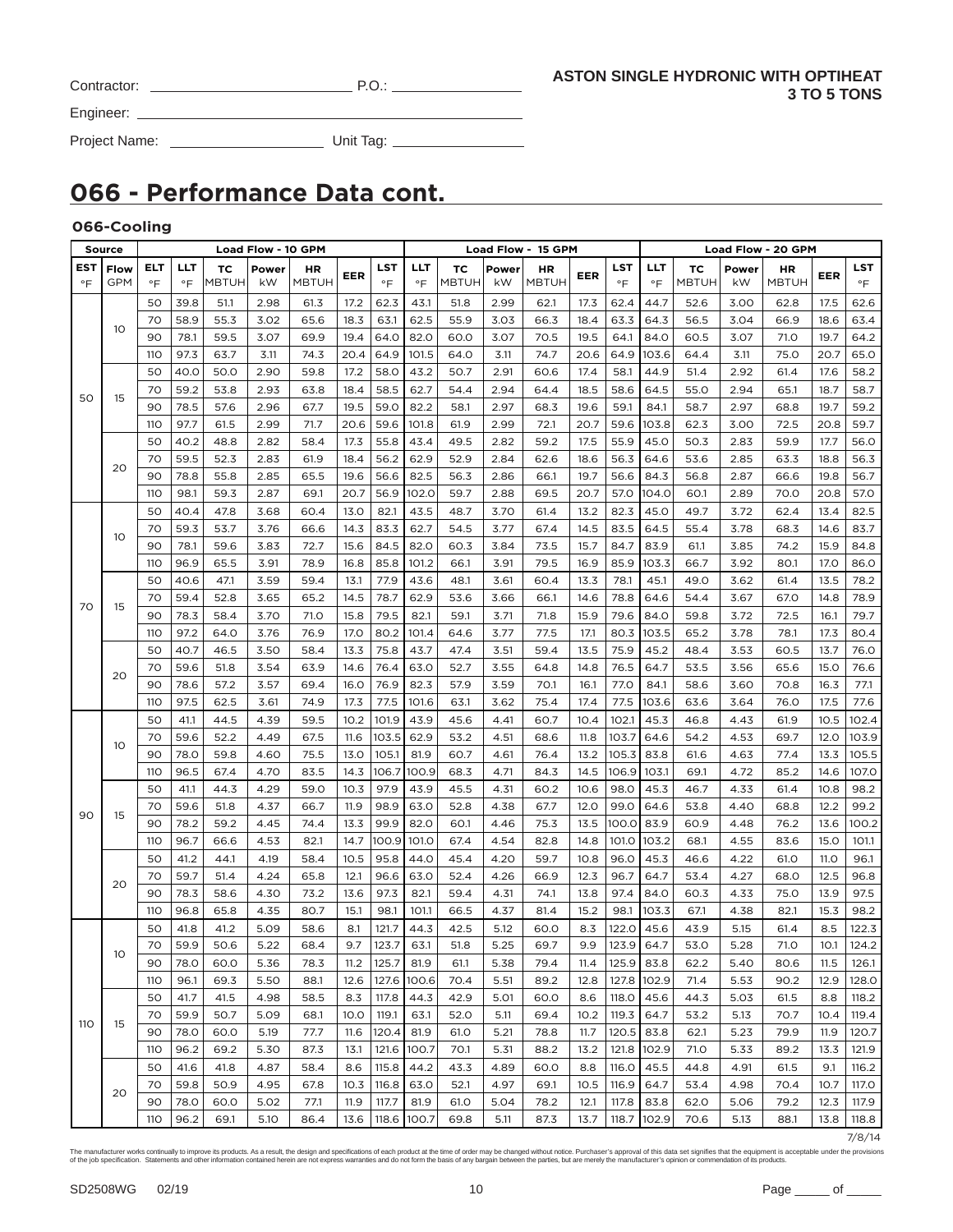| Contractor:   | P.O.      |
|---------------|-----------|
| Engineer:     |           |
| Project Name: | Unit Tag: |

# **Dimensional Data**









| 040<br>050 |      |             |                        |       |                   |                    |        |                                |                   |                            |                | <b>Electrical Knockouts</b> |                 |
|------------|------|-------------|------------------------|-------|-------------------|--------------------|--------|--------------------------------|-------------------|----------------------------|----------------|-----------------------------|-----------------|
|            |      |             | <b>Overall Cabinet</b> |       |                   |                    |        | <b>Water Connections</b>       |                   |                            | J              | κ                           |                 |
| Model      |      | в<br>с<br>А |                        | D     | Е                 | F                  |        |                                |                   | 1/2"<br>cond               | 3/4"<br>cond   | 3/4"<br>cond                |                 |
|            |      | Depth       | Height                 | Width | Load<br>Liquid In | Load<br>Liquid Out | Source | Source<br>Liquid In Liquid Out | Load<br>Water FPT | Source<br><b>Water FPT</b> | Low<br>Voltage | Ext<br>Pump                 | Power<br>Supply |
|            | in.  | 31.0        | 26.2                   | 22.0  | 2.1               | 19.6               | 2.1    | 19.6                           | 111               | 1"                         | 17.1           | 14.8                        | 17.1            |
|            | mm   | 787.4       | 665.5                  | 558.8 | 53.3              | 497.8              | 53.3   | 497.8                          | 25.4              | 25.4                       | 434.3          | 375.9                       | 434.3           |
|            | in.  | 31.0        | 26.2                   | 22.0  | 2.2               | 20.6               | 2.2    | 20.6                           | $1 - 1/4"$        | $1 - 1/4"$                 | 17.1           | 14.8                        | 17.1            |
|            | mm   | 787.4       | 665.5                  | 558.8 | 55.9              | 523.2              | 55.9   | 523.2                          | 31.8              | 31.8                       | 434.3          | 375.9                       | 434.3           |
| 066        | in.  | 31.0        | 26.2                   | 22.0  | 2.4               | 23.0               | 2.4    | 23.0                           | $1 - 1/4"$        | $1 - 1/4"$                 | 17.1           | 14.8                        | 17.1            |
|            | l mm | 787.4       | 665.5                  | 558.8 | 61.0              | 584.2              | 61.0   | 584.2                          | 31.8              | 31.8                       | 434.3          | 375.9                       | 434.3           |

|           |            | <b>Water Connections</b> |            |        | <b>Electrical Knockout</b> |  |  |
|-----------|------------|--------------------------|------------|--------|----------------------------|--|--|
| М         | N          | Ο                        | P          | s      | т                          |  |  |
| Load      | Load       | Source                   | Source     | Power  | Low                        |  |  |
| Liquid In | Liquid Out | Liquid In                | Liquid Out | Supply | Voltage                    |  |  |
| 1.6       | 2.8        | 2.8                      | 1.6        | 2.0    | 1.8                        |  |  |
| 40.6      | 69.9       | 69.9                     | 40.6       | 50.8   | 45.7                       |  |  |
| 1.8       | 3.6        | 3.6                      | 1.8        | 2.1    | 1.8                        |  |  |
| 45.7      | 91.4       | 91.4                     | 45.7       | 53.3   | 45.7                       |  |  |
| 1.8       | 4.0        | 4.0                      | 1.8        | 4.2    | 1.4                        |  |  |
| 45.7      | 101.6      | 101.6                    | 45.7       | 106.7  | 35.6                       |  |  |

8/28/2014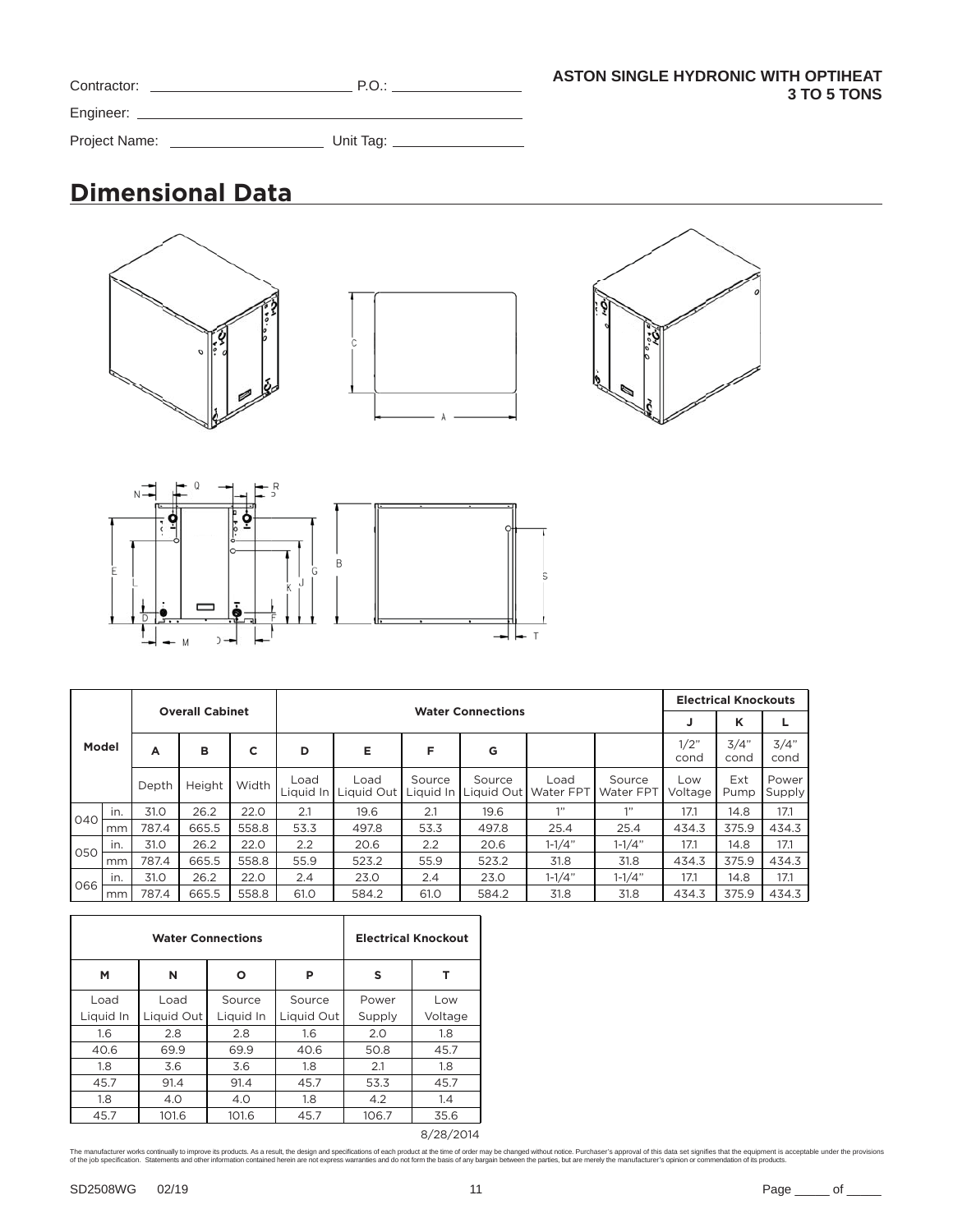| Contractor:   | P.O.      |
|---------------|-----------|
| Engineer:     |           |
| Project Name: | Unit Tag: |

# **Physical Data**

| Model                                | 040          | 050          | 066          |
|--------------------------------------|--------------|--------------|--------------|
| Compressor (1 each)                  |              | Scroll       |              |
| Factory Charge R410A, oz [kg]        | 94 [2.66]    | 108 [3.06]   | 142 [4.02]   |
| Coax & Piping Water Volume - gal [1] | $1.0$ [3.94] | $1.4$ [5.25] | $1.6$ [6.13] |
| Weight - Operating, lb [kg]          | 305 [138.3]  | 340 [154.2]  | 360 [163.3]  |
| Weight - Packaged, lb [kg]           | 320 [145.1]  | 355 [161.0]  | 375 [170.0]  |

7/8/14

# **Electrical Data**

| Model | Rated          | <b>Voltage</b> |                |      | <b>Compressor</b> |                          | Load | <b>Source</b> | Total Unit   Min Ckt |      | <b>Maximum</b>   |
|-------|----------------|----------------|----------------|------|-------------------|--------------------------|------|---------------|----------------------|------|------------------|
|       | <b>Voltage</b> | Min/Max        | <b>MCC RLA</b> |      | LRA               | LRA*                     | Pump | Pump          | <b>FLA</b>           | Amp  | <b>Fuse/HACR</b> |
| 040   | 208-230/60/1   | 198/254        | 27.7           | 17.8 | 135.0             | 47.0                     | 1.8  | 5.4           | 25.0                 | 29.5 | 45               |
| 050   | 208-230/60/1   | 198/254        | 37.8           | 24.2 | 178.0             | $\overline{\phantom{a}}$ | 1.8  | 5.4           | 31.4                 | 37.5 | 6C               |
| 066   | 208-230/60/1   | 198/254        | 40.3           | 25.8 | 178.0             |                          | 1.8  | 5.4           | 33.0                 | 39.5 | 60               |

 $\overline{\phantom{a}}$ 

Notes:All fuses type "D" time delay (or HACR circuit breaker in USA). 7/08/14

Source pump amps shown are for up to a 1/2 HP pump

Load pump amps shown are for small circulators.

\*LRA with IntelliStart installed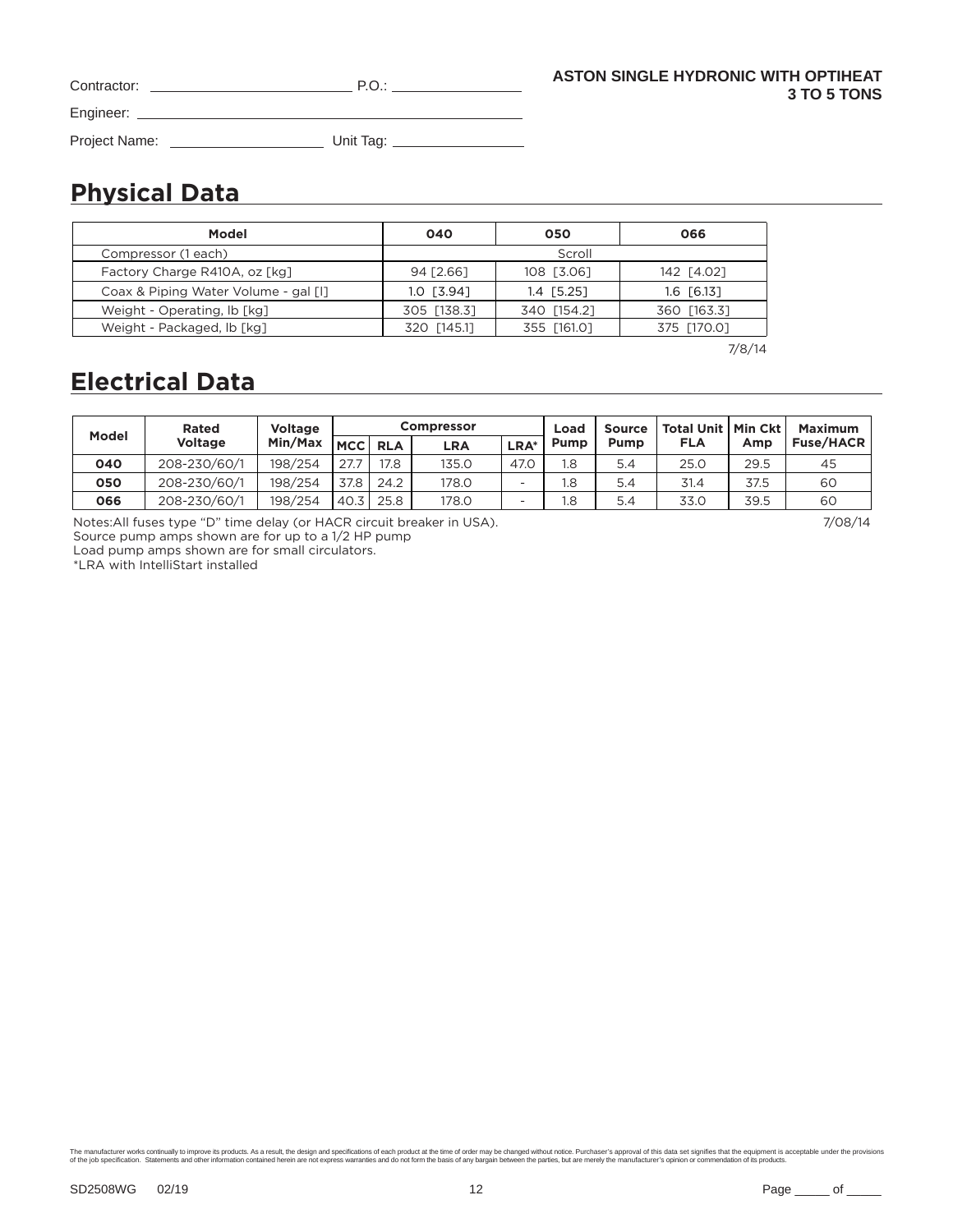| Contractor:   | P.O.      |
|---------------|-----------|
| Engineer:     |           |
| Project Name: | Unit Tag: |

## **Pressure Drop**

|              | <b>GPM</b> | <b>Pressure Drop (psi)</b> |                |      |               |       |               |                 |
|--------------|------------|----------------------------|----------------|------|---------------|-------|---------------|-----------------|
| <b>Model</b> |            | $30^{\circ}$ F             | $50^{\circ}$ F | 70°F | $90^{\circ}F$ | 110°F | $130^\circ F$ | $150^{\circ}$ F |
|              | 5.0        | O.9                        | O.6            | O.6  | O.5           | 0.5   | O.4           | 0.3             |
|              | 7.5        | 2.3                        | 2.1            | 2.0  | 1.9           | 1.8   | 1.6           | $1.5\,$         |
| 040          | 10.0       | 3.7                        | 3.5            | 3.3  | 3.2           | 3.0   | 2.8           | 2.7             |
|              | 12.5       | 5.0                        | 4.7            | 4.4  | 4.2           | 4.1   | 3.9           | 3.7             |
|              | 8.0        | 1.7                        | 1.4            | 1.4  | 1.3           | 1.3   | 1.2           | 1.1             |
| 050          | 11.5       | 3.6                        | 3.4            | 3.2  | 3.0           | 2.8   | 2.6           | 2.5             |
|              | 15.0       | 5.6                        | 5.4            | 5.0  | 4.6           | 4.4   | 4.3           | 4.1             |
|              | 18.5       | 8.3                        | 8.1            | 7.6  | 7.2           | 6.8   | 6.6           | 6.4             |
|              | 10.0       | 3.2                        | 3.0            | 2.8  | 2.7           | 2.5   | 2.4           | 2.3             |
|              | 14.5       | 5.5                        | 5.3            | 5.1  | 4.9           | 4.7   | 4.6           | 4.5             |
| 066          | 19.0       | 7.9                        | 7.6            | 7.3  | 7.1           | 6.8   | 6.6           | 6.5             |
|              | 23.5       | 11.5                       | 11.3           | 11.0 | 10.8          | 10.3  | 10.1          | 9.9             |

7/8/14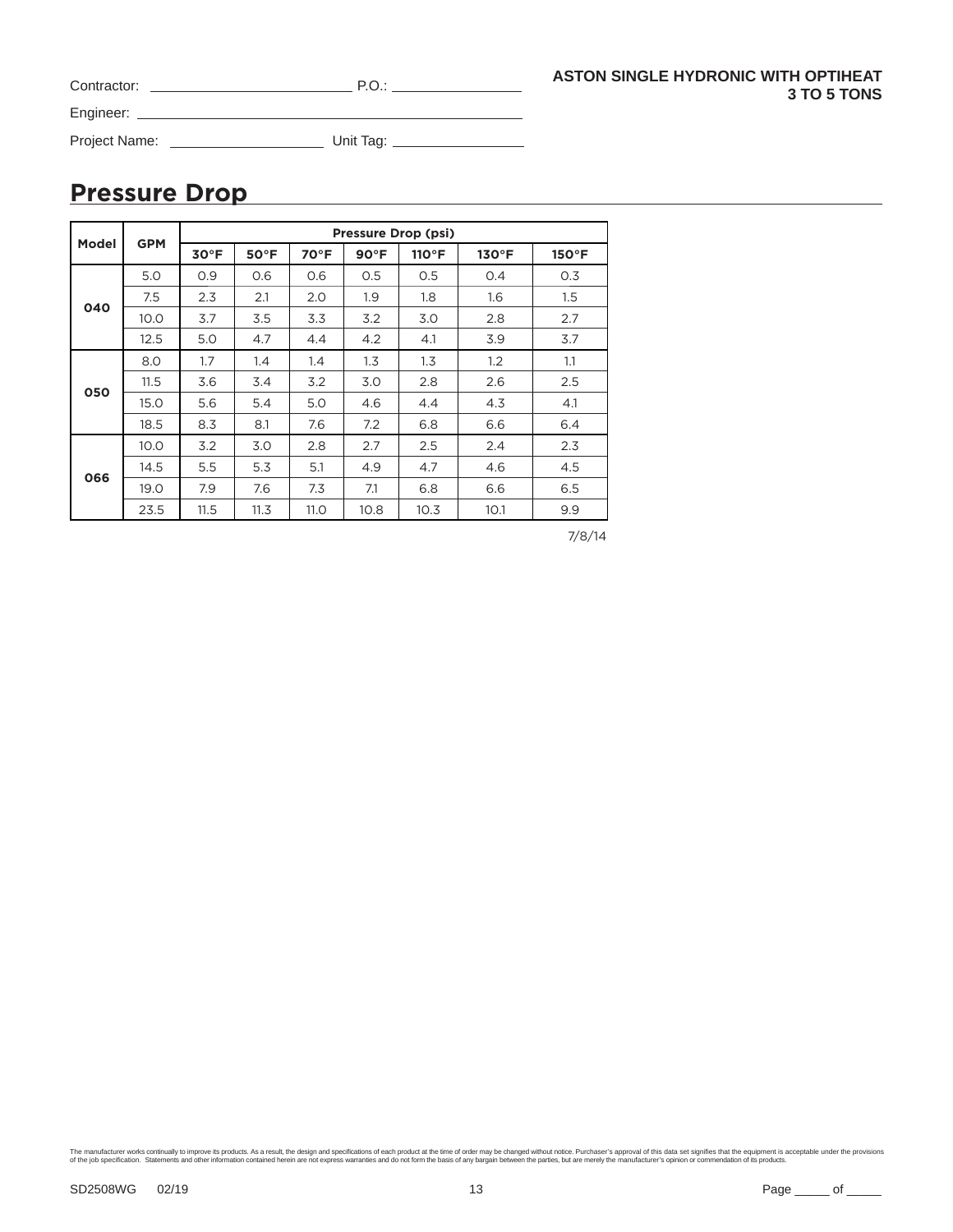| Contractor: | P.O |
|-------------|-----|
| Engineer:   |     |

Project Name: Unit Tag:

# **Correction Factor Tables**

Catalog performance can be corrected for antifreeze use. Please use the following table and note the example given.

| <b>Antifreeze</b>          | <b>Antifreeze</b> | <b>Heating</b> |               | Cooling   | <b>Pressure</b> |             |
|----------------------------|-------------------|----------------|---------------|-----------|-----------------|-------------|
| <b>Type</b>                | % by wt           | Load           | <b>Source</b> | Load      | <b>Source</b>   | <b>Drop</b> |
| $EWT - P F C$              |                   | 80 [26.7]      | 30 [-1.1]     | 50 [10.0] | 90 [32.2]       | 30 [-1.1]   |
| Water                      | $\circ$           | 1.000          | 1.000         | 1.000     | 1.000           | 1.000       |
|                            | 10 <sup>°</sup>   | 0.990          | 0.973         | 0.976     | 0.991           | 1.075       |
|                            | 20                | 0.978          | 0.943         | 0.947     | 0.979           | 1.163       |
| <b>Ethylene</b><br>Glycol  | 30                | 0.964          | 0.917         | 0.921     | 0.965           | 1.225       |
|                            | 40                | 0.953          | 0.890         | 0.897     | 0.955           | 1.324       |
|                            | 50                | 0.942          | 0.865         | 0.872     | 0.943           | 1.419       |
|                            | 10                | 0.981          | 0.958         | 0.959     | 0.981           | 1.130       |
|                            | 20                | 0.967          | 0.913         | 0.921     | 0.969           | 1.270       |
| <b>Propylene</b><br>Glycol | 30                | 0.946          | 0.854         | 0.869     | 0.950           | 1.433       |
|                            | 40                | 0.932          | 0.813         | 0.834     | 0.937           | 1.614       |
|                            | 50                | 0.915          | 0.770         | 0.796     | 0.922           | 1.816       |
|                            | 10 <sup>°</sup>   | 0.986          | 0.927         | 0.945     | 0.991           | 1.242       |
|                            | 20                | 0.967          | 0.887         | 0.906     | 0.972           | 1.343       |
| <b>Ethanol</b>             | 30                | 0.944          | 0.856         | 0.869     | 0.947           | 1.383       |
|                            | 40                | 0.926          | 0.815         | 0.830     | 0.930           | 1.523       |
|                            | 50                | 0.907          | 0.779         | 0.795     | 0.911           | 1.639       |
|                            | 10                | 0.985          | 0.957         | 0.962     | 0.986           | 1.127       |
|                            | 20                | 0.969          | 0.924         | 0.929     | 0.970           | 1.197       |
| <b>Methanol</b>            | 30                | 0.950          | 0.895         | 0.897     | 0.951           | 1.235       |
|                            | 40                | 0.935          | 0.863         | 0.866     | 0.936           | 1.323       |
|                            | 50                | 0.919          | 0.833         | 0.836     | 0.920           | 1.399       |

**WARNING: Gray area represents antifreeze concentrations greater than 35% by weight and should be avoided due to the extreme performance penalty they represent.**

### **Antifreeze Correction Example**

Antifreeze solution is propylene glycol 20% by weight for the source and methanol 10% for the load. Determine the corrected heating at 30°F source and 80°F load as well as pressure drop at 30°F for an 050. Also, determine the corrected cooling at 90°F source and 50°F load.

The corrected heating capacity at 30°F/80°F would be: 45,600 BTU/H x 0.913 x 0.985 = 41,008 BTU/H The corrected cooling capacity at 90°F/50°F would be: 41,700 x 0.969 x 0.962 = 38,871 BTU/H The corrected pressure drop at 30°F and 15 GPM would be: 5.6 psi x 1.270 = 7.11 psi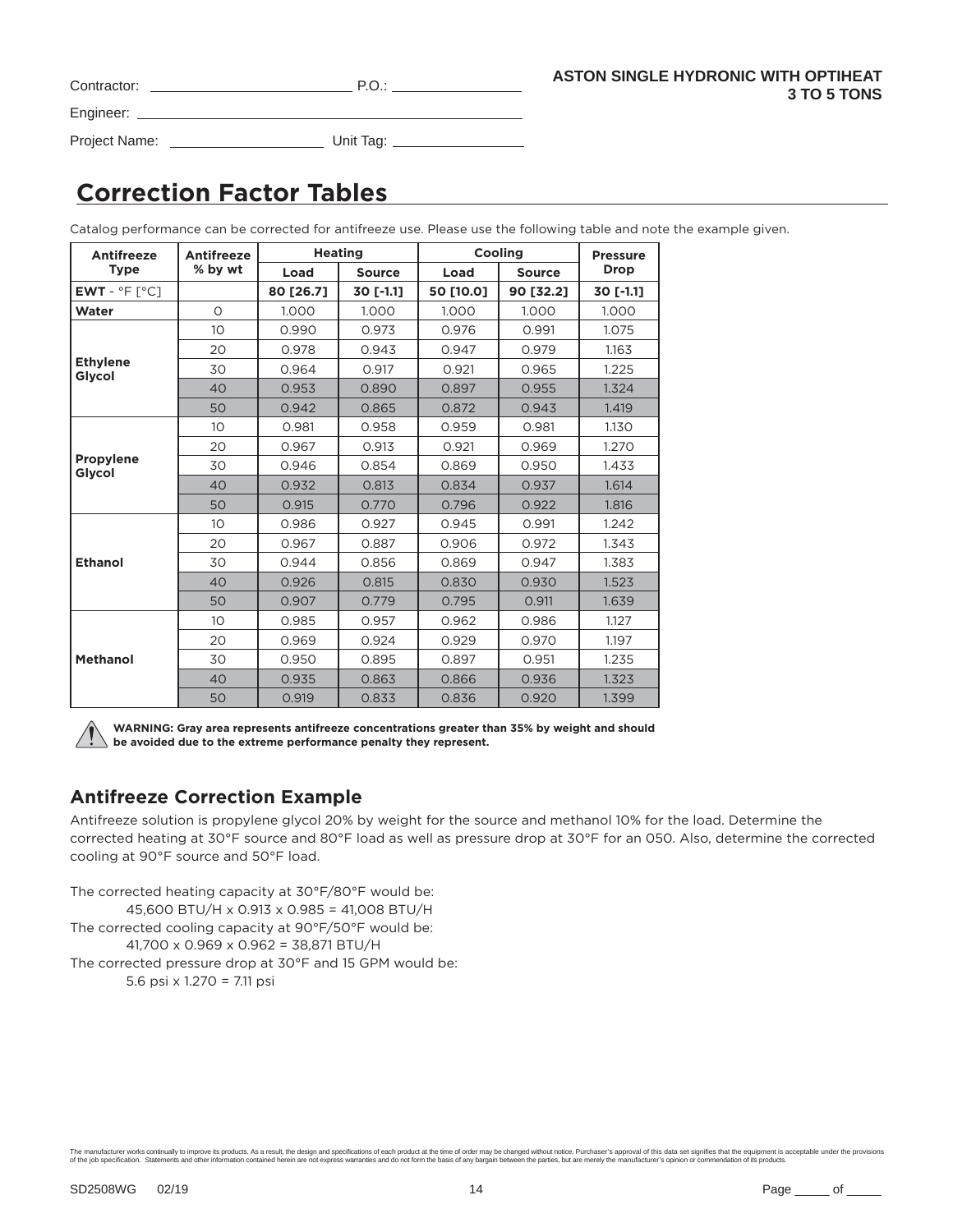| Contractor:   | P.O.      |  |
|---------------|-----------|--|
| Engineer:     |           |  |
| Project Name: | Unit Tag: |  |

# **Wiring Schematics - Residential**

### **Aurora Advanced EVI Water-Water 208-230/60/1**

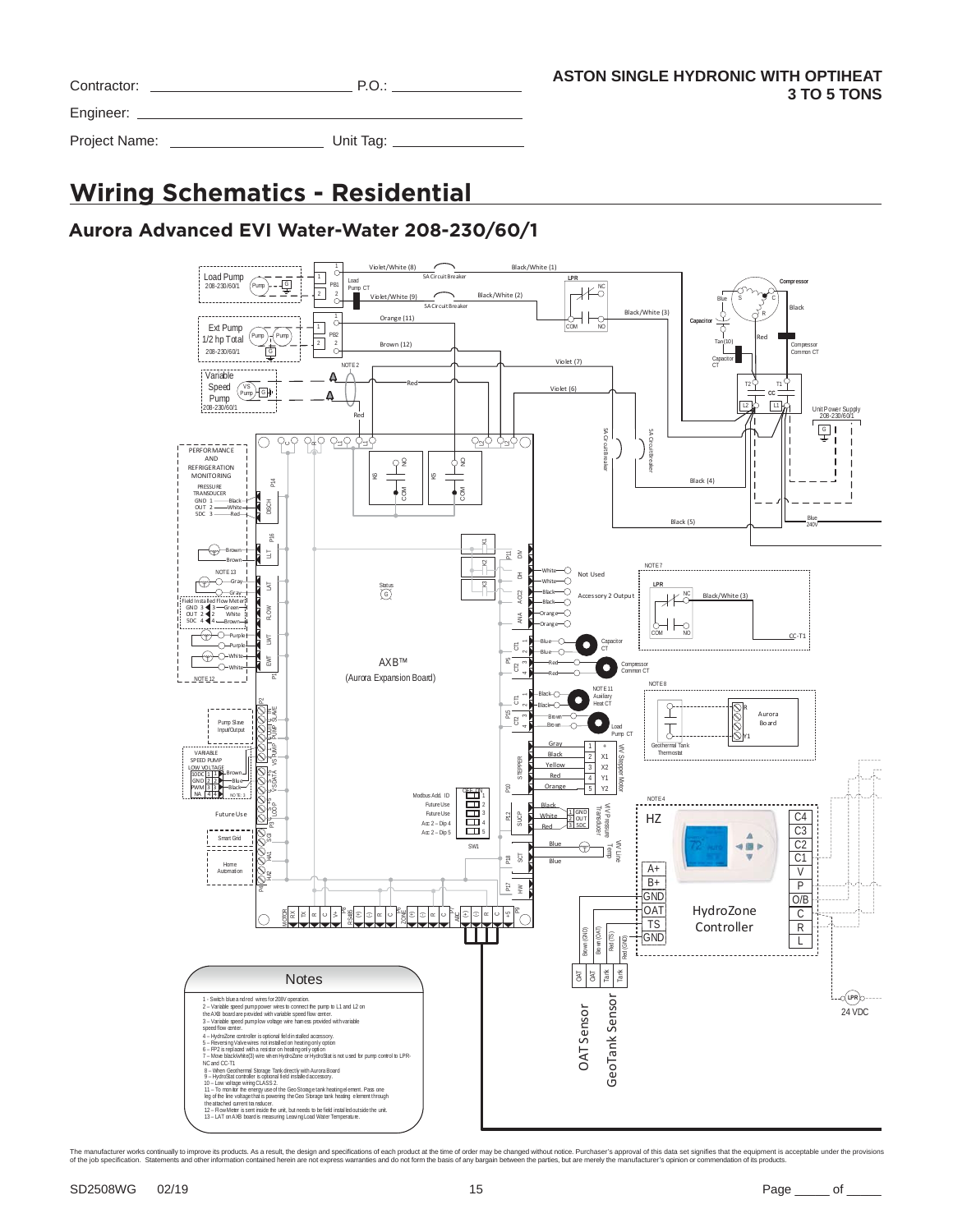| Contractor:   | P.O.      |  |
|---------------|-----------|--|
| Engineer:     |           |  |
| Project Name: | Unit Tag: |  |

# **Wiring Schematics - Residential cont.**

### **Aurora Advanced EVI Water-Water 208-230/60/1**

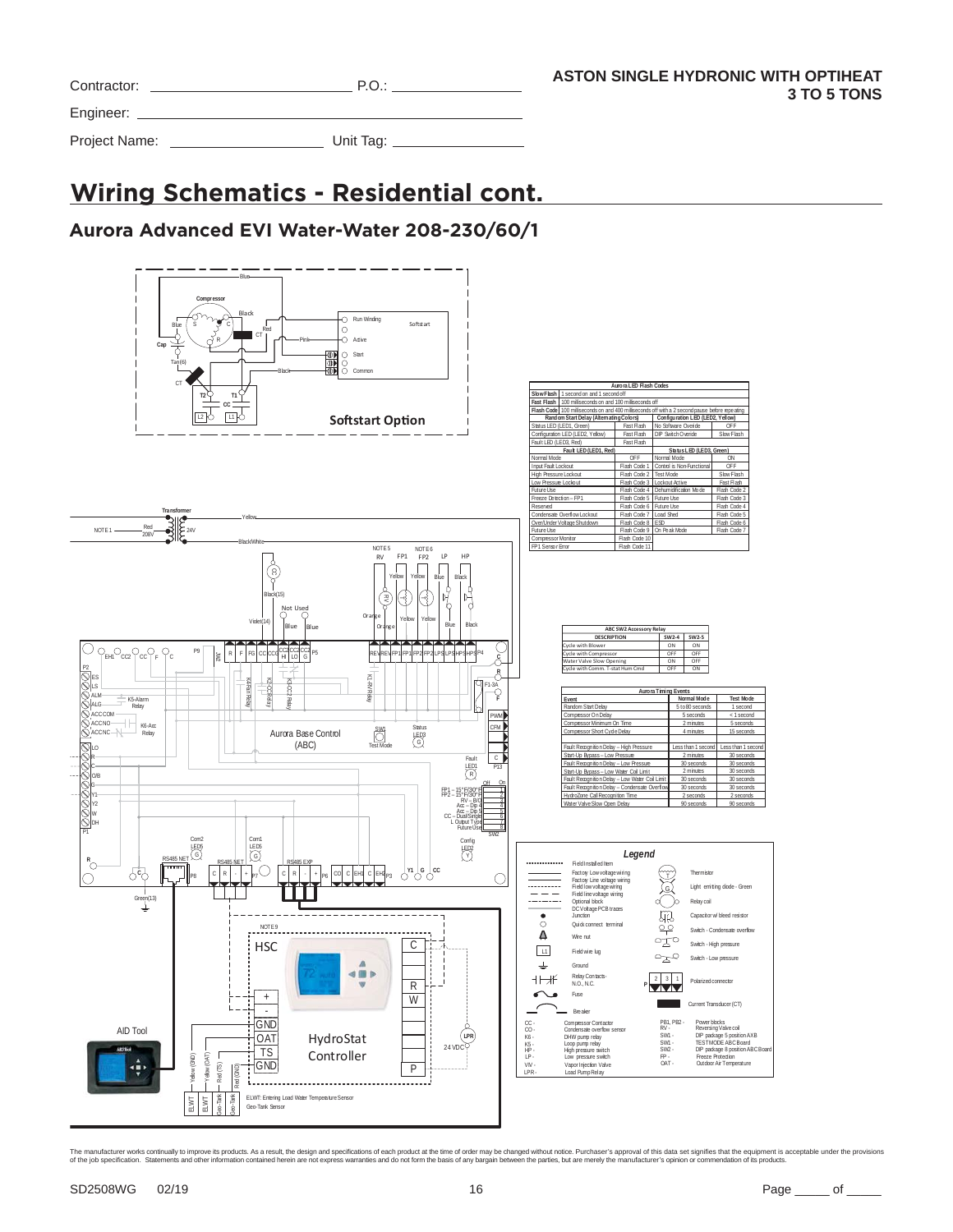| Contractor:   | P.O.            |  |
|---------------|-----------------|--|
|               |                 |  |
| Project Name: | Unit Tag: $\_\$ |  |

# **Engineering Guide Specifications**

#### **General**

The liquid source water-to-water heat pump shall be a single packaged heating only or reverse-cycle heating/ cooling unit. The unit shall be listed by a nationally recognized safety-testing laboratory or agency, such as ETL Testing Laboratory, Underwriters Laboratory (UL), or Canadian Standards Association (CSA). The unit shall be rated in accordance with Air Conditioning, Heating, and Refrigeration Institute/International Standards Organization (AHRI/ISO) and Canadian Standards Association (CSA-US). The liquid source water-to-water heat pump unit shall be designed to operate with source liquid temperatures between 50°F [10°C] and 110°F [43.3°C] in cooling, and between 30°F [-1°C] and 90°F [32.2°C] in heating.

#### **Casing and Cabinet**

The cabinet shall be fabricated from heavy-gauge galvanized steel and finished with corrosion-resistant powder coating. This corrosion protection system shall meet the stringent 1,000 hour salt spray test per ASTM B117. The interior shall be insulated with  $\frac{1}{2}$  in. thick, multidensity, coated glass fiber for noise suppression.

All units shall have separate holes and knockouts for entrance of line voltage and low voltage control wiring. All factory-installed wiring passing through factory knockouts and openings shall be protected from sheet metal edges at openings by plastic ferrules. The control box shall be field switchable from front to back for improved application flexibility with quick attach low voltage harnesses. The control box is shipped standard on the opposite end of the water connections.

### **Refrigerant Circuit**

All units shall utilize the non-ozone depleting and low global warming potential refrigerant R-410A. All units shall contain a sealed refrigerant circuit including a hermetic motor-compressor, bidirectional thermostatic expansion valve, reversing valve, coaxial tube water-to-refrigerant heat exchanger, electronic expansion valve (VI circuit), and service ports.

Compressors shall be high-efficiency scroll type designed for vapor injection, heat pump duty and mounted on vibration isolators. The compressor shall be double isolation mounted using selected durometer grommets to provide vibration free compressor mounting. All models will feature a compressor discharge muffler to help quiet compressor gas pulsations. A high density sound attenuating blanket shall be factory installed around the compressor to reduce sound. Compressor motors shall be single-phase PSC with overload protection.

The coaxial water-to-refrigerant heat exchanger shall be designed for low water pressure drop and constructed of a convoluted copper inner tube and a steel outer tube. Refrigerant-to-water heat exchangers shall be of copper inner water tube and steel refrigerant outer tube design, rated to withstand 650 PSIG (4481 kPa) working refrigerant pressure and 450 PSIG (3101 kPa) working water pressure. The thermostatic expansion valve shall provide proper superheat over the entire liquid temperature range with minimal "hunting." The valve shall operate bidirectionally without the use of check valves.

### **Piping and Connections**

Supply and return water connections shall be 1 in. [25.4 mm] for the 040, 1 1/4 in. [31.75 mm] for the 050-066. The FPT fittings shall be fixed to the cabinet by use of a captive fitting, which eliminates the need for backup pipe wrenches.

#### **Electrical**

A control box shall be located within the unit compressor compartment and shall contain a 75VA transformer with a built-in circuit breaker, 24 volt activated compressor contactor, terminal block for thermostat wiring and solid-state controller for complete unit operation. Electromechanical operation WILL NOT be accepted. Units shall be name-plated for use with time delay fuses or HACR circuit breakers. Unit controls shall be 24 volt and provide heating or cooling as required by the remote thermostat/sensor.

An Aurora, a microprocessor-based controller, interfaces with an external control to monitor and control unit operation shall be provided. The unit control shall provide operational sequencing, high and low pressure switch monitoring, freeze detection, hot water limit thermistor sensing, lockout mode control, hot water, load and loop pump control, LED status and fault indicators, fault memory, field selectable options, and accessory output. The Lockout signal output shall have a pulsed option so that DDC systems can red specific lockout conditions from the control.

The Aurora Advanced Control shall also feature an Energy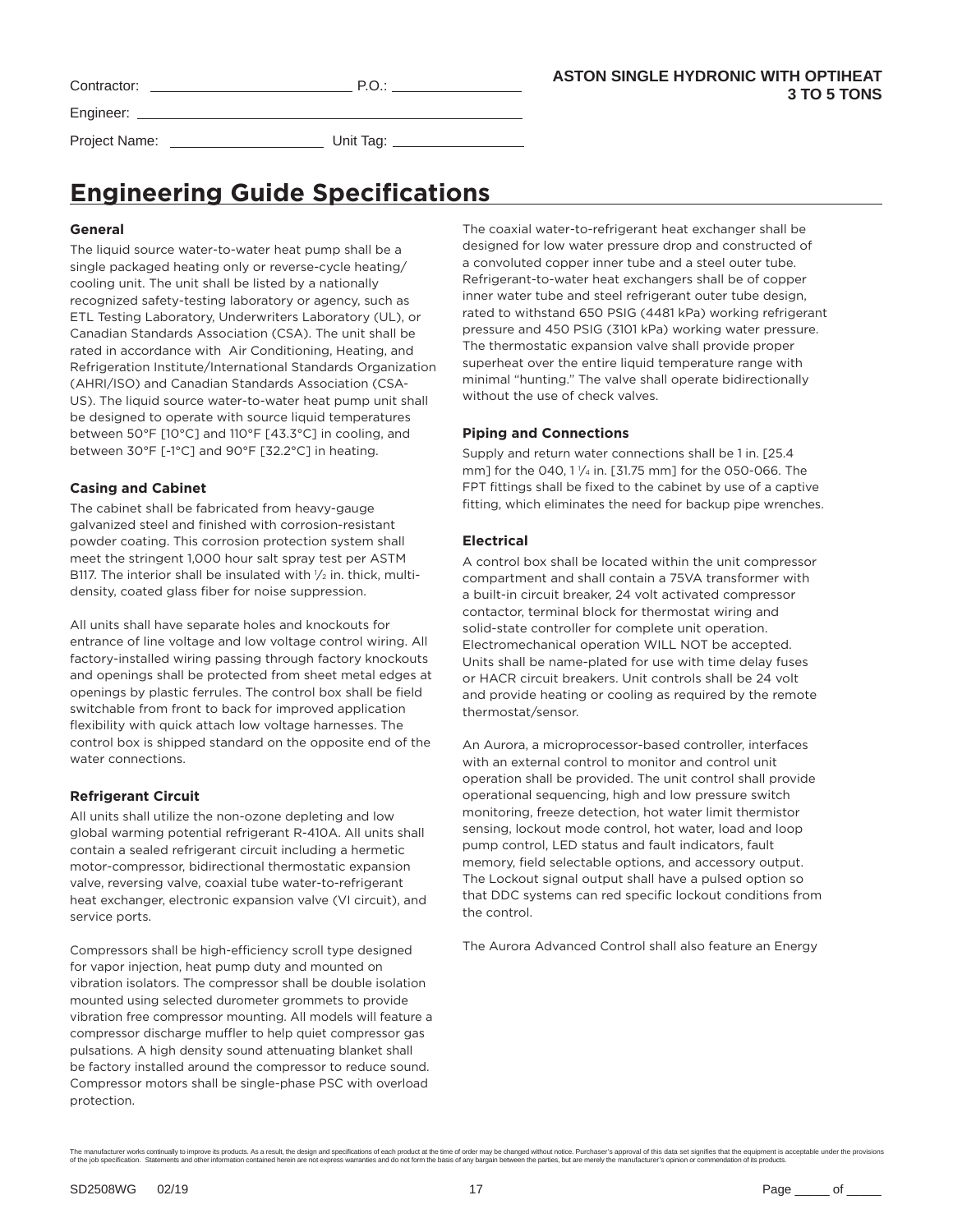| Contractor:   | P.O.      | <b>AST</b> |
|---------------|-----------|------------|
|               |           |            |
| Project Name: | Unit Tag: |            |

# **Engineering Guide Specifications cont.**

Monitoring Package that will provide real time total power consumption, compressor monitoring, On Peak input signal for utility controlled demand programs, loop pump linking for multiple units driving a common flow center and up to two optional home automation inputs. Optional Performance and Refrigerant Monitoring package will provide real time data of the refrigeration circuit.

An optional Aurora Interface Diagnostic (AID) Tool shall communicate with the Aurora control allowing quick and easy access to monitoring, and troubleshooting of any Aurora control. The device shall include the features of fault description, and history, manual operation capability, sensor readings, timings, and other diagnostic tools.

A detachable terminal block with screw terminals will be provided for field control wiring. All units shall have knockouts for entrance of low and line voltage wiring.

#### *Optional IntelliStart (compressor Soft Starter) (040 only)*

shall be factory installed for use in applications that require low starting amps, reduced compressor start-up noise, off-grid, and improved start-up behavior. IntelliStart shall reduce normal starting current by 60% on 208-230/60/1 units.

### **Accessories**

### **Hose Kits – Automatic Balancing and Ball Valves with 'Y' strainer** (field-installed)

*WaterFurnace P/N - WFI-AYH100XF-XXX-24MO (1 in. hose kit for 040) WFI-AYH125XF-XXX-24MO* 

 *(1 1 ⁄4 in. hose kit for 050-066)* A flexible steel braid hose featuring Kevlar® reinforced EPDM core with ANSI 302/304 stainless steel outer braid and fire rated materials per ASTM E 84-00 (NFPA 255, ANSI/ UL 723 & UBC 8-1). Ball valve at one end; swivel connector with adapter at the other end (swivel to adapter connection via fiber or EPDM gasket). Swivel connection provides union between heat pump and piping system. The hoses feature brass fittings, stainless steel ferrules. A "y" strainer is provided on one end for fluid straining and integral "blowdown" valve. A full port ball valve shall be provided with integral P/T (pressure/temperature) port on supply hose and automatic balancing valve with integral P/T ports and full port ball valve on return hose.

#### **Specifications:**

- Temperature range of 35°F [2°C] to 180°F [82°C].
- Max. working pressure of 400 psi [2756 kPa] for  $\frac{1}{2}$  in. and 3⁄4 in. hose kits; max. working pressure of 350 psi [2413 kPa] for 1 in. and  $1\frac{1}{4}$  in. hose kits.
- Minimum burst pressure of four times working pressure.

### **Geothermal Storage Tanks**

Available in 80 or 119 gallon capacities and are specifically designed with large plumbing connections, 2 in. (R-16) insulation, built-in temperature sensor, and *chilled water approved* make these tanks the perfect choice for geothermal hydronic systems. A pair of 1 in. connections on top of the storage tanks allow for easy installation and trouble-free operation in geothermal hot water assist systems. Large 1-1/2 in. FPT re-circulating side connections (shipped with threaded plugs) are included for high-flow water-to-water units. The upper element provides easy use of auxillary/backup heat. Sandhog low Watt density 4500 Watt Incoloy Steel Heating Element is designed to last 2 to 3 times longer than standard copper heating elements. The lower access panel houses a factory installed thermistor for accurate tank set-point control which is ideal for use with our HydroStat or HydroZone controllers.